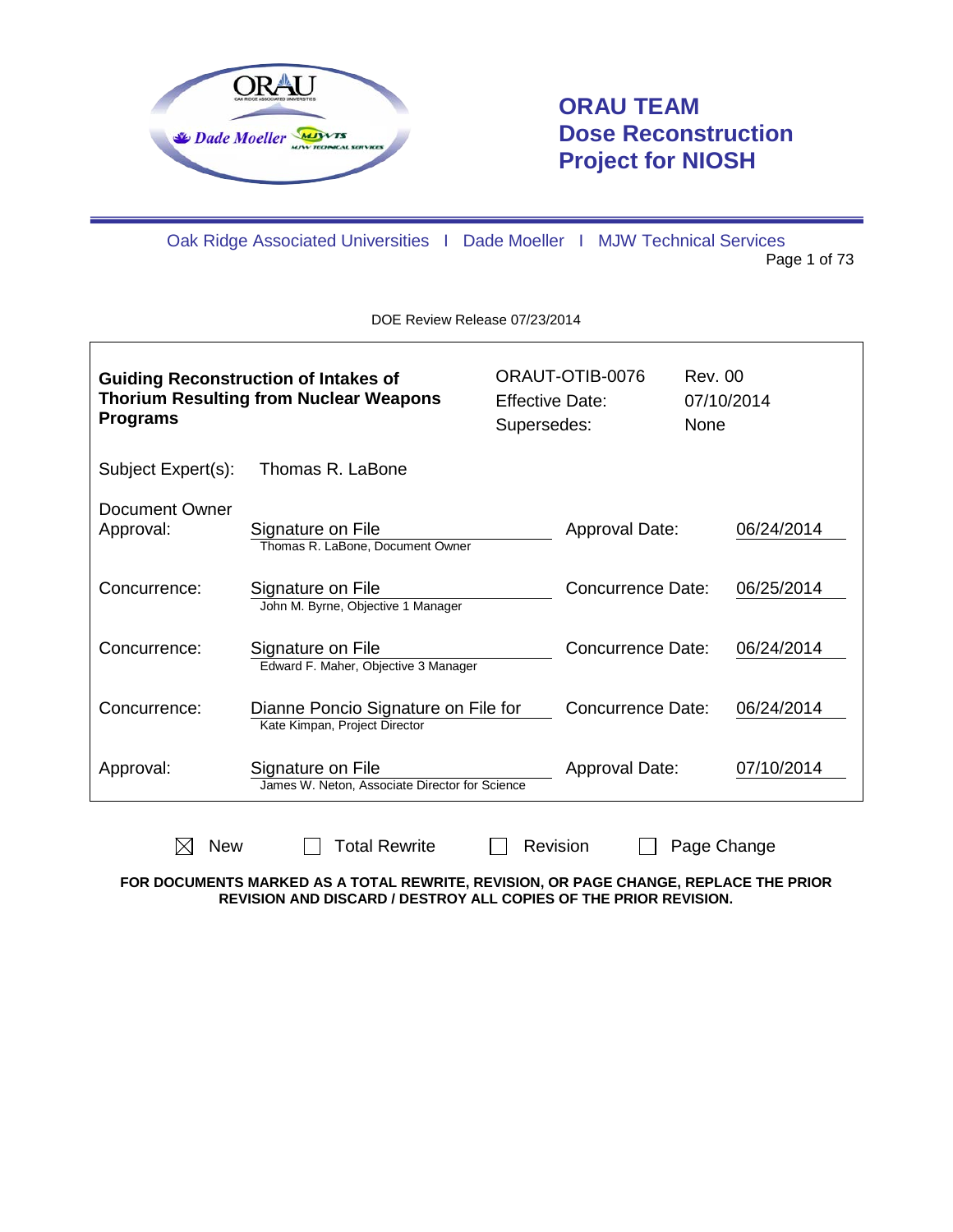## **PUBLICATION RECORD**

| <b>EFFECTIVE</b> | <b>REVISION</b> |                                                                                                                                                                                                                                                                                                                                    |
|------------------|-----------------|------------------------------------------------------------------------------------------------------------------------------------------------------------------------------------------------------------------------------------------------------------------------------------------------------------------------------------|
| <b>DATE</b>      | <b>NUMBER</b>   | <b>DESCRIPTION</b>                                                                                                                                                                                                                                                                                                                 |
| 07/10/2014       | 00              | New technical information bulletin to detail how to evaluate chest<br>counts, whole-body counts, and various types of urine samples after<br>intakes of <sup>232</sup> Th. Incorporates formal internal and NIOSH review<br>comments. Training required: As determined by the Objective<br>Manager. Initiated by Thomas R. LaBone. |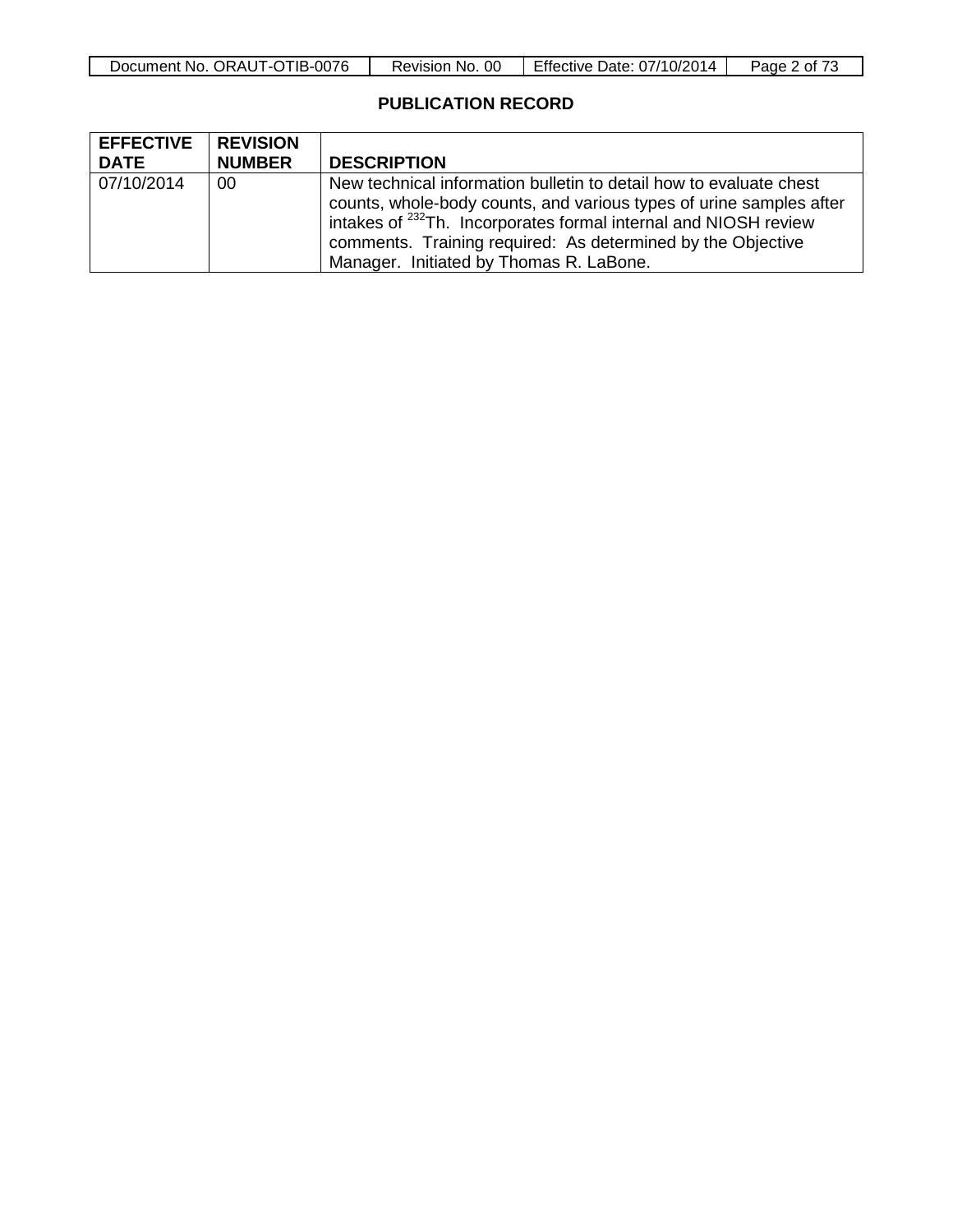| <b>SECTION</b> |            | <b>TITLE</b>                              | <b>PAGE</b> |
|----------------|------------|-------------------------------------------|-------------|
|                |            |                                           |             |
| 1.0            | 1.1<br>1.2 |                                           |             |
| 2.0            | 2.1<br>2.2 |                                           |             |
| 3.0            | 3.1<br>3.2 |                                           |             |
| 4.0            | 4.1        |                                           |             |
| 5.0            | 5.1        |                                           |             |
| 6.0            |            |                                           |             |
| 7.0            | 7.1<br>7.2 | 7.1.1<br>7.1.2<br>7.1.3<br>7.2.1<br>7.2.2 |             |
| 8.0            | 8.1<br>8.2 | 8.1.2<br>8.1.3<br>8.2.1<br>8.2.2          |             |
| 9.0            | 9.1<br>9.2 | 9.1.1<br>9.1.2<br>9.1.3<br>9.2.1          |             |
| 10.0           |            |                                           |             |

## **TABLE OF CONTENTS**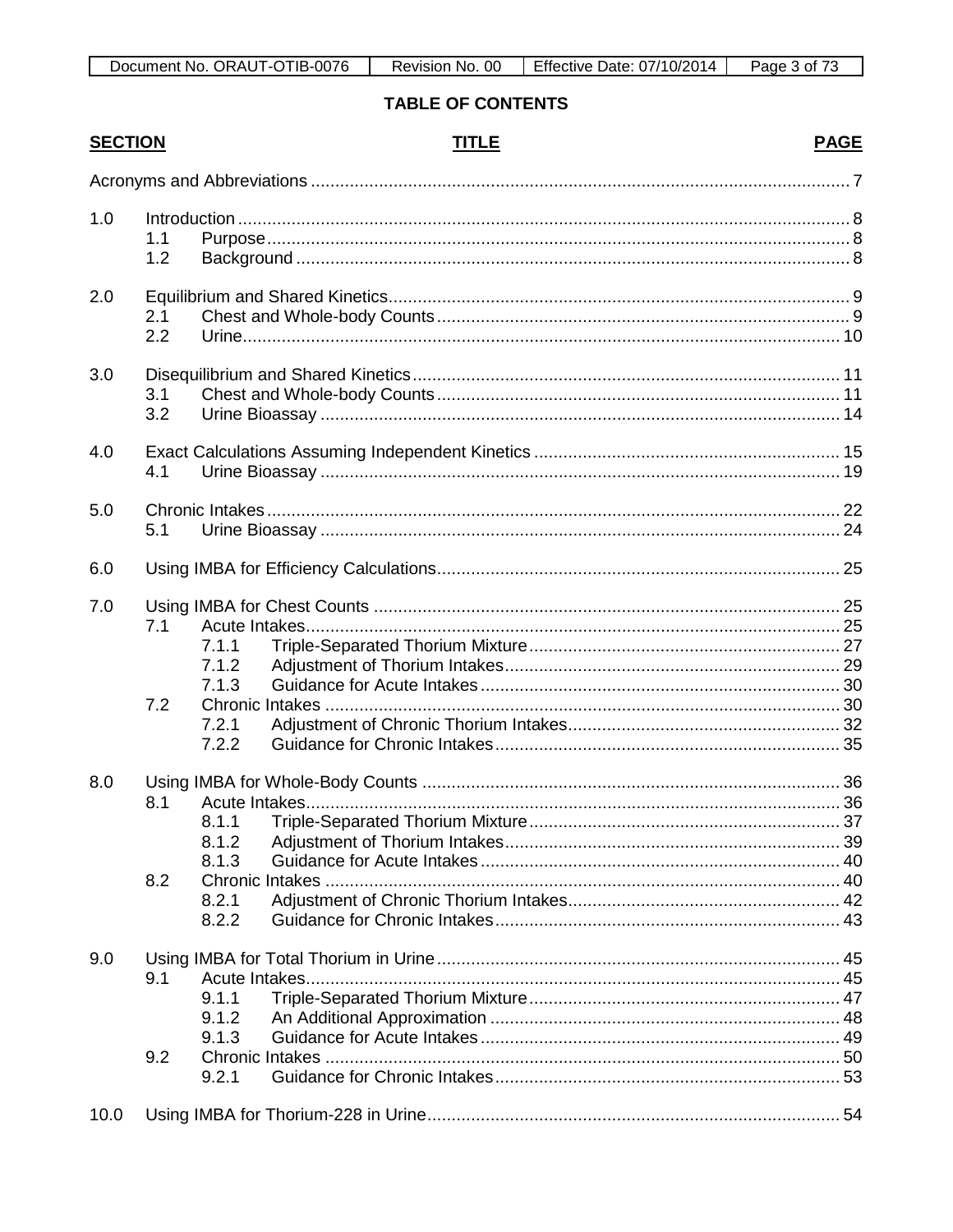| . ORAUT-OTIB-0076 | 0C           | Effective Date: 07/10/2014 | Page |
|-------------------|--------------|----------------------------|------|
| Document No.      | Revision No. |                            | 4 of |
|                   |              |                            |      |

| ATTACHMENT B. OBTAINING CHRONIC INTAKE IRFs FROM ACUTE INTAKE IRFs 67 |  |
|-----------------------------------------------------------------------|--|
| ATTACHMENT C, SUMMARY OF GUIDANCE FOR ASSESSING THORIUM INTAKES FROM  |  |
|                                                                       |  |

## **LIST OF TABLES**

## **TABLE TITLE PAGE**

| $A-1$ | Ratios of <sup>228</sup> Th to <sup>232</sup> Th activities for secular equilibrium and after one, two, and three |  |
|-------|-------------------------------------------------------------------------------------------------------------------|--|
|       |                                                                                                                   |  |
| $A-2$ | Relative amounts of $^{232}$ Th, $^{228}$ Ra, and $^{228}$ Th in single separated thorium as a function of        |  |
|       |                                                                                                                   |  |

## **LIST OF FIGURES**

## **FIGURE TITLE PAGE**

1-1 First eight members of the 232Th decay chain........................................................................... 8 3-1 Activity of <sup>228</sup>Th present as a function of time after chemical purification of 1 Bq of  $^{232}$ Th in equilibrium with its progeny ................................................................................................ 11 3-2 Radium-228 and  $^{224}$ Ra present as a function of time after chemical purification of 1 Bq of 232Th in equilibrium with its progeny.................................................................................... 12 4-1 Chest burdens of <sup>232</sup>Th, <sup>228</sup>Ac, and <sup>212</sup>Pb after a unit acute inhalation intake of pure Type S 232Th...........................................................................................................................16 4-2 Chest burdens of  $^{228}$ Ra,  $^{228}$ Ac, and  $^{212}$ Pb after a unit acute inhalation intake of pure Type S 228Ra ..........................................................................................................................16 4-3 Chest burdens of <sup>228</sup>Th and <sup>212</sup>Pb after a unit acute inhalation intake of pure Type S 228Th.......................................................................................................................................16 EXAMPLE THE CHEST BURGHER CHEST SCHOOL AND THE CHEST BURGHER AND THE CHEST SCHOOL AND THE CHEST SCHOOL AND THE CHEST SCHOOL AND A 4-4 224Ra ......................................................................................................................................17 4-5 Thorium-232 and  $^{228}$ Th in a 24-hour incremental urine sample after a unit acute inhalation intake of pure Type S 232Th .................................................................................... 20 4-6 Radium-228 and <sup>228</sup>Th in a 24-hour incremental urine sample after a unit acute inhalation intake of pure Type S 228Ra.................................................................................... 20 4-7 Thorium-228 in a 24-hour incremental urine sample after a unit acute inhalation intake of pure Type S 228Th............................................................................................................... 21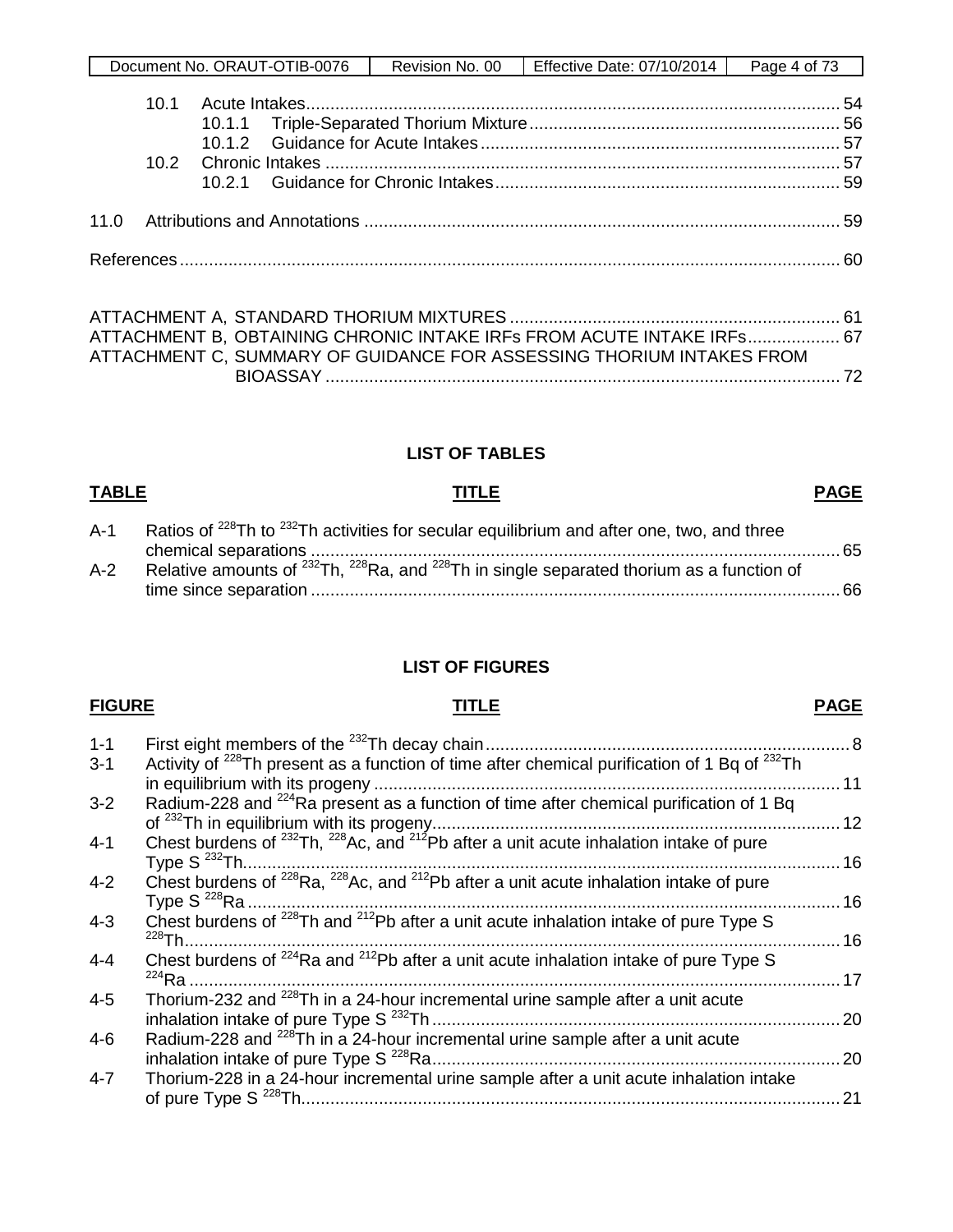| $7 - 1$  | Lead-212 chest burden after an acute inhalation intake of Type S thorium having a                                                                                                                        | 26  |
|----------|----------------------------------------------------------------------------------------------------------------------------------------------------------------------------------------------------------|-----|
| $7 - 2$  | Lead-212 chest burden after an acute inhalation intake of Type S thorium having a                                                                                                                        | 28  |
| $7 - 3$  | Lead-212 chest burden after an acute inhalation intake of Type M thorium having a                                                                                                                        | 29  |
| $7 - 4$  | Lead-212 chest burden after an acute inhalation intake of Type S thorium having a<br><sup>228</sup> Th to <sup>232</sup> Th ratio of 0.19:1 with vertical dashed line at $t = 30$ days after intake      | .29 |
| $7 - 5$  | Lead-212 chest burden after an acute inhalation intake of Type M thorium having a<br><sup>228</sup> Th to <sup>232</sup> Th ratio of 0.19:1 with vertical dashed line at $t = 30$ days after intake 30   |     |
| $7-6$    | Lead-212 chest burden after a chronic inhalation intake of Type S thorium having a                                                                                                                       |     |
| $7 - 7$  | Lead-212 chest burden after a chronic inhalation intake of Type M thorium having a                                                                                                                       | 32  |
| $7 - 8$  | Lead-212 chest burden during and after a 365-day chronic inhalation intake of Type S                                                                                                                     | 33  |
| $7 - 9$  | Lead-212 chest burden during and after a 1,000-day chronic inhalation intake of Type                                                                                                                     | 33  |
| $7 - 10$ | Lead-212 chest burden during and after a 5,000-day chronic inhalation intake of Type                                                                                                                     | 34  |
| $7 - 11$ | Lead-212 chest burden during and after a 365-day chronic inhalation intake of Type M                                                                                                                     | 34  |
| $7 - 12$ | Lead-212 chest burden during and after a 1,000-day chronic inhalation intake of Type                                                                                                                     | 35  |
| $7 - 13$ | Lead-212 chest burden during and after a 5,000-day chronic inhalation intake of Type                                                                                                                     | 35  |
| $8 - 1$  | Lead-212 whole-body burden after an acute inhalation intake of Type S thorium having                                                                                                                     | 36  |
| $8 - 2$  | Lead-212 whole-body burden after an acute inhalation intake of Type S thorium having                                                                                                                     | 37  |
| $8 - 3$  | Lead-212 whole-body burden after an acute inhalation intake of Type M thorium having                                                                                                                     | 39  |
| $8 - 4$  | Lead-212 whole-body burden after an acute inhalation intake of Type S thorium having<br>a <sup>228</sup> Th to <sup>232</sup> Th ratio of 0.19:1 with vertical dashed line at $t = 30$ days after intake | .39 |
| $8-5$    | Lead-212 whole-body burden after an acute inhalation intake of Type M thorium having<br>a $^{228}$ Th to $^{232}$ Th ratio of 0.19:1 with vertical dashed line at $t = 30$ days after intake  40         |     |
| $8-6$    | Lead-212 whole-body burden after a chronic inhalation intake of Type S thorium having                                                                                                                    |     |
| $8 - 7$  | Lead-212 whole-body burden after a chronic inhalation intake of Type M thorium                                                                                                                           |     |
| $8 - 8$  | Lead-212 whole-body burden during and after a 365-day chronic inhalation intake of                                                                                                                       |     |
| $8-9$    | Lead-212 whole-body burden during and after a 1,000-day chronic inhalation intake of                                                                                                                     |     |
| $8 - 10$ | Lead-212 whole-body burden during and after a 5,000-day chronic inhalation intake of                                                                                                                     |     |
| $8 - 11$ | Lead-212 whole-body burden during and after a 365-day chronic inhalation intake of                                                                                                                       |     |
| $8 - 12$ | Lead-212 whole-body burden during and after a 1,000-day chronic inhalation intake of                                                                                                                     |     |
| $8 - 13$ | Lead-212 whole-body burden during and after a 5,000-day chronic inhalation intake of                                                                                                                     |     |
|          |                                                                                                                                                                                                          |     |

Document No. ORAUT-OTIB-0076 Revision No. 00 Effective Date: 07/10/2014 Page 5 of 73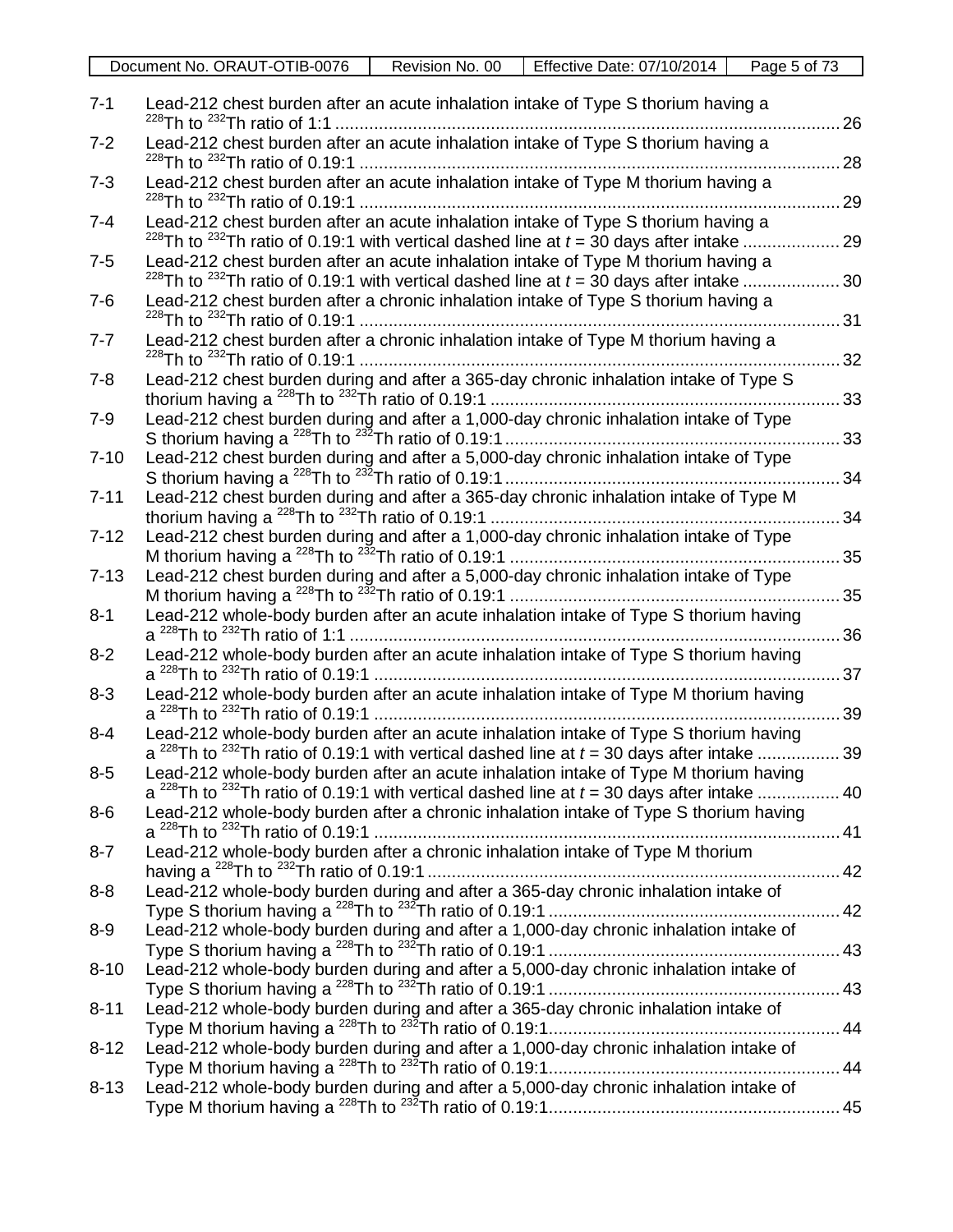|                  | Page 6 of 73<br>Document No. ORAUT-OTIB-0076<br>Revision No. 00<br>Effective Date: 07/10/2014                                                                                               |               |
|------------------|---------------------------------------------------------------------------------------------------------------------------------------------------------------------------------------------|---------------|
| $9 - 1$          | Thorium in 24-hour incremental urine samples after an acute inhalation intake of Type                                                                                                       | 45            |
| $9 - 2$          | Thorium urine content after an acute inhalation intake of Type S thorium having a $^{228}$ Th                                                                                               | $\ldots$ . 47 |
| $9 - 3$          | Thorium urine content after an acute inhalation intake of Type S thorium having a <sup>228</sup> Th<br>to <sup>232</sup> Th ratio of 0.19:1 showing excretion with Approximation A and with |               |
| $9 - 4$          | Thorium urine content after an acute inhalation intake of Type M thorium having a <sup>228</sup> Th<br>to <sup>232</sup> Th ratio of 0.19:1 showing excretion with Approximation A and with |               |
| $9-5$            | Thorium urine content after a chronic inhalation intake of Type S thorium having a <sup>228</sup> Th                                                                                        | 50            |
| $9-6$            | Thorium urine content after a 365-day chronic inhalation intake of Type S thorium                                                                                                           |               |
| $9 - 7$          | Thorium urine content after a 1,000-day chronic inhalation intake of Type S thorium                                                                                                         |               |
| $9 - 8$          | Thorium urine content after a 365-day chronic inhalation intake of Type M thorium<br>53                                                                                                     |               |
| $9-9$            | Thorium urine content after a 1,000-day chronic inhalation intake of Type M thorium                                                                                                         |               |
| $10-1$<br>$10-2$ | Thorium-228 in 24-hour incremental urine samples after an acute inhalation intake of<br>Thorium-228 urine content after an acute inhalation intake of Type S thorium having a               |               |
| $10-3$           | Thorium-228 urine content after a chronic inhalation intake of Type S thorium having a                                                                                                      |               |
| $A-1$            | Thorium-232 and <sup>228</sup> Th present as a function of time after separation of thorium from                                                                                            |               |
| $A-2$            | Thorium-232, <sup>228</sup> Ra, and <sup>224</sup> Ra present after separation of thorium from other elements                                                                               |               |
| $A-3$            | Thorium-232 and <sup>228</sup> Th present as a function of time after a second separation of                                                                                                |               |
| $A-4$            | Thorium-232, <sup>228</sup> Ra, and <sup>224</sup> Ra present as a function of time after a second separation                                                                               |               |
| $A-5$            | Thorium-232 and <sup>228</sup> Th present as a function of time after a third separation of thorium                                                                                         |               |
| $A-6$            | Thorium-232, <sup>228</sup> Ra, and <sup>224</sup> Ra present as a function of time after a third separation of                                                                             |               |
| $B-1$            | Plot of whole-body retention versus time after an acute uptake of the hypothetical                                                                                                          |               |
| $B-2$            |                                                                                                                                                                                             |               |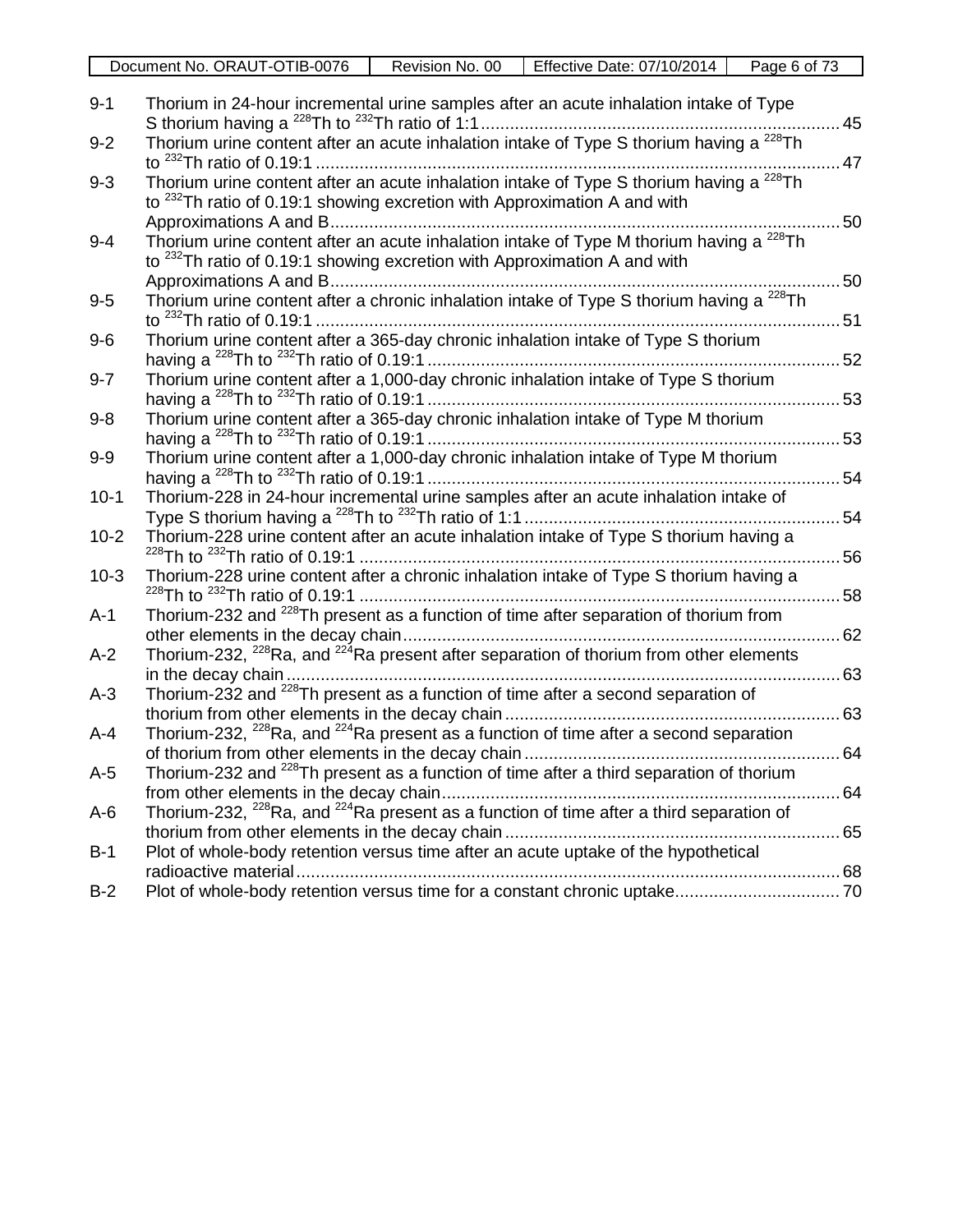## **ACRONYMS AND ABBREVIATIONS**

| <b>AMAD</b>                              | activity median aerodynamic activity                                                                                              |
|------------------------------------------|-----------------------------------------------------------------------------------------------------------------------------------|
| Bq                                       | becquerel                                                                                                                         |
| d<br><b>DOE</b>                          | day<br>Department of Energy                                                                                                       |
| hr                                       | hour                                                                                                                              |
| <b>ICRP</b><br><b>IMBA</b><br><b>IRF</b> | International Commission on Radiological Protection<br><b>Integrated Modules for Bioassay Analysis</b><br>intake retention factor |
| Μ                                        | moderate absorption type                                                                                                          |
| nCi<br><b>NIOSH</b>                      | nanocurie<br>National Institute for Occupational Safety and Health                                                                |
| <b>ORAU</b>                              | Oak Ridge Associated Universities                                                                                                 |
| pCi                                      | picocurie                                                                                                                         |
| s<br>S                                   | second<br>slow absorption type<br>SRDB Ref ID Site Research Database Reference Identification (number)                            |
| TIB                                      | technical information bulletin                                                                                                    |
| yr                                       | year                                                                                                                              |
| <b>U.S.C.</b>                            | <b>United States Code</b>                                                                                                         |
| μm                                       | micrometer                                                                                                                        |
| §                                        | section or sections                                                                                                               |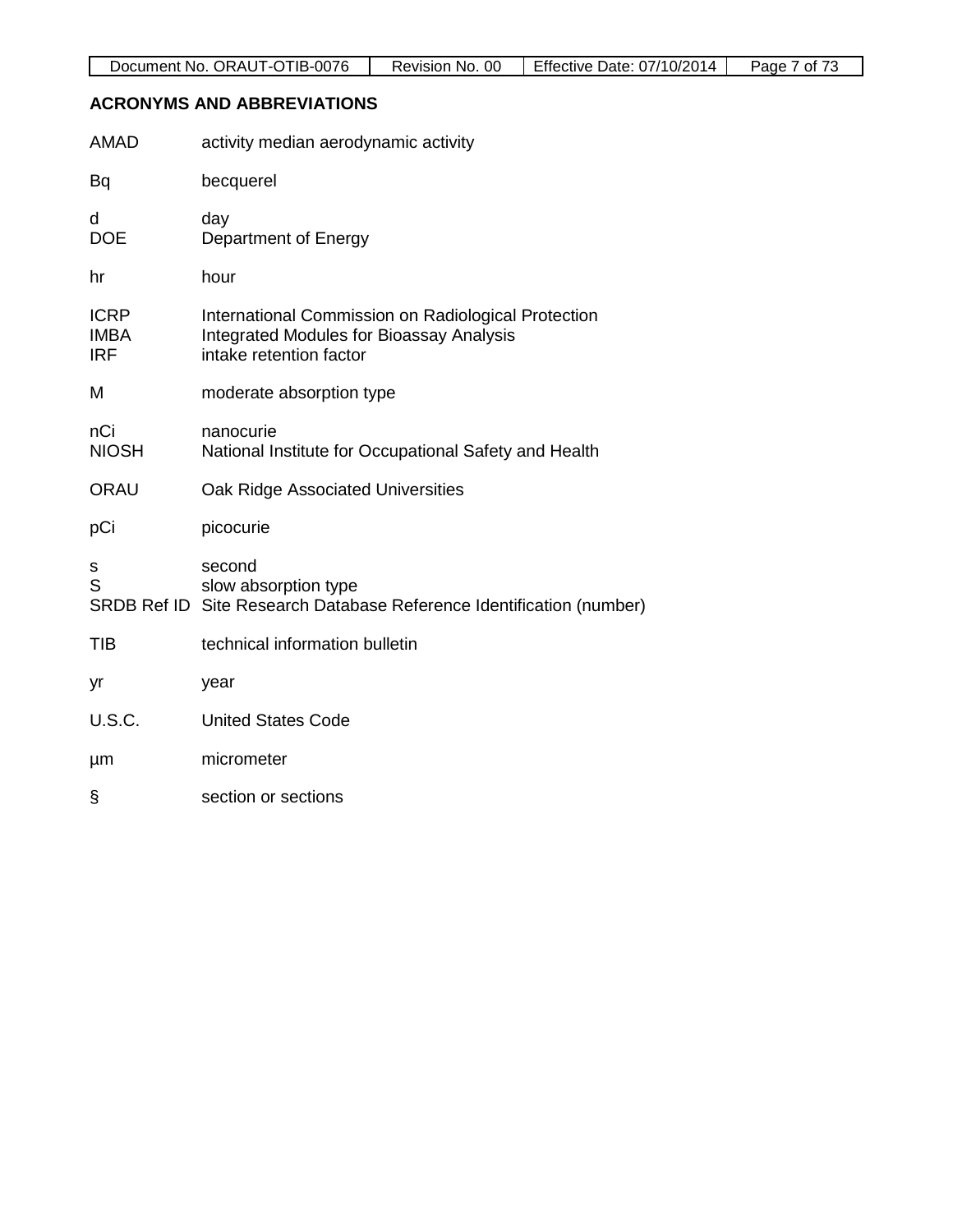| Document No. ORAUT-OTIB-0076 | Revision No. 00 | Effective Date: 07/10/2014 | Page 8 of 73 |
|------------------------------|-----------------|----------------------------|--------------|
|                              |                 |                            |              |

## **1.0 INTRODUCTION**

Technical information bulletins (TIBs) are not official determinations made by the National Institute for Occupational Safety and Health (NIOSH) but are rather general working documents that provide historical background information and guidance to assist in the preparation of dose reconstructions at particular sites or categories of sites. They will be revised in the event additional relevant information is obtained about the affected site(s). TIBs may be used to assist NIOSH staff in the completion of individual dose reconstructions.

In this document, the word "facility" is used as a general term for an area, building, or group of buildings that served a specific purpose at a site. It does not necessarily connote an "atomic weapons employer facility" or a "Department of Energy (DOE) facility" as defined in the Energy Employees Occupational Illness Compensation Program Act of 2000 [42 U.S.C. § 7384l(5) and (12)].

## **1.1 PURPOSE**

The purpose of this report is to detail how to evaluate chest counts, whole-body counts, and various types of urine samples after intakes of <sup>232</sup>Th. The computational methods for this TIB used the DCAL software and properly accounted for disequilibrium and independent kinetics. In addition, methods are offered that allow conservative approximations to the exact solutions to be made with existing Project software [i.e., Integrated Modules for Bioassay Analysis (IMBA)].

## **1.2 BACKGROUND**

Thorium-232 is a long-lived radionuclide that has a decay chain with 10 progeny that are themselves radioactive. Figure 1-1 shows the first eight members of the chain. Evaluating bioassay data to calculate intakes of 232Th and its progeny can be one of the most challenging tasks in internal dosimetry. The primary challenges are caused by disequilibrium of the  $^{232}$ Th decay chain and independent biokinetics of the members of the decay chain.



Figure 1-1. First eight members of the  $232$ Th decay chain.

## **Equilibrium versus Disequilibrium**

Thorium-232 confined in one place with its progeny will eventually come into "secular equilibrium" (i.e., the activity of all members of the decay chain will be equal to that of the parent  $^{232}$ Th). As this document shows, equilibrium makes it relatively easy to estimate intakes from bioassay data.

Chemical processing separates the members of the decay chain based on what element they are, disrupt this equilibrium, and cause the progeny to be present in varying amounts that change over time. This "disequilibrium" complicates evaluation of bioassay data because dose reconstructors usually have to specify the nature of the disequilibrium to evaluate bioassay data.

## **Shared versus Independent Kinetics**

"Shared kinetics" refers to the assumption that all members of the decay chain have the same biokinetics as <sup>232</sup>Th (i.e., all progeny are transported, deposited, and retained in the body just like the parent). Shared kinetics are used in the International Commission on Radiological Protection (ICRP) Publication 30 biokinetic models for thorium (ICRP 1979–1988).

"Independent kinetics" refers to the assumption that all members of the decay chain have biokinetics based on the element. For example, <sup>232</sup>Th has the biokinetics of thorium until it decays to <sup>228</sup>Ra, at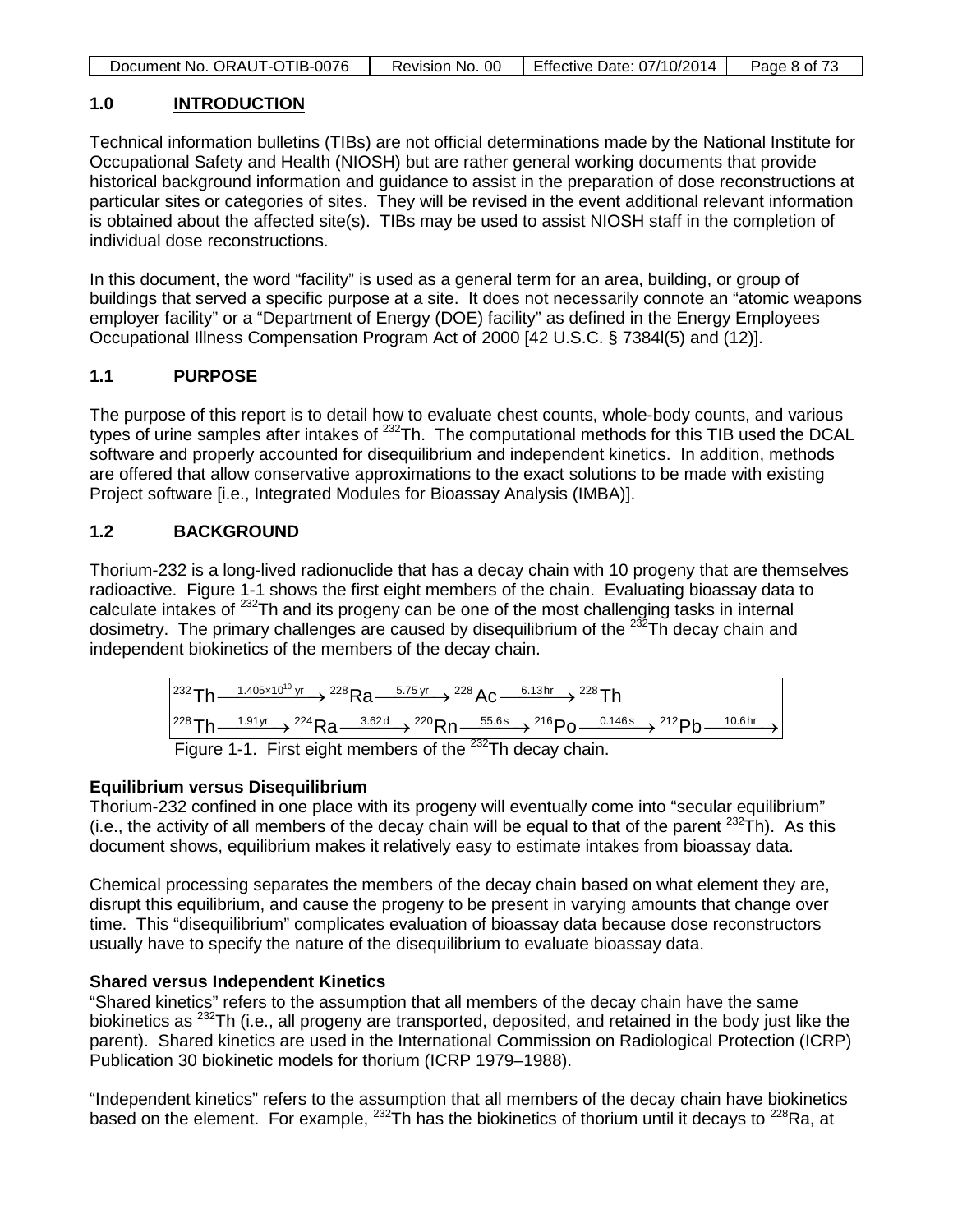| Document No. ORAUT-OTIB-0076 | Revision No. 00 | Effective Date: 07/10/2014 | Page 9 of 73 |
|------------------------------|-----------------|----------------------------|--------------|
|                              |                 |                            |              |

which point is has the biokinetics of radium (thorium and radium have very different biokinetics). Independent kinetics are used in the newer ICRP Publication 68 biokinetic models (ICRP 1995), which are the models the NIOSH Project uses to evaluate bioassay data. Independent kinetics complicates the evaluation of bioassay data because IMBA does not support independent kinetics for the  $^{232}$ Th chain. However, the DCAL<sup>[1](#page-8-0)</sup> software does properly account for independent kinetics and was used for this analysis to obtain exact solutions.

## **2.0 EQUILIBRIUM AND SHARED KINETICS**

## **2.1 CHEST AND WHOLE-BODY COUNTS**

Thorium-232 and <sup>228</sup>Th do not emit photon radiation that is useful for quantifying the thorium in the body with in vivo bioassay (chest or whole-body counting). For this reason, in vivo bioassay for <sup>232</sup>Th is often performed by quantifying the activity of the  $^{228}$ Ac or  $^{212}$ Pb progeny in the body and then calculating the amount of  $^{232}$ Th (and relatively long-lived progeny  $^{228}$ Ra and  $^{228}$ Th) present by assuming the material is in secular equilibrium. This is considered to be a reasonable approach when:

- The inhaled thorium has been locked in an insoluble physical matrix for a long period (e.g., for natural thorium mined from the ground), and
- The inhaled thorium particulate does not dissolve in the lungs to any great extent.

## Example 2-1

For example, assume that a person inhaled 1 nCi of 5-µm activity median aerodynamic activity (AMAD) Type S<sup>[2](#page-8-1)32</sup>Th in equilibrium with its progeny. IMBA and DCAL can be used to calculate<sup>2</sup> the <sup>232</sup>Th chest burden, denoted here as  $q_{th232}(t)$ , where *t* is time in days. At 100 days after the intake it would be:

$$
q_{\text{th232}}(100) = 3.670E - 02nCi \text{ (per nCi intake of }^{232}Th)
$$
 (2-1)

Note that the intake retention fraction (IRF), denoted here as  $m_{th232}(t)$ , is:

$$
m_{\text{th232}}(100) = \frac{q_{\text{th232}}(100)}{1n\text{Ci}}\tag{2-2}
$$

at *t* = 100 days after the intake. The discussion in this report uses both IRFs and burdens to develop the concepts.

Under the stated conditions, equilibrium implies that the chest burdens of all the progeny of  $^{232}$ Th, including that of <sup>212</sup>Pb ( $q_{\text{ob212}}$ ), are the same as the parent <sup>232</sup>Th chest burden:

$$
q_{\text{pb212}}(100) = 3.670\text{E-02nCi (per nCi intake of }^{232}\text{Th})
$$
 (2-3)

<span id="page-8-1"></span><span id="page-8-0"></span> $\frac{1}{2}$  [http://www.epa.gov/radiation/assessment/dcal.html.](http://www.epa.gov/radiation/assessment/dcal.html)<br><sup>2</sup> DCAL was used for all calculations for this report. DCAL and IMBA produce similar results in situations where both are applicable. For example, the burden per unit intake IMBA calculated in this case is 3.666E-2 nCi per nCi intake of  $^{232}$ Th.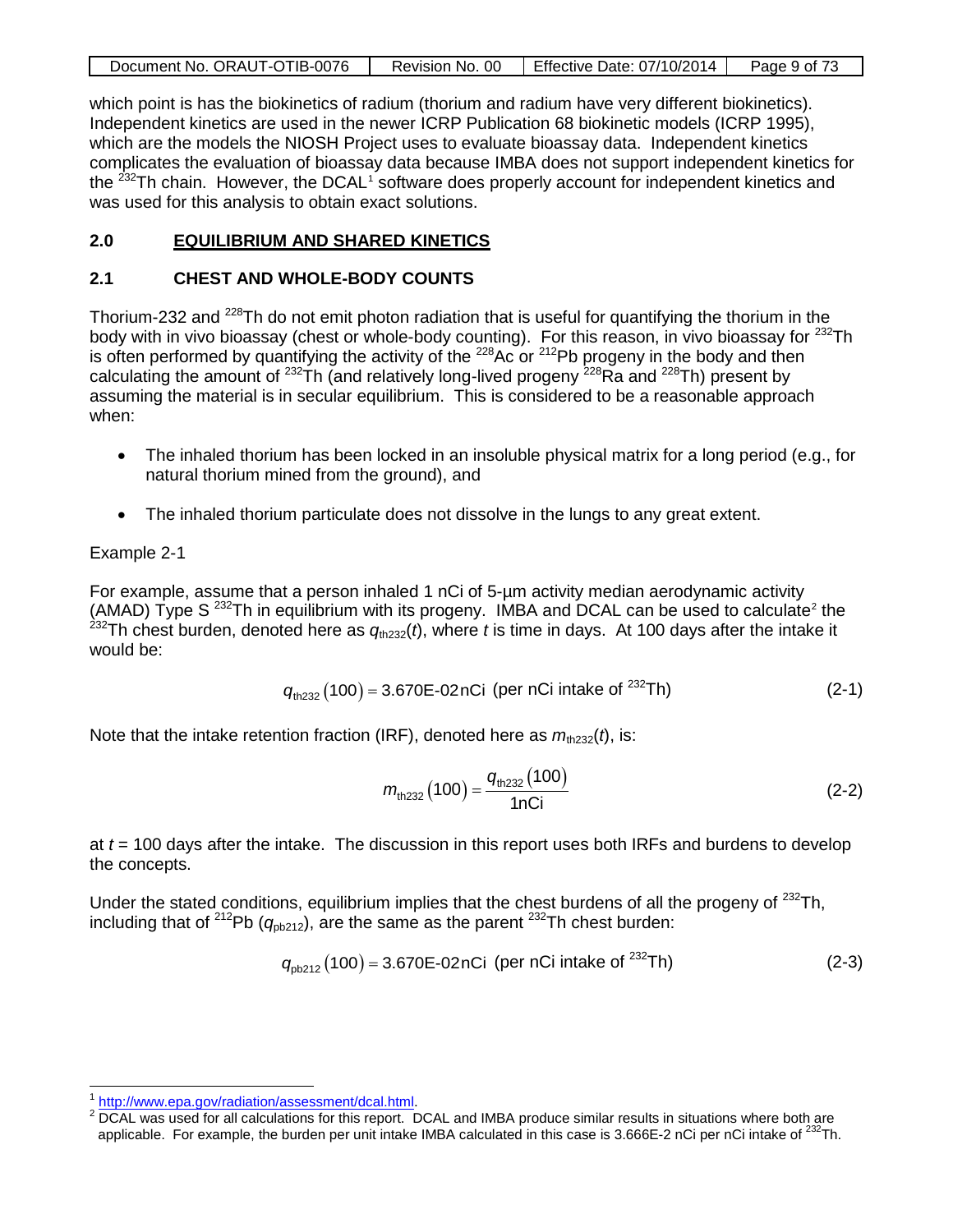| Document No. ORAUT-OTIB-0076 | Revision No. 00 | Effective Date: 07/10/2014 | Page 10 of 73 |
|------------------------------|-----------------|----------------------------|---------------|
|                              |                 |                            |               |

If a chest burden of 10 nCi of <sup>212</sup>Pb was measured at 100 days after an acute inhalation intake, the intake of  $^{232}$ Th ( $I_{th232}$ ) is:

$$
I_{\text{th232}} = \left(\frac{10 \text{ nCi}}{m_{\text{pb212}}(100)}\right) = \left(\frac{10 \text{ nCi}}{m_{\text{th232}}(100)}\right) = \left(\frac{10 \text{ nCi}}{3.67\text{E-2}}\right) = 272.5 \text{ nCi}
$$
 (2-4)

The intake of each progeny of  $^{232}$ Th is equal to the intake of  $^{232}$ Th. For a measured a chest burden of 10 nCi of  $228$ Ac instead of 10 nCi of  $212$ Pb, the resulting  $232$ Th intake estimate would be the same as above. The evaluation of whole-body count data is completely analogous to the evaluation of chest count data, the only difference being that whole-body burdens are substituted for the chest burdens.

## **2.2 URINE**

Thorium in urine is typically quantified using one of the following three analyses:

- Isotopic thorium ( $232$ Th and  $228$ Th activities reported separately),
- Total thorium (sum of  $232$ Th and  $228$ Th activity reported), and
- $^{228}$ Th (only  $^{228}$ Th activity reported).

Assuming equilibrium and shared kinetics makes the evaluation of thorium urine bioassay results relatively straightforward because the <sup>232</sup>Th and/or <sup>228</sup>Th are measured directly.

### Example 2-2

Assume that a person inhaled 10 pCi of 5-um AMAD Type S<sup>232</sup>Th in equilibrium with its progeny. We can calculate that at 100 days after this intake the person would have a 24-hour urine sample containing:

$$
q_{\text{th232}}(100) = 3.650\text{E-06 pCi (per 10 pCi intake of }^{232}\text{Th})\tag{2-5}
$$

Note that this is an incremental 24-hour urine sample and by convention it was completed at 100 days after the intake. If 10 pCi of  $^{232}$ Th is measured in the urine, the intake of  $^{232}$ Th is:

$$
I_{\text{th232}} = \left(\frac{10 \,\text{pCi}}{m_{\text{th232}}(100)}\right) = \left(\frac{10 \,\text{pCi}}{3.650\text{E-07}}\right) = 2.740\text{E} + 07 \,\text{pCi}
$$
 (2-6)

where  $m_{\text{th232}}$  is the IRF for <sup>232</sup>Th in a 24-hour urine sample.

### Example 2-3

If 10 pCi of  $228$ Th is measured in the urine, the intake of  $232$ Th is:

$$
I_{\text{th232}} = \left(\frac{10 \,\text{pCi}}{m_{\text{th228}}(100)}\right) = \left(\frac{10 \,\text{pCi}}{m_{\text{th232}}(100)}\right) = \left(\frac{10 \,\text{pCi}}{3.650\text{E-7}}\right) = 2.740\text{E} + 07 \,\text{pCi}
$$
 (2-7)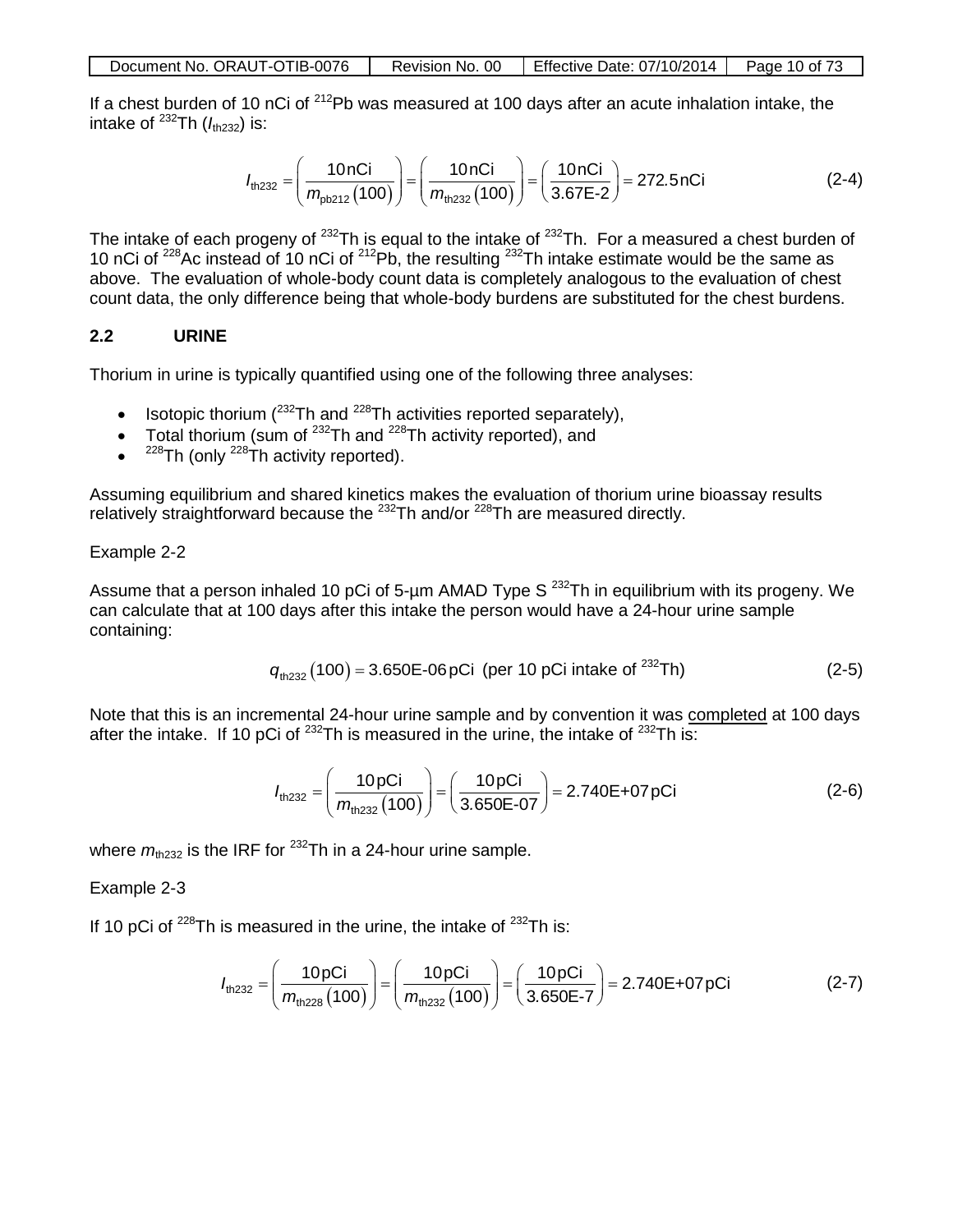| Document No. ORAUT-OTIB-0076 | Revision No. 00 | Effective Date: 07/10/2014 | Page 11 of 73 |
|------------------------------|-----------------|----------------------------|---------------|
|------------------------------|-----------------|----------------------------|---------------|

### Example 2-4

If 10 pCi of total thorium is measured in the urine, the intake of total thorium is:

$$
I_{\text{th}} = \left(\frac{5 \text{pCi}}{m_{\text{th}232}(100)}\right) + \left(\frac{5 \text{pCi}}{m_{\text{th}228}(100)}\right) = \left(\frac{10 \text{pCi}}{m_{\text{th}232}(100)}\right) = 2.740\text{E} + 07 \text{pCi}
$$
 (2-8)

This calculation assumes that half of the total thorium activity in the urine is  $^{232}$ Th and half is  $^{228}$ Th. The intakes of  $^{232}$ Th and  $^{228}$ Th are therefore:

$$
I_{\text{th232}} = I_{\text{th228}} = 0.5I_{\text{th}} = 1.370E + 07pCi \tag{2-9}
$$

where  $I_{\text{th}}$  is the total thorium intake activity.

### **3.0 DISEQUILIBRIUM AND SHARED KINETICS**

### **3.1 CHEST AND WHOLE-BODY COUNTS**

Thorium that has been chemically purified consists primarily of  $^{232}$ Th and  $^{228}$ Th. Progeny that are not isotopes of thorium are absent immediately after purification and begin to grow in. The progeny can exist in various degrees of disequilibrium with the parent <sup>232</sup>Th depending on the timing and number of separations. For example, the plot in Figure 3-1 shows the activity of <sup>228</sup>Th present as a function of time after a chemical separation that removes all of the nonthorium isotopes. Immediately after the separation the ratio of <sup>228</sup>Th to <sup>232</sup>Th is 1:1, but it decreases to a minimum of 1:0.422 at 4.55 years after separation. This behavior is the result of the <sup>228</sup>Ra being removed from the material and its subsequent in growth.



Figure 3-1. Activity (Bq) of  $^{228}$ Th (red line) present as a function of time after chemical purification of 1 Bq of <sup>232</sup>Th in equilibrium with its progeny.

The ingrowth curves for <sup>228</sup>Ra and <sup>224</sup>Ra are shown in Figure 3-2. These two progeny are important because  $^{212}$ Pb (which can be measured in vivo) is in equilibrium with the  $^{224}$ Ra, and  $^{228}$ Ac (also in vivo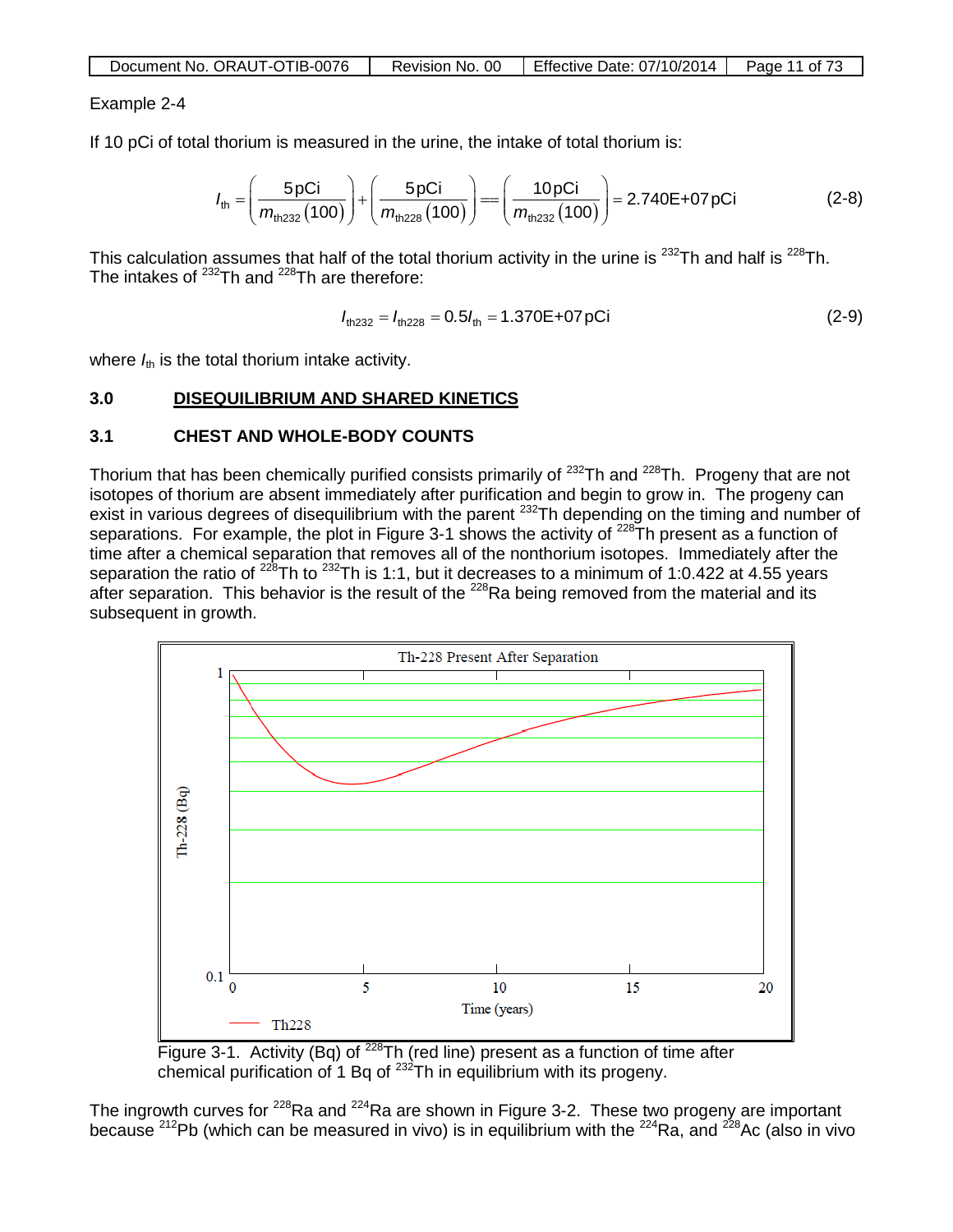| Document No. ORAUT-OTIB-0076 | Revision No. 00 | Effective Date: $07/10/2014$ | Page 12 of 73 |
|------------------------------|-----------------|------------------------------|---------------|

measurable) is in equilibrium with the <sup>228</sup>Ra. Therefore, we can use <sup>212</sup>Pb to quantify the <sup>228</sup>Th present and <sup>228</sup>Ac to quantify the <sup>228</sup>Ra present. In addition, note that the minimum in the <sup>228</sup>Th:<sup>232</sup>Th curve in Figure 3-1 is always greater than zero, whereas the minimum of the <sup>228</sup>Ra:<sup>232</sup>Th curve in Figure 3-2 is zero. The practical consequences of all this are:

- If there is  $212Pb$  present, there is always  $228Th$  and  $232Th$  present. Even though the exact activity of <sup>232</sup>Th is unknown, it is feasible to come up with a conservative estimate based on the  $212Pb$ .
- If there is  $^{228}$ Ac present, there might or might not be  $^{232}$ Th present because the  $^{228}$ Ra parent of  $228$ Ac has a half-life long enough to exist independently of the  $232$ Th. It is difficult to come up with a conservative estimate of the <sup>232</sup>Th based on the <sup>228</sup>Ac because there is no nonzero minimum in the ingrowth curve.



Figure 3-2. Radium-228 (blue line) and <sup>224</sup>Ra (red line) present as a function of time after chemical purification of 1 Bq of  $^{232}$ Th in equilibrium with its progeny. Note that the <sup>224</sup>Ra curve is basically the same as the <sup>228</sup>Th curve in Figure 3-1.

In summary, to properly interpret a  $^{212}Pb$  or  $^{228}Ac$  chest count in terms of the  $^{232}Th$  intake, the dose reconstructor needs to know something about the relative amounts of the <sup>232</sup>Th progeny in the material. This information is usually derived from a knowledge of the separation history of the material and a liberal application of the Bateman equations. To facilitate dose reconstructions based on 212Pb, four standard thorium mixtures are used (see Appendix A):

- Unseparated (equilibrium) thorium, which has a 1:1<sup>228</sup>Th to <sup>232</sup>Th ratio;
- Single-separated thorium, which has a 0.42:1  $^{228}$ Th to  $^{232}$ Th ratio;
- Double-separated thorium, which has a 0.26:1  $^{228}$ Th to  $^{232}$ Th ratio; and
- Triple-separated thorium, which has a 0.19:1  $^{228}$ Th to  $^{232}$ Th ratio.

There are two important points to make about these standard mixtures. First, once a mixture is selected for a particular application, it is assumed to be a constant and does not change as a function of time. For example, if a worker is assumed to be chronically exposed to triple-separated thorium in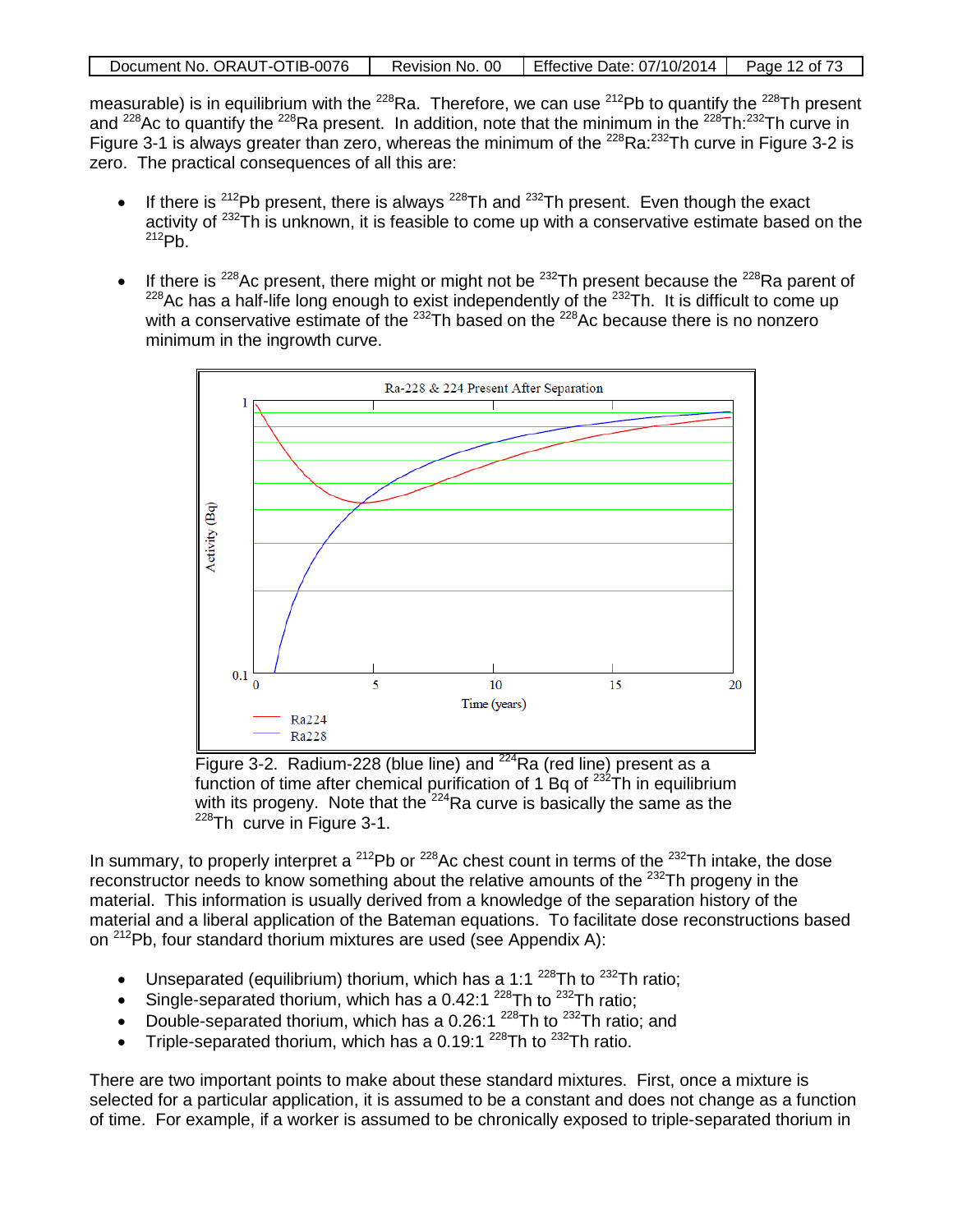| Document No. ORAUT-OTIB-0076 | Revision No. 00 | Effective Date: 07/10/2014 | Page 13 of 73 |
|------------------------------|-----------------|----------------------------|---------------|
|------------------------------|-----------------|----------------------------|---------------|

a facility from 1980 to 1995, then the same mixture applies for the entire exposure period; that is, there is no ingrowth of <sup>228</sup>Th during the 15 years. Second, the mixtures define the relative amounts of  $232$ Th and  $228$ Th but not any of the other members of the decay chain. More specifically, these thorium mixtures do not contain any  $^{228}$ Ra.

Analogous standard thorium mixtures for evaluating <sup>228</sup>Ac chest counts are discussed in Attachment A. In practice, the age of the thorium (i.e., the years since separation) must be specified to interpret an 228Ac chest count.

Example 3-1

Assume that after a chemical separation the thorium is fabricated into an insoluble material, which is inhaled by a worker. Assuming the worker inhaled 5-µm AMAD Type S single-separation thorium, the exact expression for the  $^{212}$ Pb chest burden of 10 nCi is given by:

$$
q_{\text{pb212}}(100) = 10 \text{ nCi} = I_{\text{th232}} m_{\text{pbth232}}(100) + I_{\text{th228}} m_{\text{pbth228}}(100) \tag{3-1}
$$

where  $m_{\text{pbth228}}(t)$  is the IRF for <sup>212</sup>Pb that grows in from the <sup>228</sup>Th intake and  $m_{\text{pbth232}}(t)$  is the IRF for the  $212Pb$  that grows in from the  $232Th$ . Based on the discussion above and that in Attachment A, the following assumptions are used:

$$
m_{\text{pbth,228}}(t) = m_{\text{th,228}}(t) \tag{3-2}
$$

$$
m_{\text{pbth,}232}(t) = 0^3 \tag{3-3}
$$

$$
\frac{I_{\text{th228}}}{I_{\text{th232}}} = 0.42\tag{3-4}
$$

Therefore, the intake of  $^{228}$ Th simplifies to:

$$
I_{\text{th228}} = \left(\frac{10 \text{ nCi}}{m_{\text{th228}}(100)}\right) = \left(\frac{10 \text{ nCi}}{(3.320\text{E} \cdot 02)}\right) = 3.012\text{E} + 02 \text{ nCi}
$$
 (3-5)

The <sup>232</sup>Th intake is equal to 301.2  $\div$  0.42 = 717.2 nCi, but the intakes of all other <sup>232</sup>Th progeny are 0 nCi. This intake estimate is relatively insensitive to the time that has elapsed since separation (i.e., the age of the thorium) and is a conservative intake estimate as long as the thorium has only been processed once.

Example 3-2

If we had measured 10 nCi of <sup>228</sup>Ac 100 days after an acute inhalation of thorium (thorium in general). the exact expression for the  $^{228}$ Ac chest burden would be:

$$
10nCi = I_{\text{th232}}m_{\text{actn232}}(100) + I_{\text{ra228}}m_{\text{acra228}}(100)
$$
 (3-6)

where  $m_{\text{actb232}}(t)$  is the IRF for <sup>228</sup>Ac that grows in from the <sup>232</sup>Th intake, and  $m_{\text{acca228}}(t)$  is the IRF for  $228$ Ac that grows in from the  $228$ Ra intake.

<span id="page-12-0"></span> $3$  Because of the long physical half life of  $232$ Th there is negligible ingrowth of  $212$ Pb.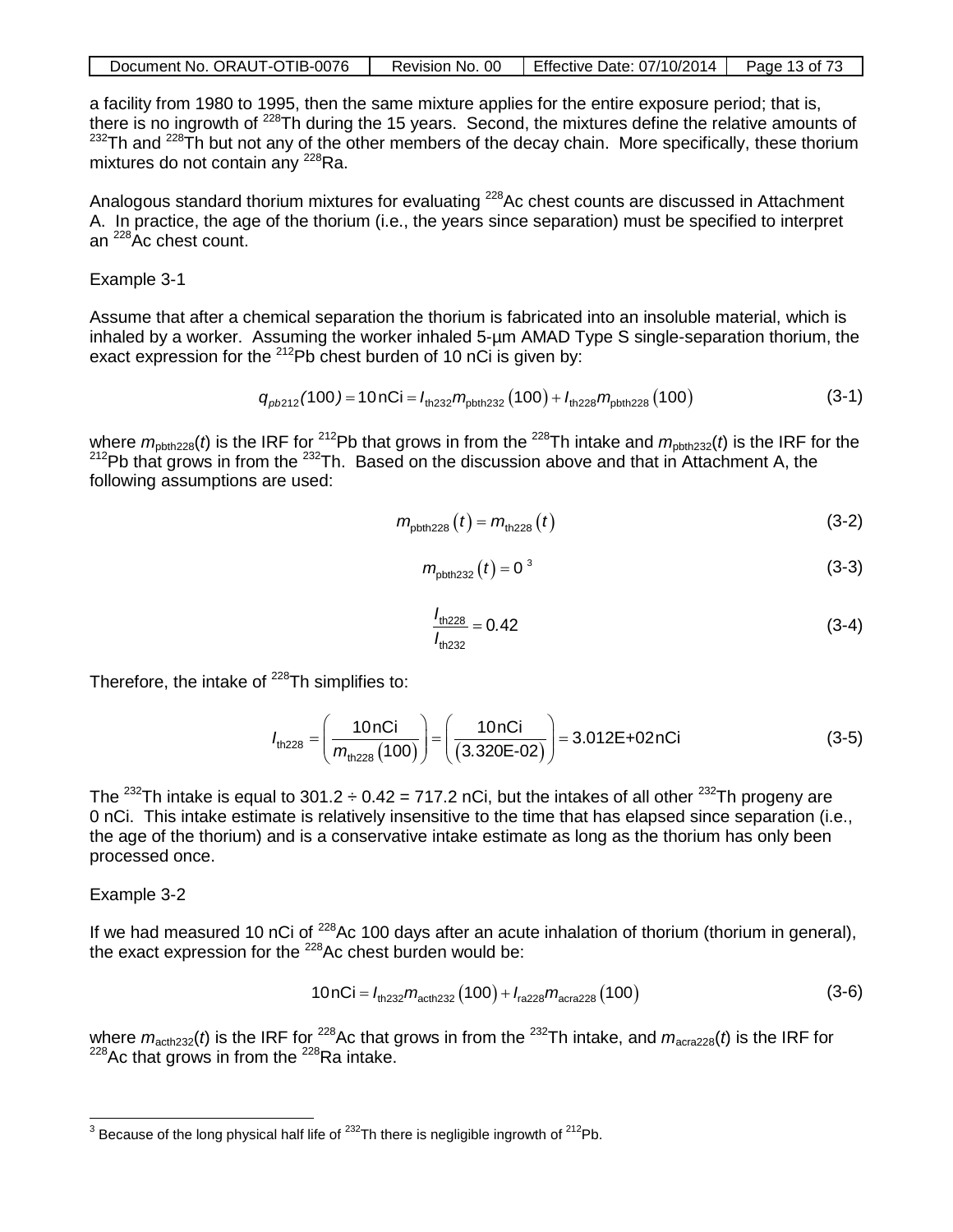| Document No. ORAUT-OTIB-0076 | Revision No. 00 | <b>Effective Date: 07/10/2014</b> | Page 14 of 73 |
|------------------------------|-----------------|-----------------------------------|---------------|
|                              |                 |                                   |               |

Single-separation thorium is assumed to contain no <sup>228</sup>Ra, so the second term is equal to zero:

$$
10nCi = I_{\text{th232}}m_{\text{acth232}}(100) \tag{3-7}
$$

The intake is therefore:

$$
I_{\text{th232}} = \left(\frac{10 \text{ nCi}}{m_{\text{acth232}}(100)}\right) = \left(\frac{10 \text{ nCi}}{1.190\text{E} \cdot 03}\right) = 8.403\text{E} + 03 \text{ nCi}
$$
 (3-8)

This is a rather large intake of  $^{232}$ Th given a modest 10-nCi  $^{228}$ Ac chest burden. The IRF for  $^{228}$ Ra/ $^{228}$ Ac that grows in from  $^{232}$ Th is very sensitive the time that has elapsed since separation, and there is no conservative time that can be specified that is applicable for all situations. This means that the time since separation has to be specified in the evaluation of <sup>228</sup>Ac chest count data. This is in contrast to the evaluation of 212Pb chest counts, where conservative mixtures and times can be specified that are applicable to all situations.

#### **3.2 URINE BIOASSAY**

The standard disequilibrium mixtures are easily incorporated into the urine bioassay calculations.

#### Example 3-3

Continuing the previous example with Type S single-separation thorium, if 10 pCi of <sup>232</sup>Th is measured in the urine, the intakes of  $232$ Th and  $228$ Th are:

$$
I_{\text{th232}} = \left(\frac{10 \,\text{pCi}}{m_{\text{th232}}(100)}\right) = 2.740\,\text{E} + 07 \,\text{pCi} \tag{3-9}
$$

$$
l_{\text{th228}} = 0.42 l_{\text{th232}} = 1.151 \text{E} + 07 \text{pCi}
$$
 (3-10)

Example 3-4

If 10 pCi of  $^{228}$ Th is measured in the urine, the intakes of  $^{228}$ Th and  $^{232}$ Th are:

$$
I_{\text{th228}} = \left(\frac{10 \,\text{pCi}}{m_{\text{th228}}(100)}\right) = \left(\frac{10 \,\text{pCi}}{3.310\text{E} \cdot 07}\right) = 3.021\text{E} + 07 \,\text{pCi}
$$
 (3-11)

and:

$$
I_{\text{th232}} = \frac{I_{\text{th228}}}{0.42} = 7.193\text{E} + 07 \text{pCi}
$$
 (3-12)

#### Example 3-5

There are 10 pCi of total thorium measured in the urine. Given that:

$$
l_{\text{th232}}m_{\text{th232}}(100) + l_{\text{th228}}m_{\text{th228}}(100) = 10 \,\text{pCi} \tag{3-13}
$$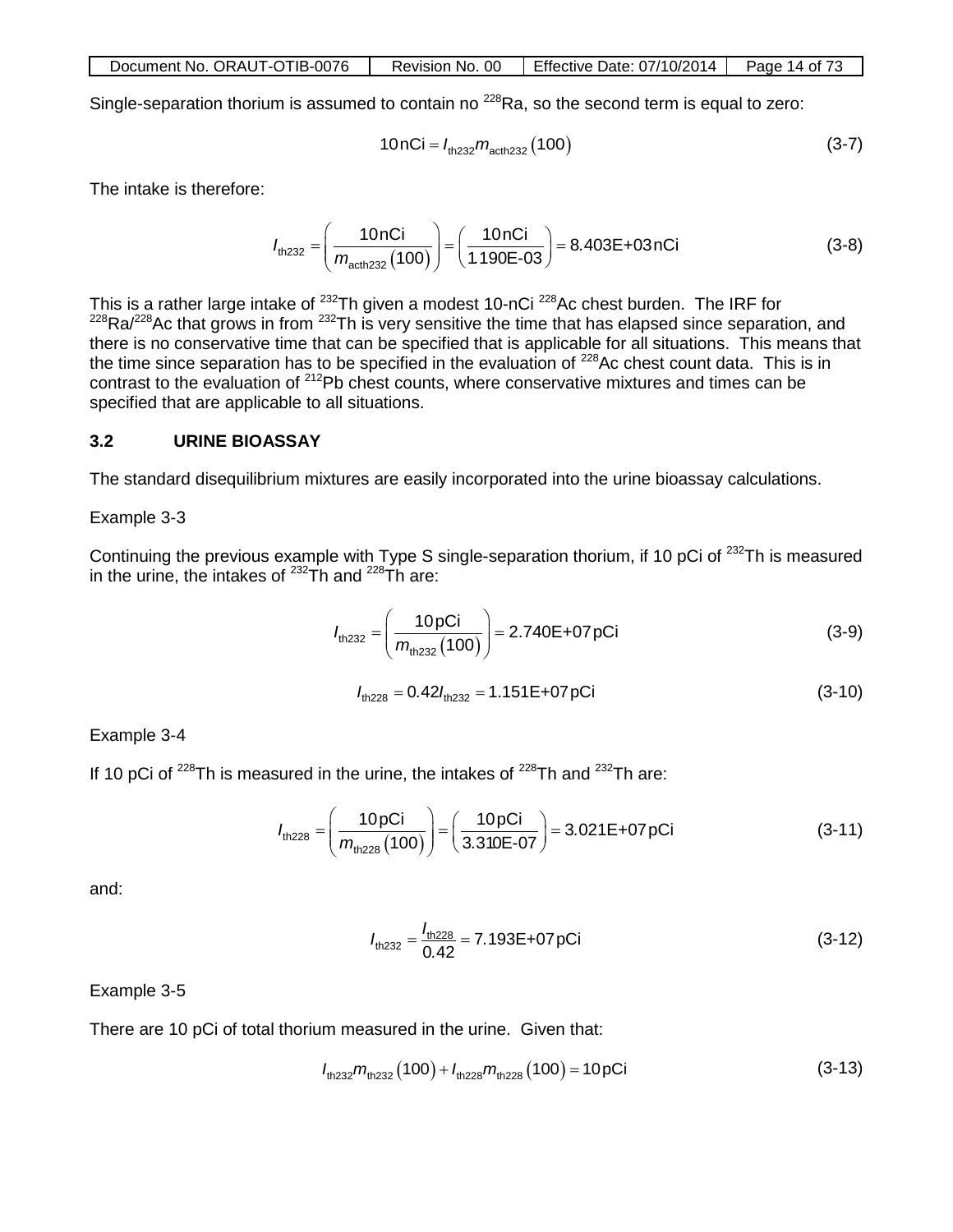| Document No. ORAUT-OTIB-0076 | Revision No. 00 | Effective Date: $07/10/2014$   Page 15 of 73 |  |
|------------------------------|-----------------|----------------------------------------------|--|
|------------------------------|-----------------|----------------------------------------------|--|

and:

$$
\frac{I_{\text{th228}}}{I_{\text{th232}}} = 0.42\tag{3-14}
$$

then the  $^{232}$ Th intake is:

$$
I_{\text{th,232}} = \frac{10 \text{ pCi}}{m_{\text{th,232}} (100) + 0.42 m_{\text{th,228}} (100)}
$$
  
= 
$$
\frac{10 \text{ pCi}}{(3.650E - 07) + 0.42 (3.310E - 07)}
$$
  
= 1.984E + 07 pCi (3-15)

The intake of  $^{228}$ Th is:

$$
I_{\text{th228}} = 0.42 I_{\text{th232}} = 8.333E + 06pCi \tag{3-16}
$$

## **4.0 EXACT CALCULATIONS ASSUMING INDEPENDENT KINETICS**

Implicit in the calculations above is the assumption that the <sup>232</sup>Th and its progeny remain together in the body. This assumption of shared kinetics is reasonable for insoluble thorium particulates in the lung, but once the thorium matrix dissolves and the members of the decay chain become subject to the metabolic processes of the body this assumption is not sufficient over time<sup>[4](#page-14-0)</sup>. The current ICRP biokinetic models for the <sup>232</sup>Th decay chain account for this by assuming that each element (especially thorium, radium, and radon) follows its own biokinetic model once it is released from or born outside of an insoluble matrix. The progeny of the  $^{232}$ Th decay chain are said to have independent kinetics.

All of the calculations up to this point can be performed with burdens from IMBA. From a practical point of view, independent kinetics significantly complicates the calculation of IRFs and evaluation of bioassay data because IMBA employs shared kinetics rather than independent kinetics and can no longer be used in all cases.

The DCAL software is capable of using independent kinetics to calculate burdens of  $212$ Pb,  $228$ Ac, and  $228$ Th that are the decay products of radionuclides ahead of them in the decay chain. For example, chest burdens that were calculated with DCAL for unit acute inhalation intakes of 5-µm AMAD Type S materials ( $^{232}$ Th,  $^{228}$ Ra,  $^{228}$ Th,  $^{224}$ Ra) are shown in Figures 4-1 through 4-4.

<span id="page-14-0"></span><sup>&</sup>lt;sup>4</sup> All of the ICRP Publication 30 biokinetic models except for tellurium assumed shared kinetics (ICRP 1979–1988).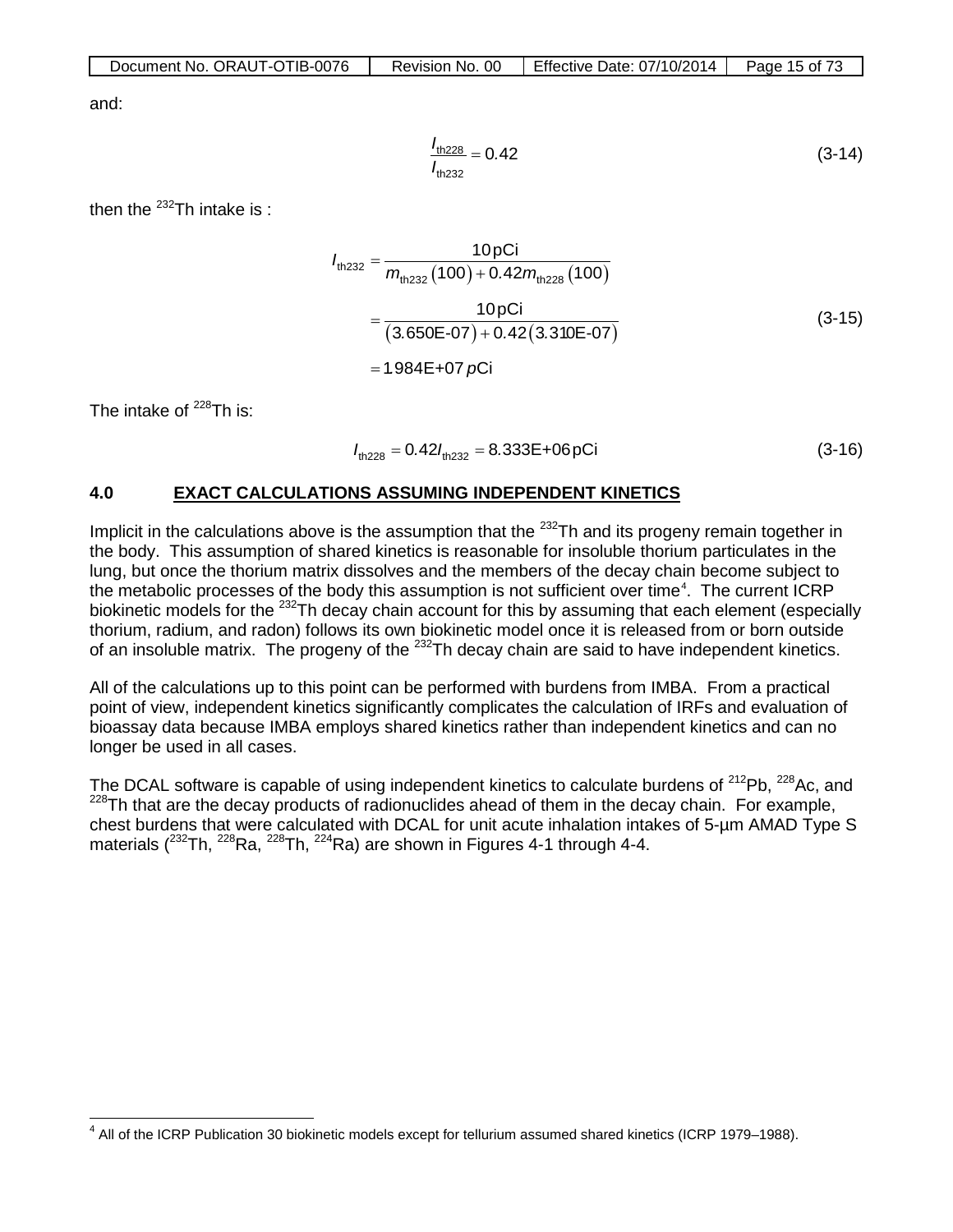

inhalation intake of pure Type  $S^{232}$ Th.

To further refine the calculations, assume that  $232$ Th in secular equilibrium with its progeny was inhaled. Of primary concern here are the biokinetics of <sup>232</sup>Th through <sup>212</sup>Pb, <sup>228</sup>Ra through <sup>212</sup>Pb, and <sup>228</sup>Th through <sup>212</sup>Pb. All other unsupported progeny in the initial intake have half-lives that are short enough to limit their contribution to the observed <sup>212</sup>Pb whole-body burden except in the first couple of days after the inhalation. To confirm this, the analysis also examined the <sup>224</sup>Ra through <sup>212</sup>Pb decay chain, which should be the most significant of the short-lived chains because of the half-life of  $^{224}$ Ra. The following discussion provides examples.



Figure 4-2. Chest burdens of  $228$ Ra,  $228$ Ac, and  $212$ Pb after a unit acute inhalation intake of pure Type S<sup>228</sup>Ra. The <sup>228</sup>Ac activity is equal to the <sup>228</sup>Ra activity.

Figure 4-3. Chest burdens of  $^{228}$ Th and  $^{212}$ Pb after a unit acute inhalation intake of pure Type  $S^{228}$ Th.

Example 4-1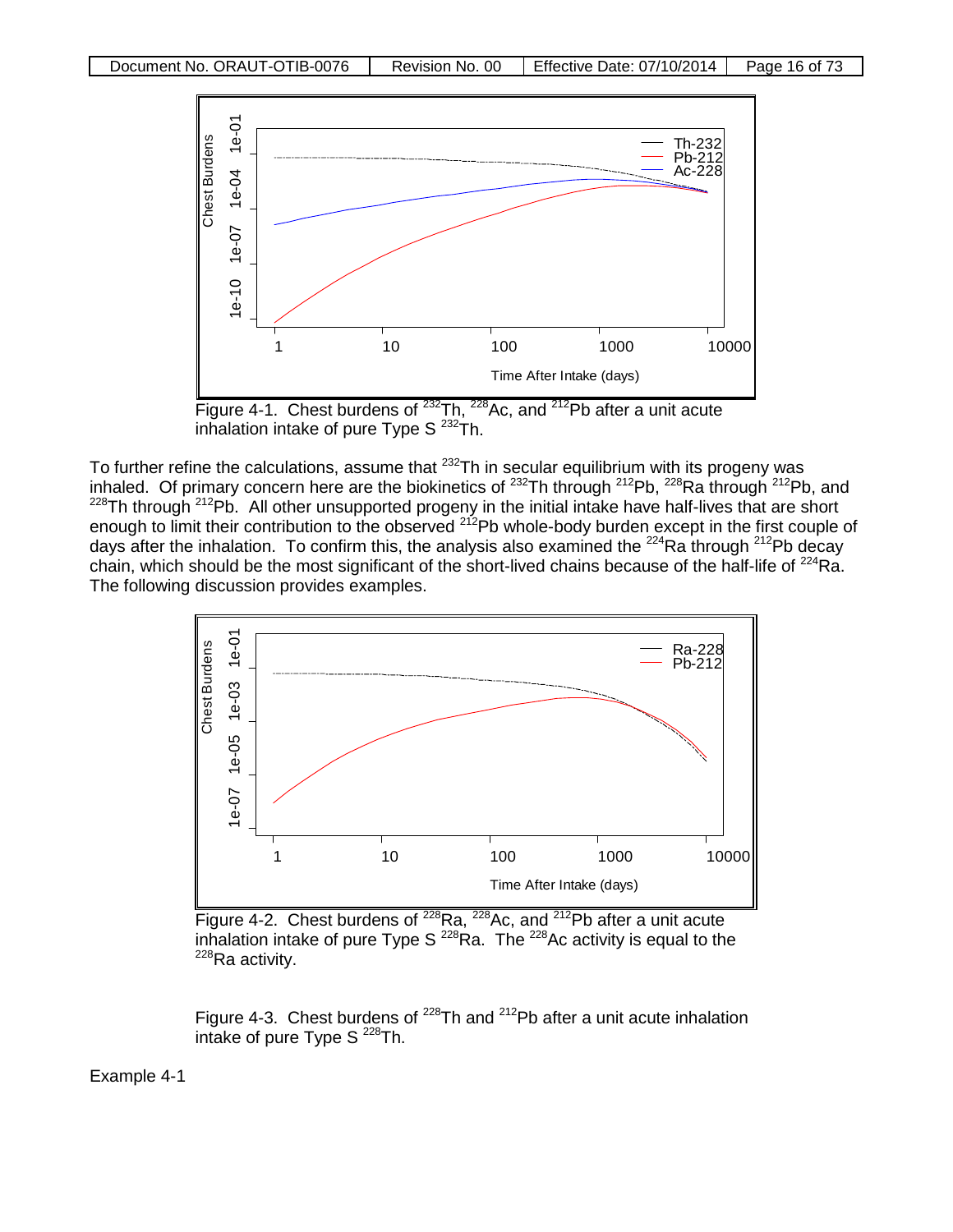If the measured chest burden of  $^{212}Pb$  at 100 days after an acute inhalation intake of 5-µm AMAD Type S material is 10 nCi, what would be the intakes assuming they consisted of four different pure materials?

The quantity of <sup>212</sup>Pb present in the chest at time *t* after a unit intake of pure <sup>232</sup>Th is denoted by  $m_{\text{obth232}} ( t )$ .

Therefore:

$$
m_{\text{pbth232}}(100) = 4.640\text{E-05} \tag{4-1}
$$



Figure 4-4. Chest burdens of  $224$ Ra and  $212$ Pb after a unit acute inhalation intake of pure Type  $S^{224}$ Ra.

and:

$$
I_{\text{th232}} = \left(\frac{10 \text{ nCi}}{m_{\text{pbth232}}(100)}\right) = \frac{10 \text{ nCi}}{4.640\text{E} \cdot 0.05} = 2.155\text{E} + 0.05\text{ nCi}
$$
 (4-2)

For comparison, what would the intake be if the <sup>212</sup>Pb and <sup>232</sup>Th were in secular equilibrium, exhibited shared kinetics, and no <sup>220</sup>Rn was lost from the body?:

$$
I = \frac{10nCi}{m_{\text{th}232}(100)} = \frac{10nCi}{3.670E-02} = 2.725E+02nCi
$$
 (4-3)

Note that the IRF in this equation is for the  $^{232}$ Th because the  $^{212}$ Pb is assumed to be present in a quantity equal to that of the <sup>232</sup>Th. It is of interest to note that this simplistic assumption results in an intake estimate that is lower than the exact estimate by a factor of:

$$
\frac{3.670E - 02}{4.640E - 05} \approx 790\tag{4-4}
$$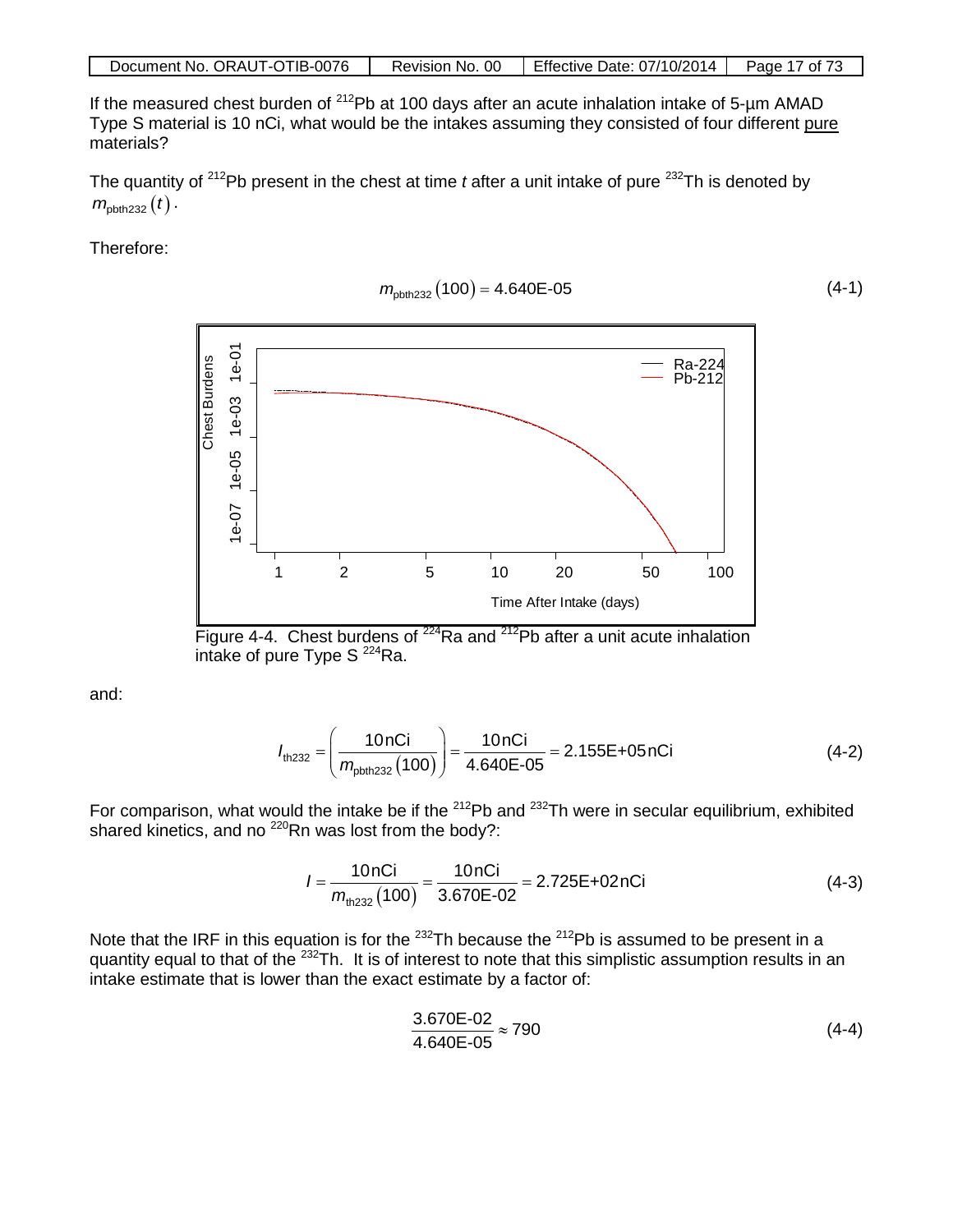| Document No. ORAUT-OTIB-0076 |  | Revision No. 00 Fffective Date: $07/10/2014$ Page 18 of 73 |  |
|------------------------------|--|------------------------------------------------------------|--|
|------------------------------|--|------------------------------------------------------------|--|

Here are the exact calculations for the other intakes:

$$
I_{\text{ra228}} = \frac{10 \text{ nCi}}{m_{\text{phra228}}(100)} = \frac{10 \text{ nCi}}{2.930 \text{E} \cdot 0.03} = 3.413 \text{E} + 0.3 \text{ nCi}
$$
(4-5)

$$
I_{\text{th228}} = \frac{10 \text{ nCi}}{m_{\text{pbth228}}(100)} = \frac{10 \text{ nCi}}{3.060 \text{E} \cdot 0.02} = 3.268 \text{E} + 0.2 \text{ nCi}
$$
(4-6)

$$
I_{\text{ra224}} = \frac{10 \text{ nCi}}{m_{\text{pbra224}}(100)} = \frac{10 \text{ nCi}}{2.280 \text{E} \cdot 10} = 4.386 \text{E} + 10 \text{ nCi}
$$
(4-7)

The calculations for whole-body counts are the same as above except whole-body burdens per unit intake are substituted for the chest-burdens per unit intake.

#### Example 4-2

For the same 10 nCi  $^{212}$ Pb chest burden, what would the intake be if the source material was  $^{232}$ Th in equilibrium with its progeny?:

$$
I_{\text{th232}}m_{\text{pbth232}}(100) + I_{\text{ra228}}m_{\text{pbra228}}(100) + I_{\text{th228}}m_{\text{pbth228}}(100) = 10 \text{nCi}
$$
 (4-8)

The intake of  $228$ Ra and  $228$ Th are assumed to equal the intake of  $232$ Th because the material is in equilibrium, so this can be simplified to:

$$
I_{\text{th232}}\left[m_{\text{pbth232}}(100) + m_{\text{pbta228}}(100) + m_{\text{pbth228}}(100)\right] = 10 \text{nCi} \tag{4-9}
$$

which can be rearranged to give the intake:

$$
I_{\text{th,232}} = \frac{10 \text{ nCi}}{m_{\text{pbth,232}}(100) + m_{\text{pbta,228}}(100) + m_{\text{pbth,228}}(100)} = 2.978 \text{E} + 02 \text{ nCi} \tag{4-10}
$$

This means that 297.8 nCi of <sup>232</sup>Th and 297.8 nCi of each of its progeny was inhaled. The inclusion of  $224$ Ra does not change the intake estimate because it contributes practically no  $212$ Pb at  $t = 100$  days after intake:

$$
I = \frac{10nCi}{m_{\text{pbth232}}(100) + m_{\text{pbra228}}(100) + m_{\text{pbth228}}(100) + m_{\text{pbra224}}(100)} = 2.978E + 02nCi \tag{4-11}
$$

For the purpose of evaluating <sup>212</sup>Pb in vivo counts, only the long-lived radionuclides <sup>232</sup>Th, <sup>228</sup>Ra, and <sup>228</sup>Th in the source term need to be specified. Attributing any <sup>212</sup>Pb contributed by short-lived progeny like <sup>224</sup>Ra would result in an overestimate of the intakes of the dosimetrically significant <sup>232</sup>Th, <sup>228</sup>Ra, and  $^{228}$ Th.

Example 4-3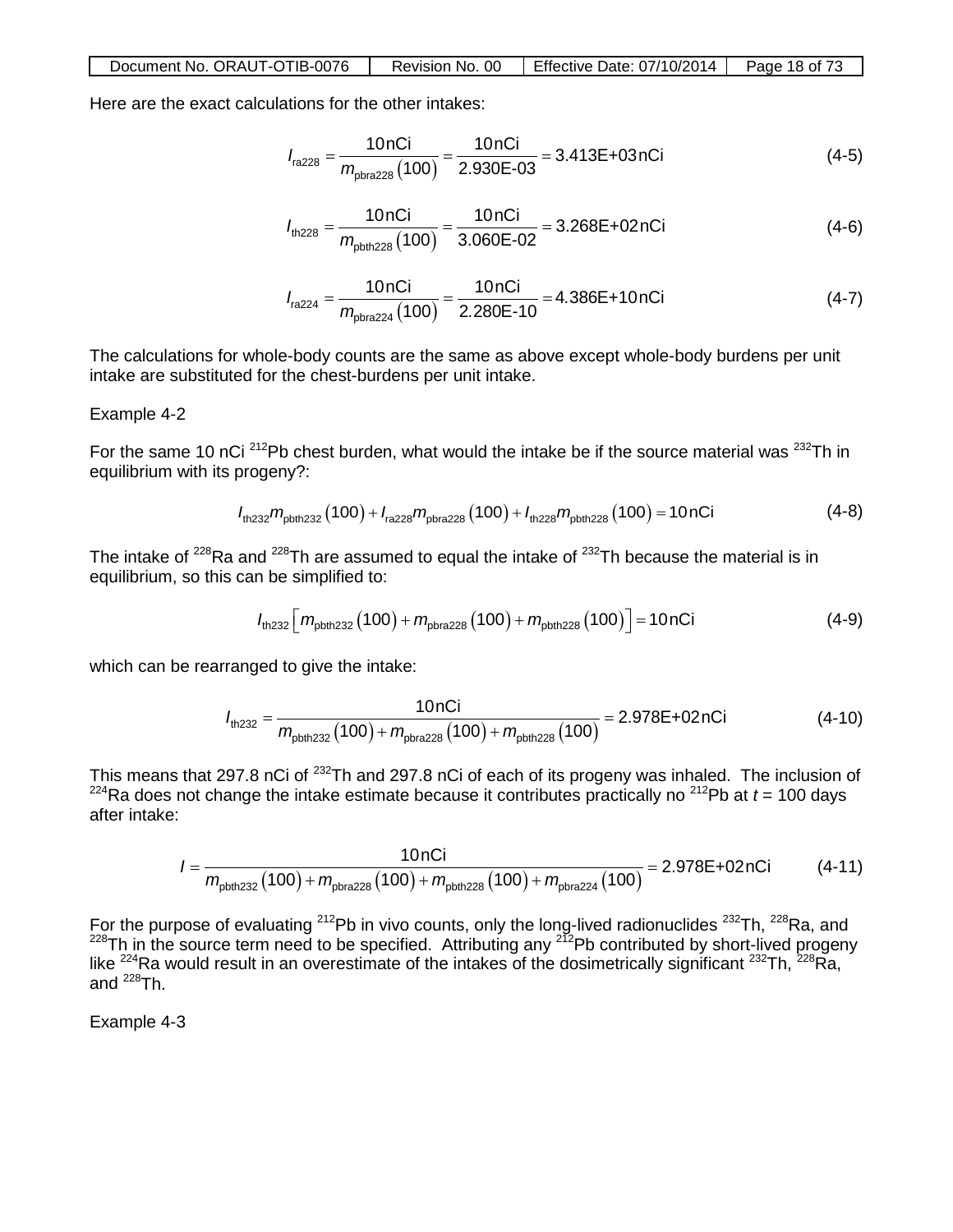| Document No. ORAUT-OTIB-0076 |  | Revision No. 00   Effective Date: $07/10/2014$   Page 19 of 73 |  |
|------------------------------|--|----------------------------------------------------------------|--|
|------------------------------|--|----------------------------------------------------------------|--|

What would the intake be if the source material was  $^{232}$ Th with the activity of the  $^{228}$ Ra in the source material being one-half of the <sup>232</sup>Th activity and the activity of the <sup>228</sup>Th in the source material being one-quarter of the 232Th activity?

$$
I_{\text{th232}}\left[m_{\text{pbth232}}(100) + 0.5m_{\text{pbra228}}(100) + 0.25m_{\text{pbth228}}(100)\right] = 10 \text{nCi} \tag{4-12}
$$

$$
I_{\text{th232}} = \frac{10 \text{ nCi}}{m_{\text{pbth232}}(100) + 0.5 m_{\text{pbra228}}(100) + 0.25 m_{\text{pbth228}}(100)} = 1.092 \text{E} + 03 \text{ nCi}
$$
 (4-13)

This means the inhalation intake consisted of 1,092 nCi of <sup>232</sup>Th, 1,092 ÷ 2 = 546 nCi of <sup>228</sup>Ra, and 1,032  $\div$  4 = 273 nCi of <sup>228</sup>Th. This result is unchanged with the inclusion of <sup>224</sup>Ra.

#### Example 4-4

What would the intake be if the source material was <sup>232</sup>Th in equilibrium with its progeny and the measured chest burden was 10 nCi of <sup>228</sup>Ac? Analogous to the way we looked at the <sup>212</sup>Pb burdens, we have:

$$
I_{\text{th232}}m_{\text{acth232}}(100) + I_{\text{acra228}}m_{\text{pbra228}} = 10 \text{nCi}
$$
 (4-14)

The intake of  $228$ Ra is assumed to equal the intake of  $232$ Th, so this can be simplified to:

$$
I_{\text{th232}}\left[m_{\text{acth232}}(100) + m_{\text{acra228}}(100)\right] = 10 \text{nCi} \tag{4-15}
$$

which can be rearranged to give the intake:

$$
I_{\text{th232}} = \frac{10 \text{ nCi}}{m_{\text{acth232}}(100) + m_{\text{acra228}}(100)} = \frac{10 \text{ nCi}}{1.19E - 3 + 3.55E - 2} = 2.726E + 02 \text{ nCi}
$$
(4-16)

This means that 272.6 nCi of <sup>232</sup>Th and 272.6 nCi of each of its progeny was inhaled.

### **4.1 URINE BIOASSAY**

Plots of <sup>232</sup>Th, <sup>228</sup>Ra, and <sup>228</sup>Th urinary excretion curves calculated with DCAL for unit acute inhalation intakes of 5-µm AMAD Type S materials are shown in Figures 4-5 through 4-7.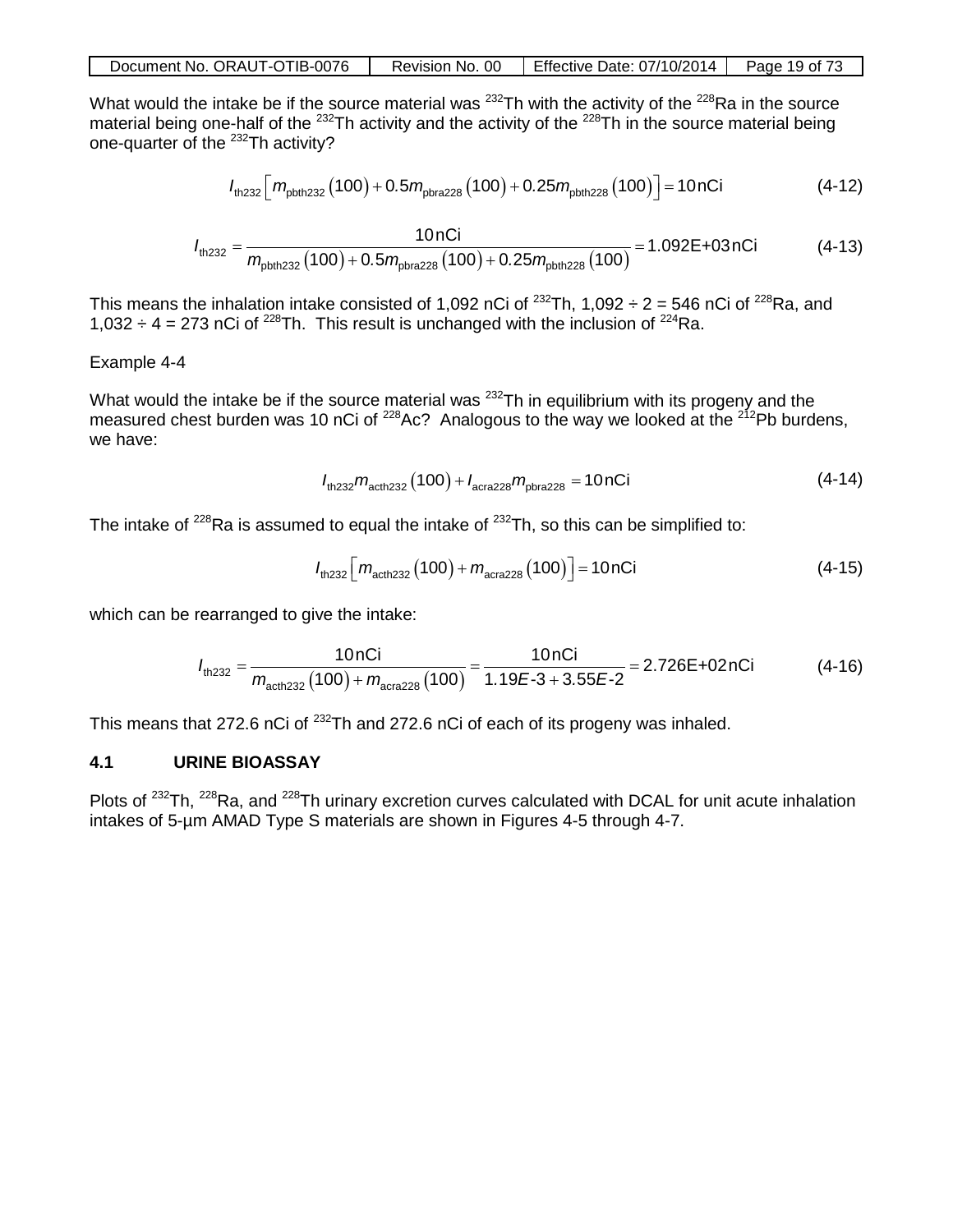

Figure 4-5. Thorium-232 and  $228$ Th in a 24-hour incremental urine sample after a unit acute inhalation intake of pure Type S  $^{232}$ Th. Note that IRFs from IMBA can be used to model  $^{232}$ Th in urine after a  $^{232}$ Th intake.



Figure 4-6. Radium-228 and  $2^{28}$ Th in a 24-hour incremental urine sample after a unit acute inhalation intake of pure Type S  $^{228}$ Ra.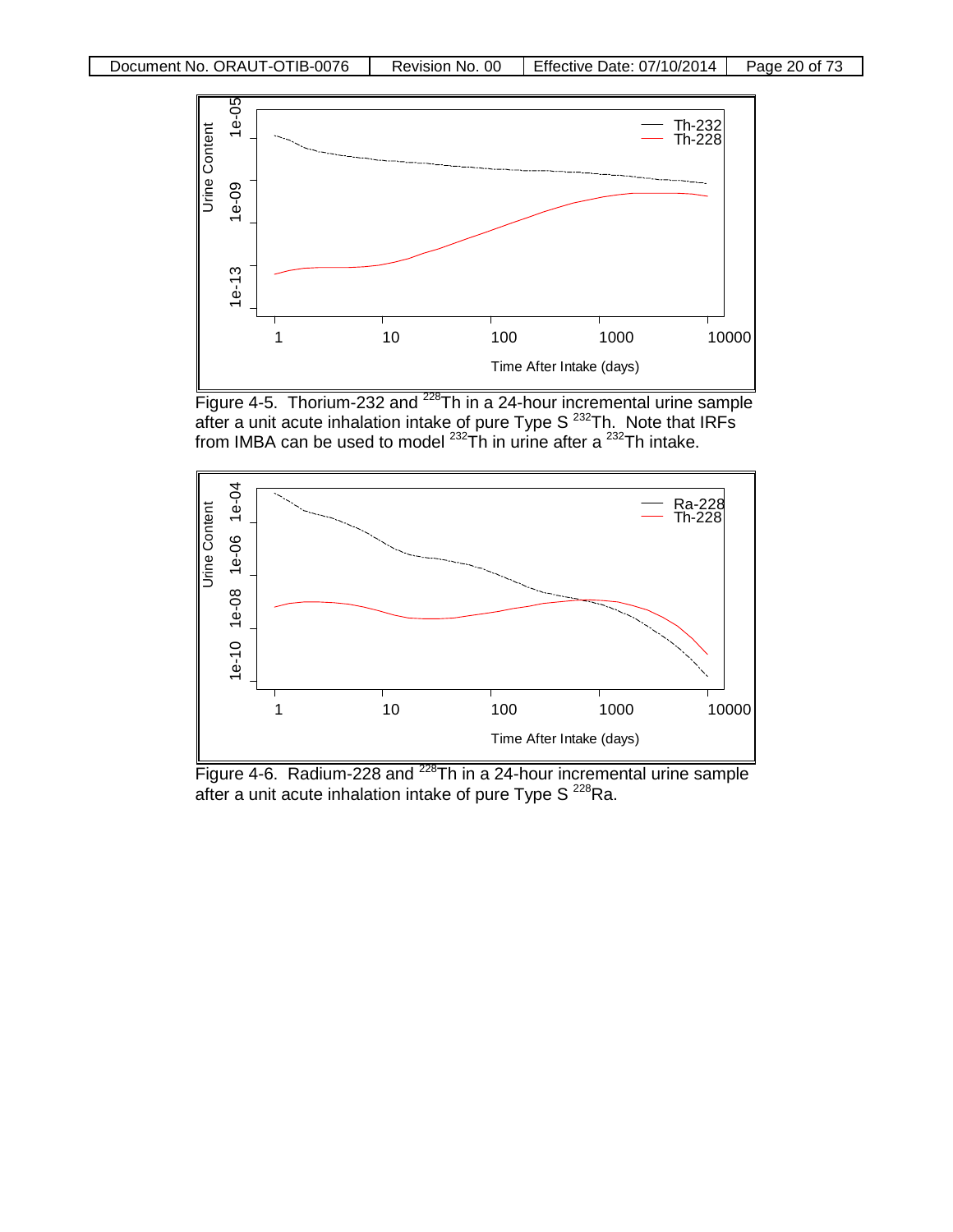

Figure 4-7. Thorium-228 in a 24-hour incremental urine sample after a unit acute inhalation intake of pure Type S<sup>228</sup>Th. Note that IRFs from IMBA can be used to model  $^{228}$ Th in urine after a  $^{228}$ Th intake.

#### Example 4-5

If 10 pCi of  $^{232}$ Th is measured in the urine at 100 days after an acute inhalation intake of 5-µm AMAD Type S material, the intake of <sup>232</sup>Th is:

$$
I_{\text{th232}} = \left(\frac{10 \,\text{pC}}{m_{\text{th232}}(100)}\right) = 2.740\,\text{E} + 07 \,\text{pCi}
$$
 (4-17)

To get the intakes of the other members of the decay chain like  $^{232}$ Th we have to assume a particular mixture. For single-separation thorium the <sup>228</sup>Th intake is:

$$
I_{\text{th,228}} = 0.42 I_{\text{th,232}} = 1.151 \text{E} + 07 \text{pCi}
$$
 (4-18)

Note that IRFs from IMBA can be used to evaluate <sup>232</sup>Th in urine.

#### Example 4-6

Assume that 10 pCi of <sup>228</sup>Th is measured in the urine after an intake of single-separation thorium. It is instructive to look at the excretion function like this:

$$
\left[ I_{\text{th232}} m_{\text{thth232}} (100) + I_{\text{th228}} m_{\text{th228}} (100) \right] = 10 \,\text{pCi} \tag{4-19}
$$

Note that <sup>228</sup>Ra does not contribute to the <sup>228</sup>Th in the urine because it was all removed in the separation process. Given that  $m_{\text{thth232}}(100)$  is the amount of <sup>228</sup>Th in the urine at 100 days after an acute inhalation intake of pure <sup>232</sup>Th, the intake of <sup>228</sup>Th is:

$$
l_{\text{th228}} = 0.42 l_{\text{th232}} \tag{4-20}
$$

which gives:

$$
I_{\text{th232}}\left[m_{\text{thth232}}(100) + 0.42m_{\text{th228}}(100)\right] = 10 \,\text{pCi} \tag{4-21}
$$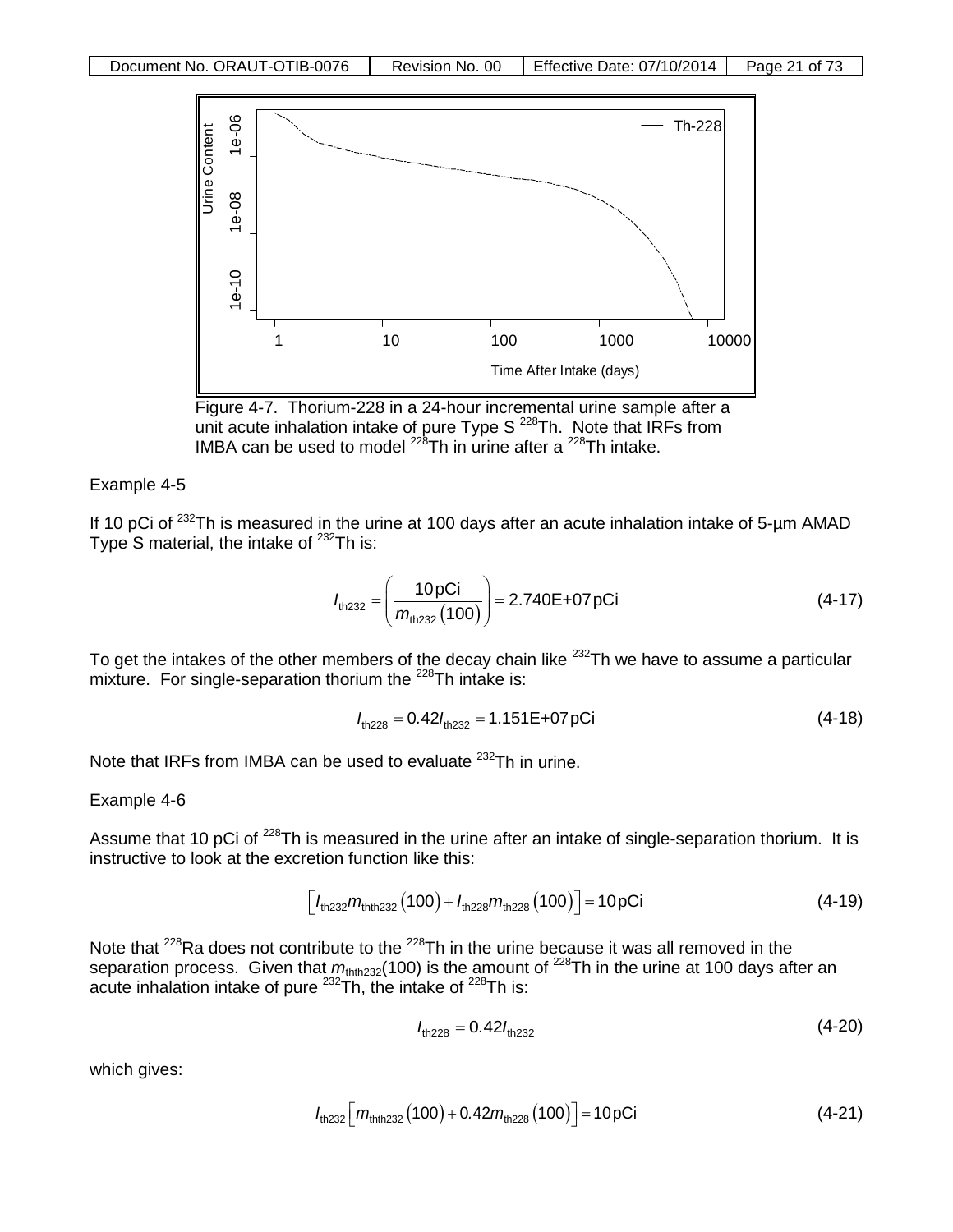Rearranging and solving this equation gives the 232Th intake:

$$
I_{\text{th232}} = \left(\frac{10 \text{pCi}}{m_{\text{th1232}}(100) + 0.42 m_{\text{th228}}(100)}\right)
$$
  
= 
$$
\left(\frac{10 \text{pCi}}{(4.640\text{E} \cdot 10) + 0.42(3.310\text{E} \cdot 07)}\right)
$$
  
= 7.169E + 07 pCi (4-22)

The  $^{228}$ Th intake is:

$$
l_{\text{th228}} = 0.42 l_{\text{th232}} = 3.011E + 07pCi \tag{4-23}
$$

Example 4-7

Finally, what are the <sup>232</sup>Th and <sup>228</sup>Th intakes if there is a measured 10 pCi of total thorium in the urine? As before, the excretion function is:

$$
\left[I_{\text{th232}}m_{\text{th232}}(100) + I_{\text{th232}}m_{\text{th1232}}(100) + I_{\text{th228}}m_{\text{th228}}(100)\right] = 10 \,\text{pCi} \tag{4-24}
$$

Assuming single-separation thorium, this simplifies to:

$$
I_{\text{th,232}}\left[m_{\text{th,232}}(100) + m_{\text{th,th,232}}(100) + 0.42m_{\text{th,228}}(100)\right] = 10 \,\text{pCi} \tag{4-25}
$$

Rearranging and solving this equation gives the <sup>232</sup>Th intake:

$$
I_{\text{th232}} = \frac{10 \text{pCi}}{m_{\text{th232}}(100) + m_{\text{th1232}}(100) + 0.42 m_{\text{th228}}(100)}
$$
  
= 
$$
\frac{10 \text{pCi}}{(3.650 \text{E} \cdot 07) + (4.640 \text{E} \cdot 10) + 0.42(3.310 \text{E} \cdot 07)}
$$
 (4-26)  
= 1.982 \text{E} + 07 \text{pCi}

The  $^{228}$ Th intake is:

$$
I_{\text{th228}} = 0.42 I_{\text{th232}} = 8.325E + 06pCi \tag{4-27}
$$

## **5.0 CHRONIC INTAKES**

DCAL does not generate burdens that result from constant chronic intakes. Methods for calculating chronic intake burdens from acute intake burdens are discussed in Appendix B. The results of these calculations are chronic intake IRFs (denoted by  $\tilde{m}$ ) such as the one shown below for <sup>212</sup>Pb in the chest after an intake of pure <sup>232</sup>Th:

$$
\tilde{m}_{\text{pbth232}}(t,T) \qquad t \geq T
$$

where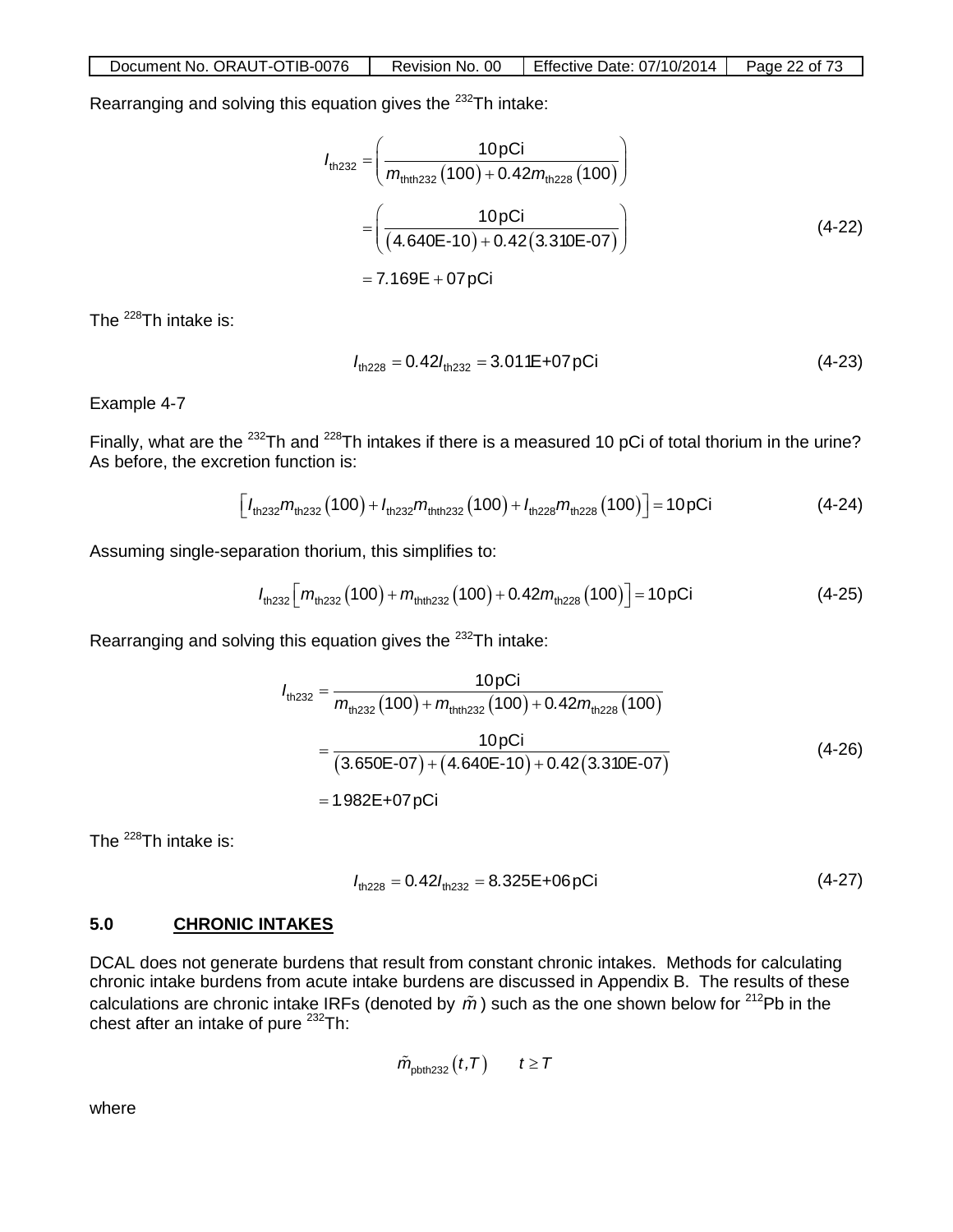| Document No. ORAUT-OTIB-0076 | Revision No. 00 | Effective Date: 07/10/2014 | Page 23 of 73 |
|------------------------------|-----------------|----------------------------|---------------|

- $T =$  length of chronic intake period
- $t =$  time that the <sup>212</sup>Pb chest burden is measured relative to start of chronic intake

This IRF is interpreted as being the ratio of the amount of 212Pb present in the chest at *t* days after the start of the chronic intake to the total amount of <sup>232</sup>Th inhaled over the *T*-day chronic intake period. This in contrast to IMBA, where the IRF is interpreted as being the ratio of the amount of  $^{212}Pb$  present in the chest at *t* days after the start of the chronic intake to the intake rate of 232Th over the *T*-day chronic intake period.

#### Example 5-1

As an example, assume a 10-nCi chest burden of <sup>212</sup>Pb at 365 days after the start of a 100-day chronic inhalation intake of 5-µm AMAD Type S material. What would be the total intakes if they consisted of the four different pure materials?

$$
I_{\text{th232}} = \frac{10 \text{ nCi}}{\tilde{m}_{\text{pbth232}}(365,100)} = \frac{10 \text{ nCi}}{3.475\text{E} \cdot 04} = 2.878\text{E} + 04 \text{ nCi}
$$
 (5-1)

$$
I_{\text{ra228}} = \frac{10 \text{ nCi}}{\tilde{m}_{\text{phra228}}(365,100)} = \frac{10 \text{ nCi}}{6.339 \text{E} \cdot 03} = 1.578 \text{E} + 03 \text{ nCi}
$$
 (5-2)

$$
I_{\text{th228}} = \frac{10 \text{ nCi}}{\tilde{m}_{\text{th228}}(365,100)} = \frac{10 \text{ nCi}}{1.877 \text{E} \cdot 0.02} = 5.327 \text{E} + 0.2 \text{ nCi}
$$
(5-3)

$$
I_{\text{ra224}} = \frac{10 \text{ nCi}}{\tilde{m}_{\text{ra224}} (365,100)} = \frac{10 \text{ nCi}}{4.331 \text{E} \cdot 30} = 2.309 \text{E} + 30 \text{ nCi}
$$
(5-4)

The intake rates are given by dividing the respective intakes by 100 days. What would the intake be if the source material was  $^{232}$ Th in equilibrium with its progeny? As with the acute intake:

$$
\[l_{\text{th232}}\tilde{m}_{\text{pbth232}}(365,100) + l_{\text{ra228}}\tilde{m}_{\text{pbra228}}(365,100) + l_{\text{th228}}\tilde{m}_{\text{pbth228}}(365,100)\] = 10 \text{nCi} \tag{5-5}
$$

Setting the intakes of  $^{228}$ Ra and  $^{228}$ Th equal to the intake of  $^{232}$ Th and rearranging gives:

$$
I_{\text{th232}} = \frac{10 \text{nCi}}{\tilde{m}_{\text{pbth232}} \left( 365,100 \right) + \tilde{m}_{\text{pbra228}} \left( 365,100 \right) + \tilde{m}_{\text{pbth228}} \left( 365,100 \right)} = 3.928 \text{E} + 02 \text{nCi}
$$
 (5-6)

The intakes of all the members of the  $^{232}$ Th decay chain are equal to the intake of  $^{232}$ Th.

#### Example 5-2

What would the intake be if the source material was  $^{232}$ Th with the activity of the  $^{228}$ Ra in the source material being one-half of the <sup>232</sup>Th activity and the activity of the <sup>228</sup>Th in the source material being one-quarter of the 232Th activity?

$$
I_{\text{th232}} = \frac{10 \text{nCi}}{\tilde{m}_{\text{pbth232}}(365,100) + 0.5 \tilde{m}_{\text{pbra228}}(365,100) + 0.25 \tilde{m}_{\text{pbth228}}(365,100)} = 1.218E + 03 \text{nCi} \tag{5-7}
$$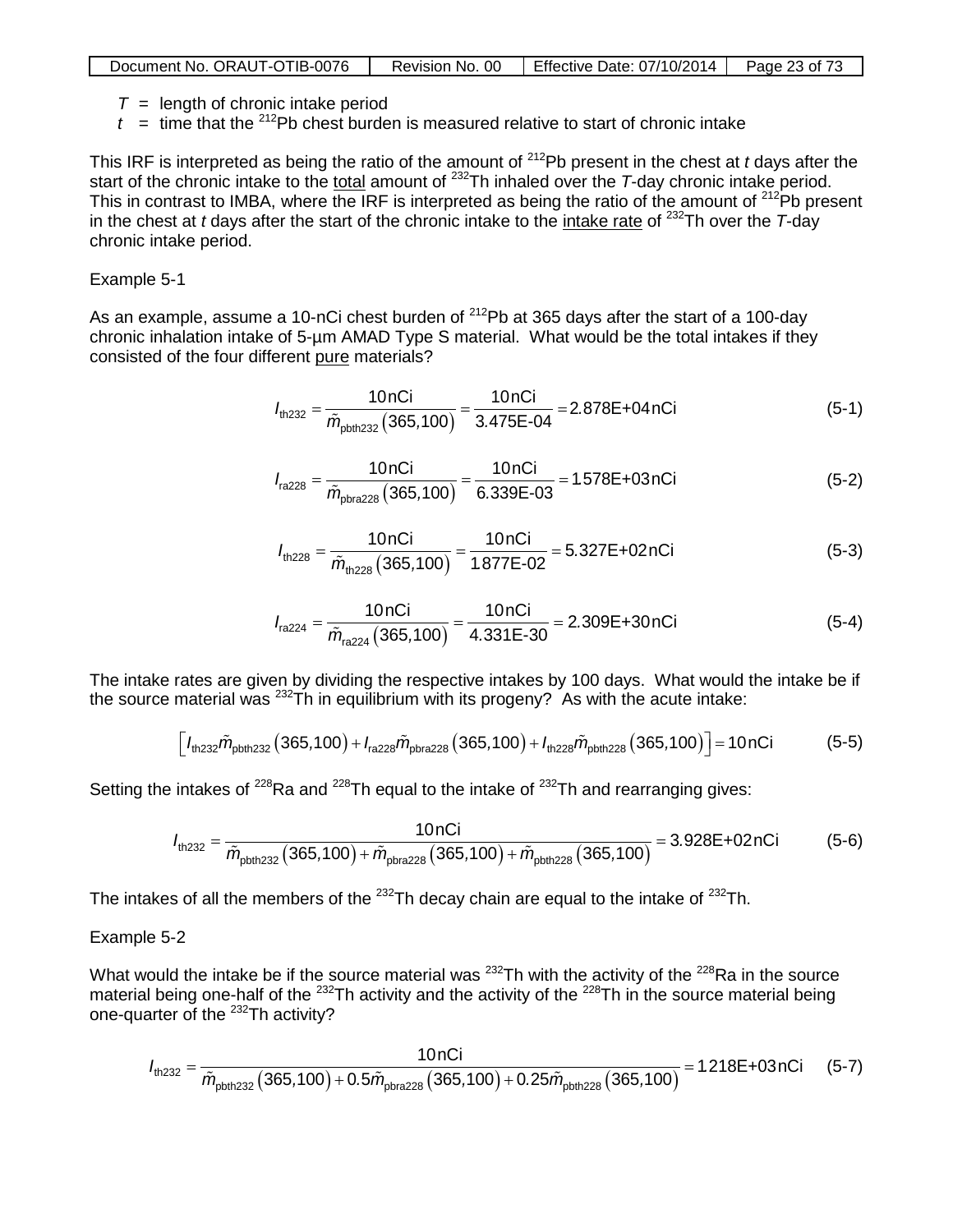| Document No. ORAUT-OTIB-0076 | Revision No. 00 | Effective Date: 07/10/2014 | Page 24 of 73 |
|------------------------------|-----------------|----------------------------|---------------|
|------------------------------|-----------------|----------------------------|---------------|

This means the inhalation intake consisted of 1,218 nCi of  $^{232}$ Th, 1,218 ÷ 2 = 609 nCi of  $^{228}$ Ra, and  $1218 \div 4 = 305$  nCi of <sup>228</sup>Th.

#### Example 5-3

What would the intake be if the <sup>212</sup>Pb and <sup>232</sup>Th were in secular equilibrium, exhibited shared kinetics, and no  $^{220}$ Rn was lost from the body?

$$
I_{\text{th,232}} = \frac{10 \text{ nCi}}{\tilde{m}_{\text{th,232}}(365,100)} = \frac{10 \text{ nCi}}{2.782 \text{E} - 02} = 3.595 \text{E} + 02 \text{ nCi}
$$
(5-8)

Note that the IRF in this equation is for the  $^{232}$ Th because the  $^{212}$ Pb is assumed to be present in a quantity equal to that of the <sup>232</sup>Th.

#### Example 5-4

What would the intake be if the source material was <sup>232</sup>Th with the activity of the <sup>228</sup>Ra in the source material being one-half of the  $^{232}$ Th and there was a measured 10 nCi of  $^{228}$ Ac in the chest 365 days after the start of a 100-day chronic intake?

$$
I_{\text{th232}} = \frac{10 \text{ nCi}}{\tilde{m}_{\text{acth232}} (365,100) + 0.5 \tilde{m}_{\text{acra228}} (365,100)}
$$
  
= 
$$
\frac{10 \text{ nCi}}{(2.732 \text{E} - 03) + 0.5 (2.507 \text{E} - 02)}
$$
  
= 6.549 \text{E} + 02 \text{ nCi} (5-9)

This means the intake consisted of 655 nCi of  $^{232}$ Th and 655  $\div$  2 = 328 nCi of  $^{228}$ Ra.

#### **5.1 URINE BIOASSAY**

#### Example 5-5

What are the <sup>232</sup>Th and <sup>228</sup>Th intakes implied by 10 pCi of total thorium measured in the urine at 365 days after the start of a 100-day chronic intake? As with the acute intake version of this problem, the excretion function is:

$$
\left[ I_{\text{th}232} \tilde{m}_{\text{th}232} \left( 365,100 \right) + I_{\text{th}232} \tilde{m}_{\text{th}232} \left( 365,100 \right) + I_{\text{th}228} \tilde{m}_{\text{th}228} \left( 365,100 \right) \right] = 10 \text{ pCi} \tag{5-10}
$$

Assuming single-separation thorium, this simplifies to:

$$
I_{\text{th232}}\left[\tilde{m}_{\text{th232}}(365,100) + \tilde{m}_{\text{th1232}}(365,100) + 0.42\tilde{m}_{\text{th228}}(365,100)\right] = 10 \,\text{pCi} \tag{5-11}
$$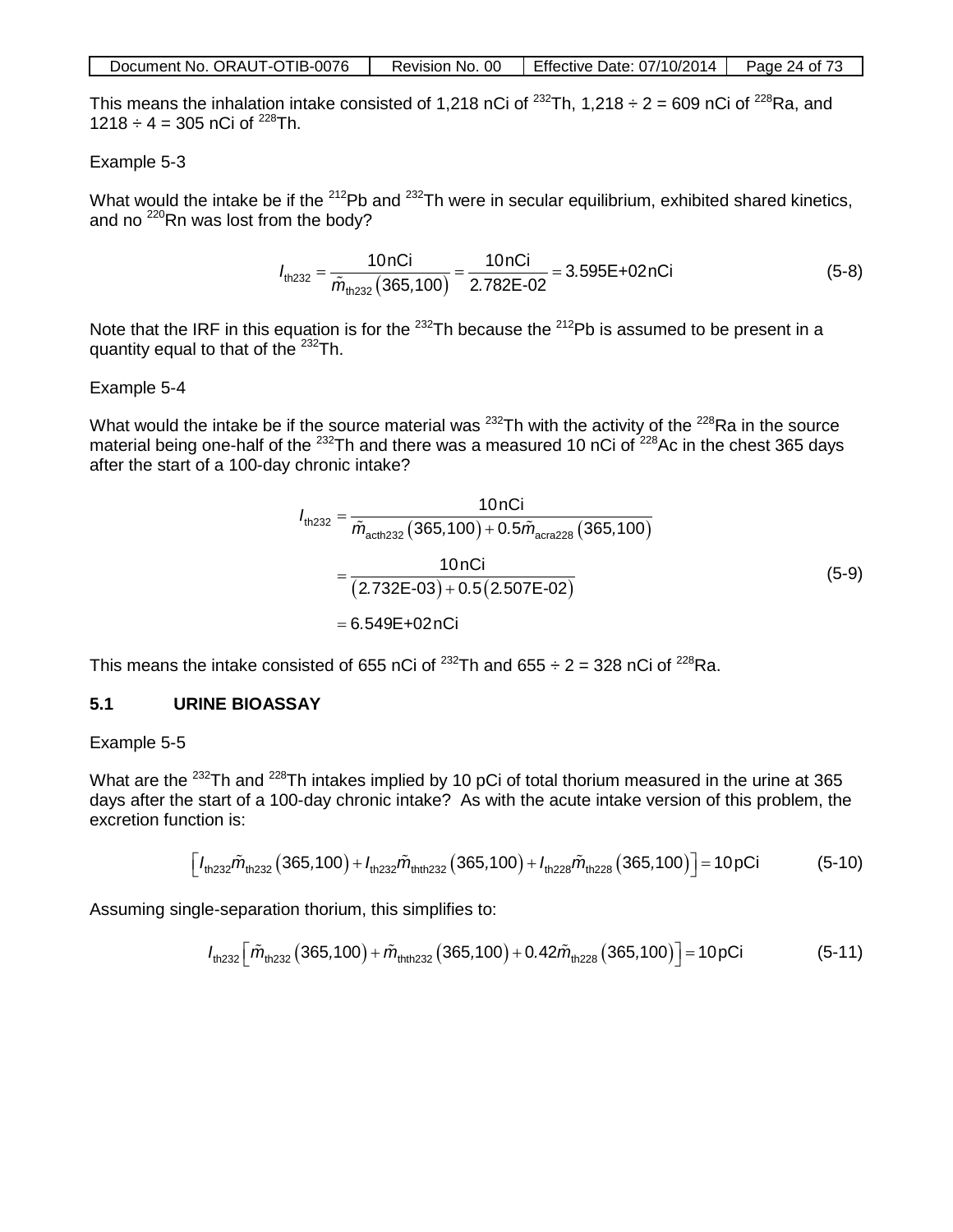Rearranging and solving this equation gives the  $^{232}$ Th intake:

$$
I_{\text{th,232}} = \frac{10 \,\text{pC}}{\tilde{m}_{\text{th,232}} \left( 365,100 \right) + \tilde{m}_{\text{th,th,232}} \left( 365,100 \right) + 0.42 \tilde{m}_{\text{th,228}} \left( 365,100 \right)}
$$
\n
$$
= \frac{10 \,\text{pC}}{\left( 2.896\text{E} - 07 \right) + \left( 3.503\text{E} - 09 \right) + 0.42 \left( 2.129\text{E} - 07 \right)}
$$
\n
$$
= 2.614\text{E} + 07 \,\text{pC}
$$
\n(5-12)

The  $^{228}$ Th intake is:

$$
I_{\text{th228}} = 0.42 I_{\text{th232}} = 1.098 \text{E} + 07 \text{pCi}
$$
 (5-13)

## **6.0 USING IMBA FOR EFFICIENCY CALCULATIONS**

DCAL can be used to perform best-estimate dose reconstructions of thorium intakes based on bioassay data and the resulting organ doses. However, DCAL is not ideal for routine dose reconstructions because it is designed to be used in a batch mode and its output requires further processing with a custom code to obtain chronic intake burdens.

To facilitate efficiency calculations, ways are suggested here to adjust intakes and intake rates that are calculated with IMBA so that they will not underestimate those that are calculated with exact methods based on DCAL. A summary of the efficiency calculations is given in Attachment C. These adjustments can be used to perform efficiency calculations when an overestimate of dose is appropriate and a single measurement is being evaluated (which is typical for missed dose calculations). Efficiency methods using IMBA are not provided for <sup>228</sup>Ac chest counts<sup>[5](#page-24-0)</sup>, which should be evaluated with DCAL. IMBA cannot be used for best estimates of intake and dose, which require the use of DCAL.

## **7.0 USING IMBA FOR CHEST COUNTS**

## **7.1 ACUTE INTAKES**

Assume a mixture of 1 nCi of <sup>232</sup>Th and 1 nCi of <sup>228</sup>Th (both being 5-um AMAD Type S material) was inhaled. The  $212$ Pb chest burden as a function of time after the acute intake is shown in Figure 7-1.

<span id="page-24-0"></span> $5$  The approximations given in Equations 7-3 and 7-4 that make efficiency calculations feasible for  $212$ Pb do not have valid counterparts for <sup>228</sup>Ac.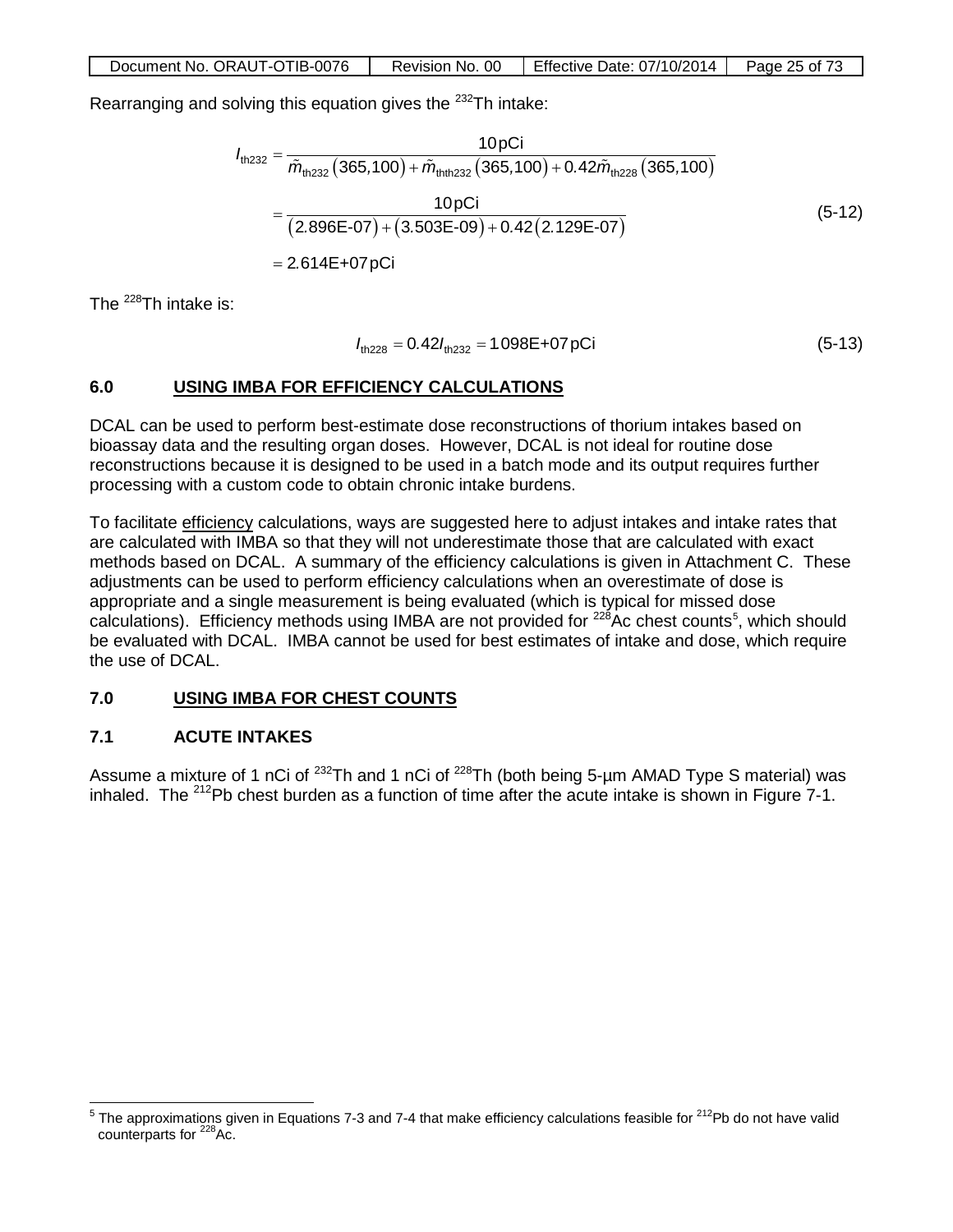



The exact chest burden *q* of <sup>212</sup>Pb at *t* days after an acute inhalation intake is given by:

$$
q(t) = q_{\text{pbth,232}}(t) + q_{\text{pbth,228}}(t) \tag{7-1}
$$

where  $q_{\text{pbth,232}}$  is the chest burden of <sup>212</sup>Pb that grows in from the inhaled <sup>232</sup>Th and  $q_{\text{pbth,228}}$  is the chest burden of <sup>212</sup>Pb that grows in from the inhaled <sup>228</sup>Th.

These exact burdens are calculated with DCAL, which accounts for independent kinetics of the thorium decay chain and the loss of <sup>220</sup>Rn. This relationship can be restated in terms of intakes and IRFs:

$$
q(t) = I_{\text{th232}} m_{\text{pbth232}}(t) + I_{\text{th228}} m_{\text{pbth228}}(t)
$$
 (7-2)

Two approximations can be made:

1. The amount of  $2^{12}Pb$  present equals the amount of  $2^{28}Th$  present at all times after the intake:

$$
m_{\text{pbth 228}}(t) = m_{\text{th 228}}(t) \tag{7-3}
$$

2. There is negligible ingrowth of  $^{212}Pb$  from the  $^{232}Th$  component of the intake:

$$
m_{\text{pbth232}}(t) = 0 \tag{7-4}
$$

This gives the following approximation to *q*:

$$
q'(t) = I_{\text{th228}} m_{\text{th228}}(t) \tag{7-5}
$$

where  $m_{\text{th228}}$  is the <sup>228</sup>Th chest IRF at time *t* (which can be calculated with IMBA). As seen in the plot above, these approximations provide reasonably accurate estimates of the  $^{212}Pb$  burden between approximately 10 and 1,000 days after the intake.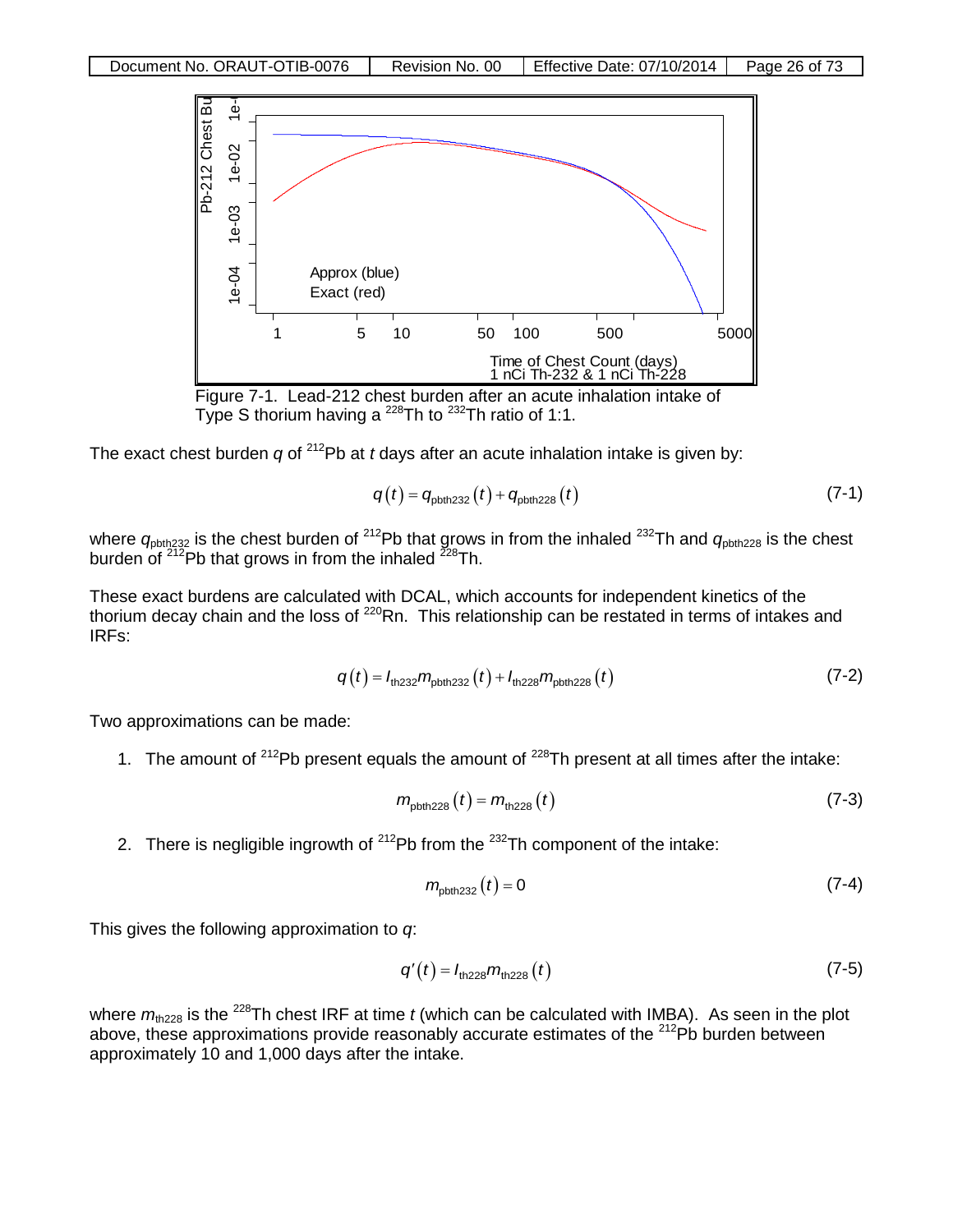| Document No. ORAUT-OTIB-0076 | Revision No. 00 | Effective Date: 07/10/2014 | Page 27 of 73 |
|------------------------------|-----------------|----------------------------|---------------|
|                              |                 |                            |               |

### Example 7-1

For example, assume that a  $^{212}$ Pb chest burden of 1.5 nCi is observed at 100 days after an acute inhalation intake of this thorium. Given a  $^{228}$ Th: $^{232}$ Th ratio of 1: 1, the intake of  $^{232}$ Th is:

$$
I_{\text{th232}} = \frac{1.5 \text{ nCi}}{m_{\text{pbth232}} (100) + m_{\text{pbth228}} (100)}
$$
  
= 
$$
\frac{1.5 \text{ nCi}}{(4.640\text{E} \cdot 05) + (3.060\text{E} \cdot 02)}
$$
  
= 4.895\text{E}+01 \text{ nCi} (7-6)

which translates into 48.95 nCi of <sup>228</sup>Th. These exact intakes (calculated with DCAL) can be checked by calculating the expected <sup>212</sup>Pb chest burden to determine if it equals the burden from which the intakes were calculated:

$$
1.5nCi = (48.95nCi)(4.64E-05) + (48.95nCi)(0.0306)
$$
 (7-7)

With the approximate method we have a  $^{228}$ Th intake of:

$$
I = \frac{1.5 \text{ nCi}}{m_{\text{th228}}(100)} = \frac{1.5 \text{ nCi}}{0.0332} = 45.18 \text{ nCi},\tag{7-8}
$$

which translates into a 45.18 nCi intake of  $^{232}$ Th. Note that in this example:

- For a given intake the exact method gives a lower chest burden than does the approximate method at  $t = 100$  days (see Figure 7-1).
- However, for a given chest burden the exact method gives a larger intake than does the approximate method.

In practice dose reconstructors typically calculate intakes from chest burdens. Therefore, the plot in Figure 7-1 can be interpreted to mean that the approximate method will underestimate intakes at times before ~300 days after the intake (where the curves cross) and overestimate intakes after that day.

### **7.1.1 Triple-Separated Thorium Mixture**

As noted in Section 3.0, triple-separated thorium has a  $^{228}$ Th: $^{232}$ Th ratio of 0.19:1. Assume a mixture of 1 nCi of <sup>232</sup>Th and 0.19 nCi of <sup>228</sup>Th (both being 5-µm AMAD Type S material) was inhaled. The  $212$ Pb chest burden as a function of time after the acute intake is shown in Figure 7-2.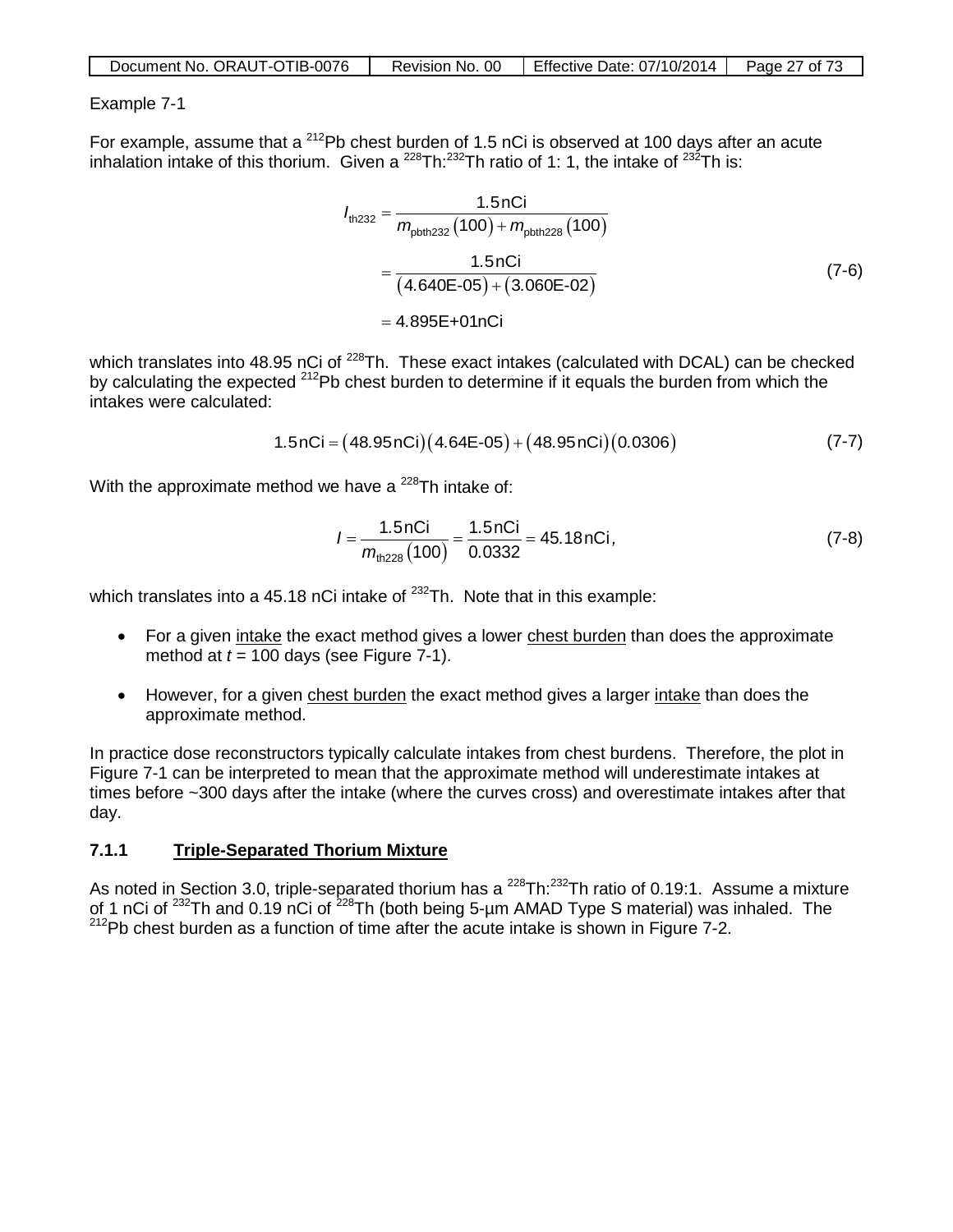

Type S thorium having a  $^{228}$ Th to  $^{232}$ Th ratio of 0.19:1.

Once again, the exact chest burden *q* of <sup>212</sup>Pb at *t* days after an acute inhalation intake is given by:

$$
q(t) = I_{\text{th232}} m_{\text{pbth232}}(t) + I_{\text{th228}} m_{\text{pbth228}}(t)
$$
 (7-9)

and the approximation is:

$$
q'(t) = I_{\text{th228}} m_{\text{th228}}(t) \tag{7-10}
$$

Example 7-2

For example, assume that a <sup>212</sup>Pb chest burden of 1.5 nCi is observed at 100 days after an acute inhalation intake of this triple-separated Type S thorium. Given a <sup>228</sup>Th:<sup>232</sup>Th ratio of 0.19, the exact intake (calculated with DCAL) of  $^{232}$ Th is:

$$
I_{\text{th232}} = \frac{1.5 \text{nCi}}{m_{\text{pbth232}} (100) + 0.19 m_{\text{pbth228}} (100)}
$$
  
= 
$$
\frac{1.5 \text{nCi}}{4.64 \text{E} - 05 + (0.19)(0.0306)}
$$
  
= 255.96 nCi (7-11)

which translates into 0.19  $\times$  255.96 nCi = 48.63 nCi of <sup>228</sup>Th. As a check, it is useful to show that:

$$
1.5nCi = (255.96nCi)(4.64E-05) + (48.63nCi)(0.0306)
$$
 (7-12)

With the approximate method the intake of  $^{228}$ Th is:

$$
I_{\text{th228}} = \frac{1.5 \text{nCi}}{m_{\text{th228}}(100)} = \frac{1.5 \text{nCi}}{0.0332} = 45.18 \text{nCi}
$$
 (7-13)

which gives 45.18 nCi  $\div$  0.19 = 237.79 nCi of <sup>232</sup>Th.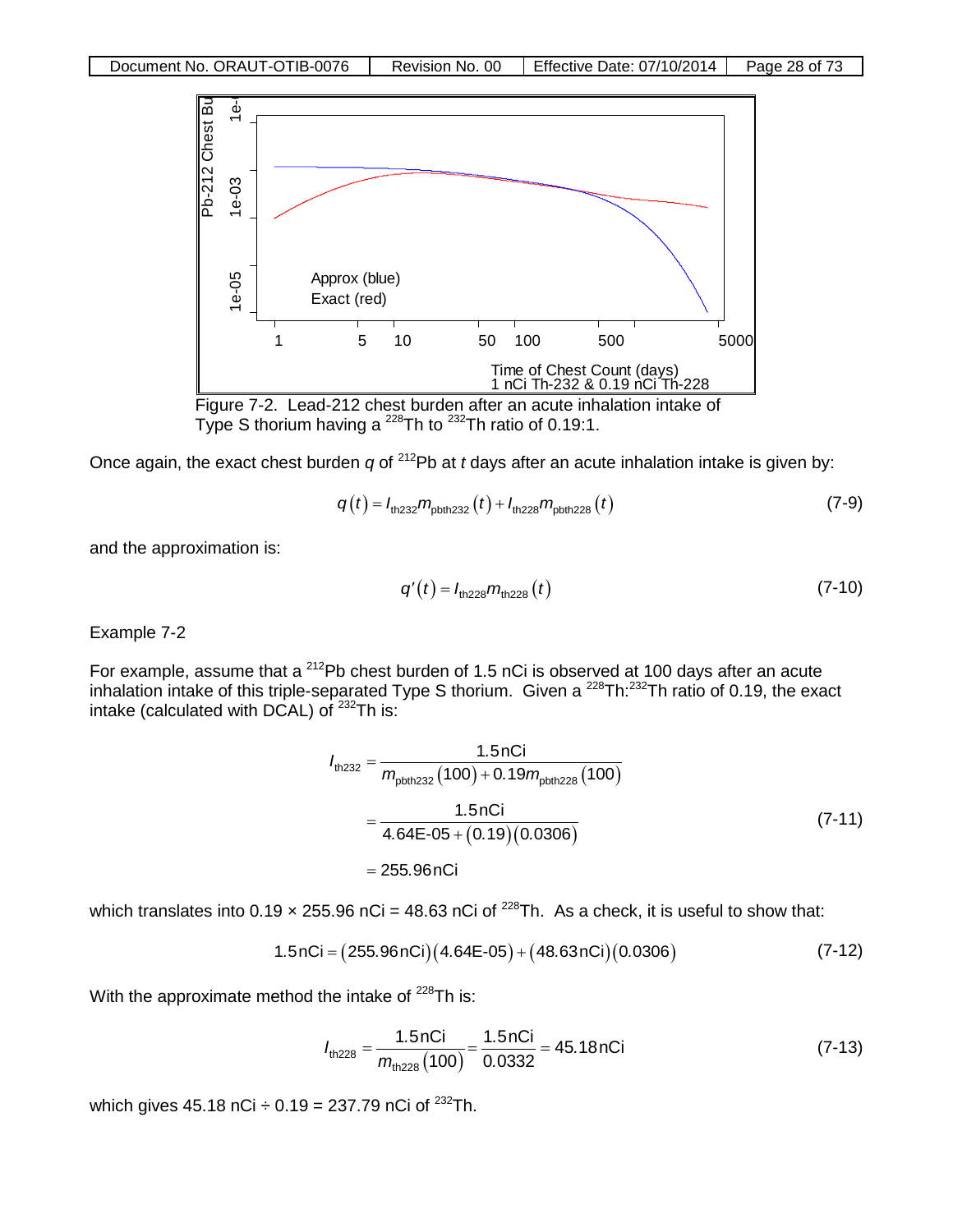| Document No. ORAUT-OTIB-0076 |  | Revision No. 00   Effective Date: $07/10/2014$   Page 29 of 73 |  |
|------------------------------|--|----------------------------------------------------------------|--|
|------------------------------|--|----------------------------------------------------------------|--|

The plot for Type M triple-separated thorium is shown in Figure 7-3. Other than the fact that there is faster clearance of the thorium from the chest, all of the discussion above is directly applicable to Type M material.



Figure 7-3. Lead-212 chest burden after an acute inhalation intake of Type M thorium having a  $^{228}$ Th to  $^{232}$ Th ratio of 0.19:1.

## **7.1.2 Adjustment of Thorium Intakes**

As shown in the plots above, for a given thorium intake, the approximate method will overestimate the  $^{212}$ Pb chest burden for a length of time after the intake (~1 year for Type S material). Therefore, for a given <sup>212</sup>Pb chest burden, the approximate method will underestimate the thorium intake for the same length of time. In Figures 7-4 and 7-5, an adjustment factor of 1/1.1 is applied to the approximate  $^{212}$ Pb chest burdens to ensure that they do not overestimate the exact  $^{212}$ Pb chest burdens at times greater than 30 days after intake.



Figure 7-4. Lead-212 chest burden after an acute inhalation intake of Type S thorium having a <sup>228</sup>Th to <sup>232</sup>Th ratio of 0.19:1 with vertical dashed line at  $t = 30$  days after intake.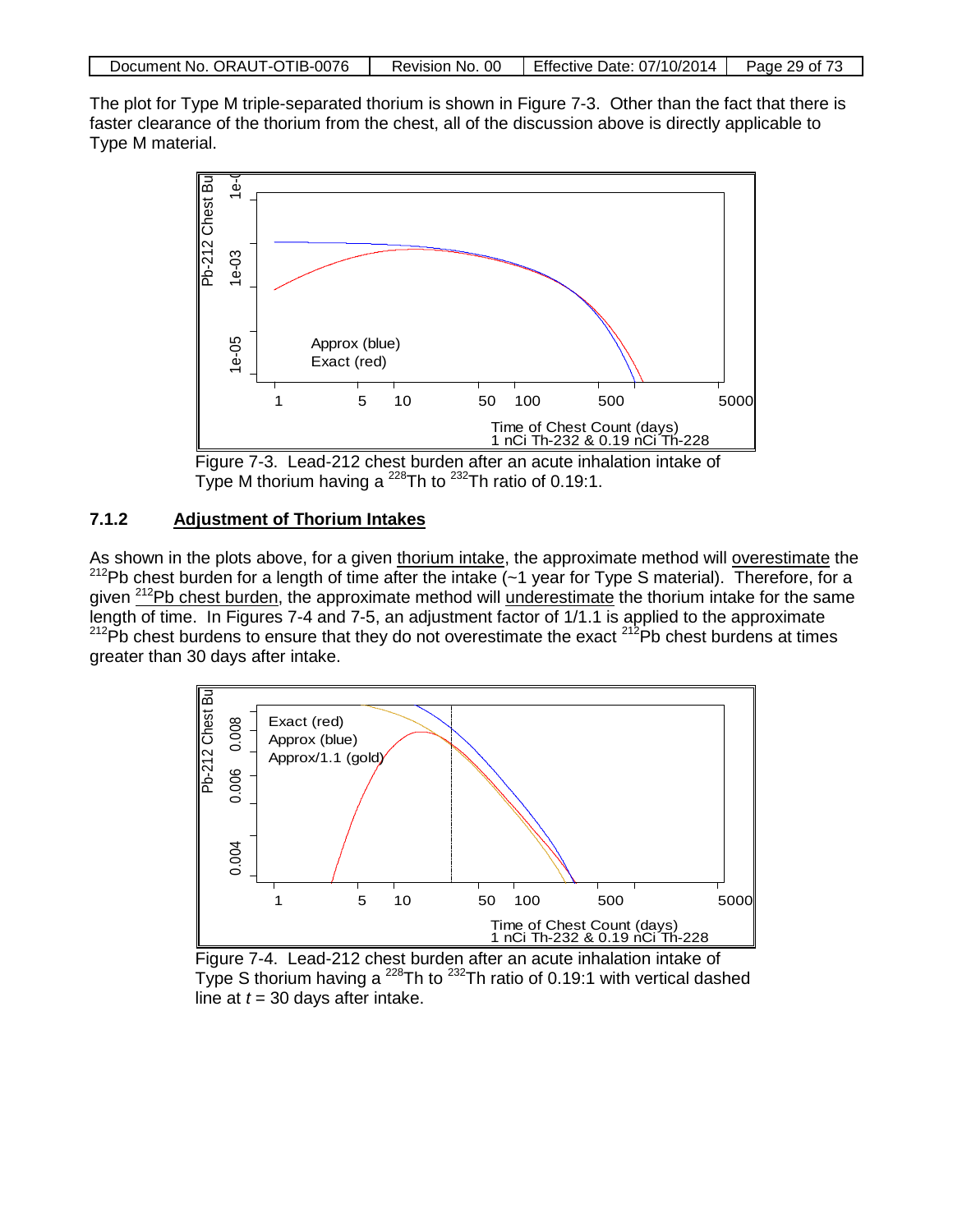

Type M thorium having a  $^{228}$ Th to  $^{232}$ Th ratio of 0.19:1 with vertical dashed line at  $t = 30$  days after intake.

When using the approximate method to calculate thorium intakes from  $212Pb$  chest burdens, the intake calculated with IMBA is multiplied by an adjustment factor of 1.1 to achieve the desired end of not underestimating the intake that would have been calculated using the exact method.

## **7.1.3 Guidance for Acute Intakes**

Based on the discussion above, the following guidance is offered on how to use the approximate method to evaluate <sup>212</sup>Pb chest count data after acute inhalation intakes of Type M or S tripleseparated thorium:

*Assume a single measured* 212Pb *chest burden. Evaluate the chest burden with a 228Th biokinetic model in IMBA. Multiply the calculated 228Th intake by a factor of 1.1 and assign it as the intake of 228Th. Divide this estimated 228Th intake by the 228Th:232Th ratio of 0.19:1 to obtain the 232Th intake. For 212Pb chest burdens that are measured more than 30 days after an acute intake, these approximate intakes will not underestimate the intakes that would be calculated with exact methods.*

## **7.2 CHRONIC INTAKES**

The plot in Figure 7-6 shows the  $^{212}Pb$  chest burden as a function of time after a chronic intake of 1 nCi/d of <sup>232</sup>Th and 0.19 nCi/d of <sup>228</sup>Th (both being 5-um AMAD Type S material). In other words, the time on the abscissa is the length of the time after the start of the chronic intake and the time that the chest burden is determined. The two curves cross at ~700 days.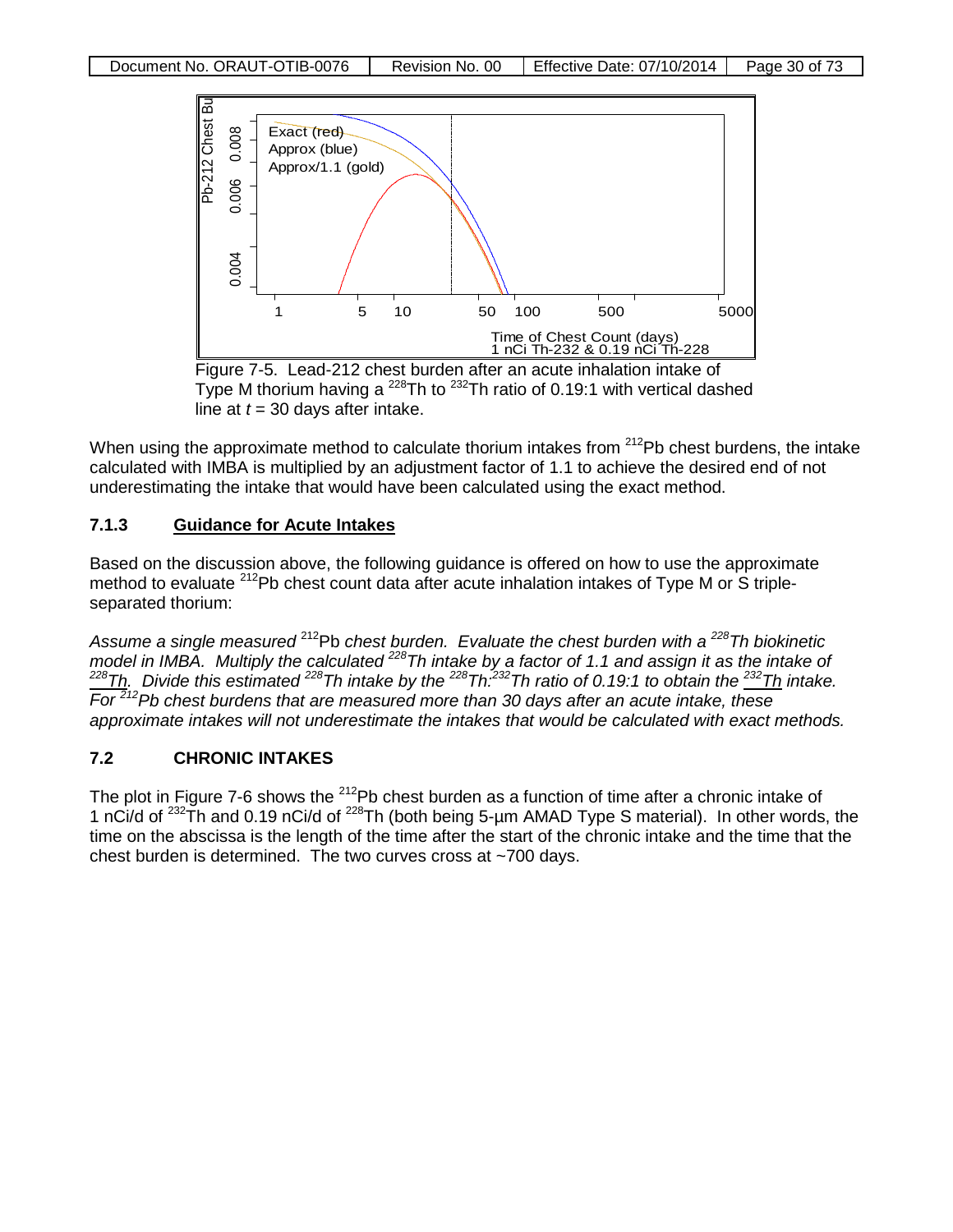

The equations for chronic intakes are essentially the same as in the case of acute intakes except that the functions have an argument for the length of the constant chronic intake period. The exact chest burden *q* of <sup>212</sup>Pb at *t* days after the start of a chronic inhalation intake lasting  $t_c$  days is given by:

$$
q(t,t_c) = q_{\text{pbth232}}(t,t_c) + q_{\text{pbth228}}(t,t_c) \qquad t \ge t_c \tag{7-14}
$$

The relationship expressed in terms of intakes and IRFs is:

$$
q(t,t_c) = I_{\text{th232}}\tilde{m}_{\text{pbth232}}(t,t_c) + I_{\text{th228}}\tilde{m}_{\text{pbth228}}(t,t_c) \qquad t \ge t_c \tag{7-15}
$$

Applying the two approximations from Section 7.1 gives the following approximation to *q*:

$$
q'(t,t_c) = I_{\text{th228}} \tilde{m}_{\text{th228}}(t,t_c)
$$
 (7-16)

Example 7-3

For example, assume that a <sup>212</sup>Pb chest burden of 1.5 nCi is observed at the end of a 365-day chronic inhalation intake of Type S triple-separated thorium. Given a <sup>228</sup>Th:<sup>232</sup>Th ratio of 0.19:1, the total intake of  $^{232}$ Th is:

$$
I_{\text{th,232}} = \frac{1.5 \text{ nCi}}{\tilde{m}_{\text{pbth,232}} (365,365) + 0.19 \tilde{m}_{\text{pbth,228}} (365,365)}
$$
  
= 
$$
\frac{1.5 \text{ nCi}}{1.641\text{E} - 04 + (0.19)(0.02654)}
$$
(7-17)  
= 288.1 nCi

which translates into 0.19  $\times$  288.1 nCi = 54.74 nCi of <sup>228</sup>Th. This can be seen by rearranging the above equation:

$$
1.5nCi = (288.1nCi)(1.641E-04) + (54.74nCi)(0.02654)
$$
 (7-18)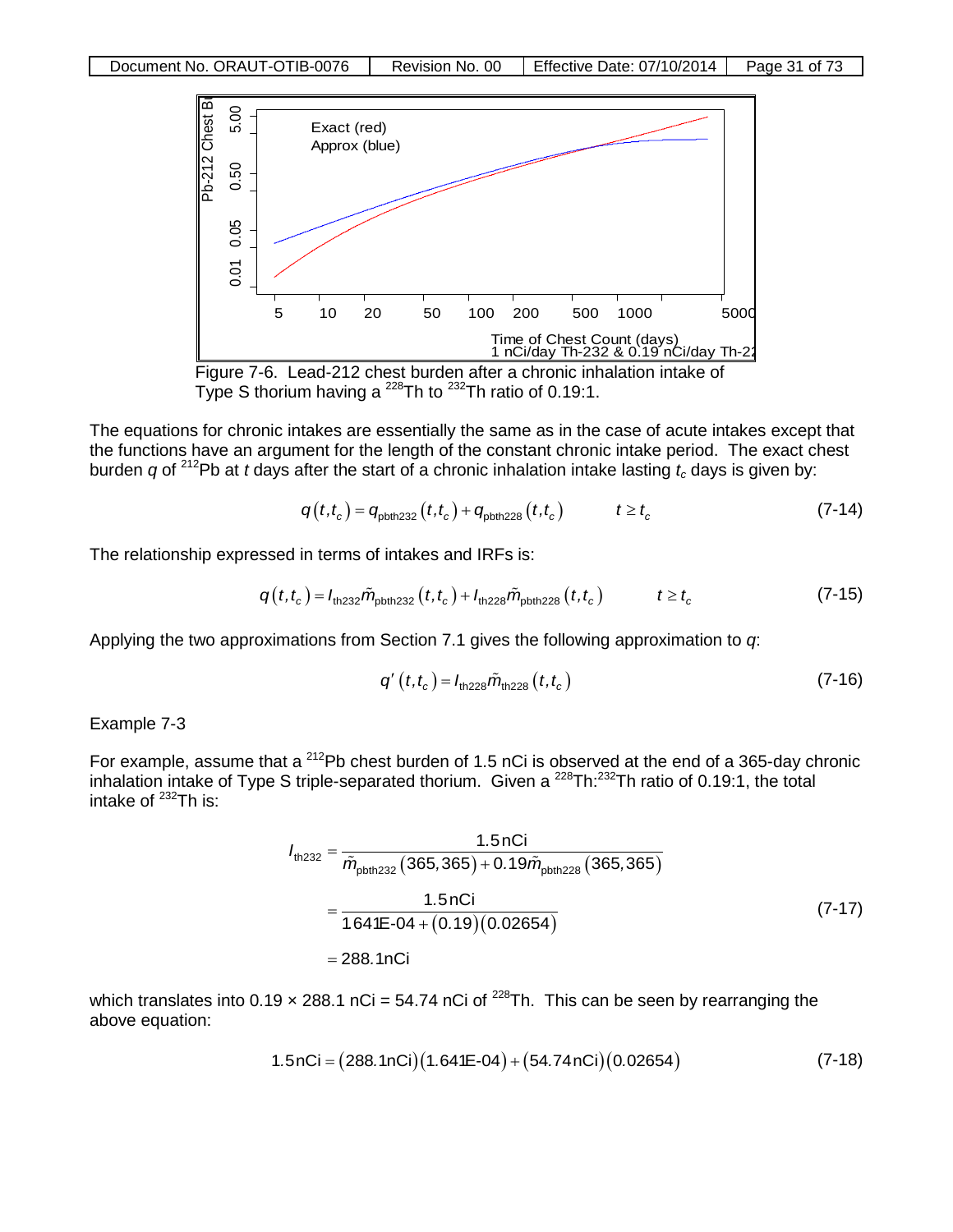The intake rates are obtained by dividing the intakes by  $t_c$  = 365 days. With the approximate method the intake of  $^{228}$ Th is:

$$
I_{\text{th228}} = \frac{1.5 \text{nCi}}{\tilde{m}_{\text{th228}}(365,365)} = \frac{1.5 \text{nCi}}{(0.02980)} = 50.34 \text{nCi}
$$
 (7-19)

which translates into 50.34 nCi  $\div$  0.19 = 264.9 nCi of <sup>232</sup>Th.

The plot for Type M triple-separated thorium is shown in Figure 7-7. After a few hundred days the <sup>212</sup>Pb chest burden achieves a steady state condition with the approximate method giving a chest burden ~10% higher than the exact method.



Figure 7-7. Lead-212 chest burden after a chronic inhalation intake of Type M thorium having a  $^{228}$ Th to  $^{232}$ Th ratio of 0.19:1.

## **7.2.1 Adjustment of Chronic Thorium Intakes**

In Figures 7-8 to 7-13, the <sup>212</sup>Pb chest burdens at various times during and after 365 day, 1,000 day, and 5,000-day constant chronic intakes are presented. As with the acute intakes, the approximate 212 Pb chest burdens are adjusted by a factor of 1/1.1. This illustrates that intake rates that are calculated from  $^{212}$ Pb chest counts with the approximate method can be adjusted by a factor of 1.1 to ensure that the intake rates do not underestimate the intake rates that are calculated with the exact method.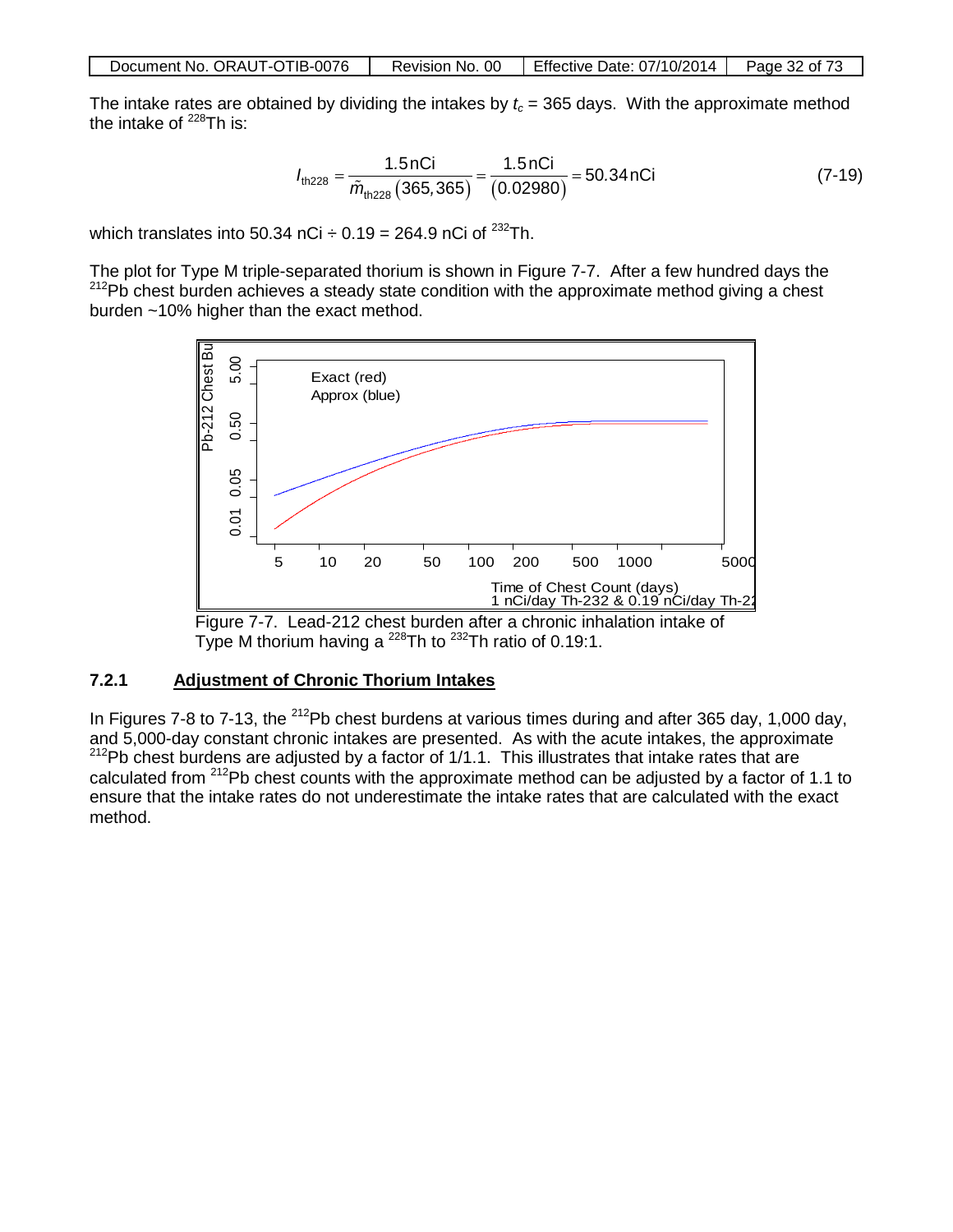

Figure 7-8. Lead-212 chest burden during and after a 365-day chronic inhalation intake of Type S thorium having a  $^{228}$ Th to  $^{232}$ Th ratio of 0.19:1. The vertical dashed line is at  $t = 365$  days.



Figure 7-9. Lead-212 chest burden during and after a 1,000-day chronic inhalation intake of Type S thorium having a  $^{228}$ Th to  $^{232}$ Th ratio of 0.19:1. The vertical dashed line is at  $t = 1,000$  days.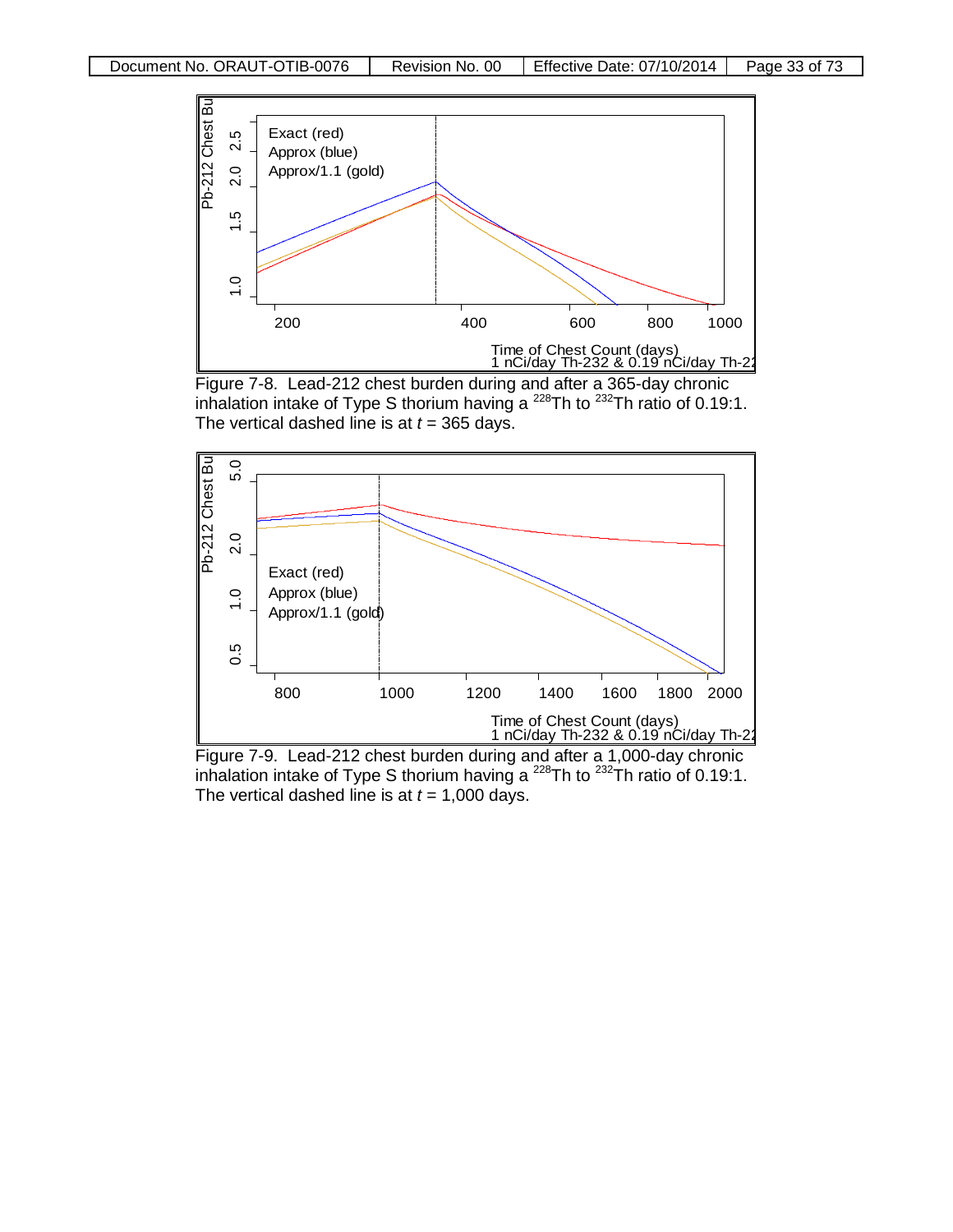





Figure 7-11. Lead-212 chest burden during and after a 365-day chronic inhalation intake of Type M thorium having a  $^{228}$ Th to  $^{232}$ Th ratio of 0.19:1. The vertical dashed line is at  $t = 365$  days.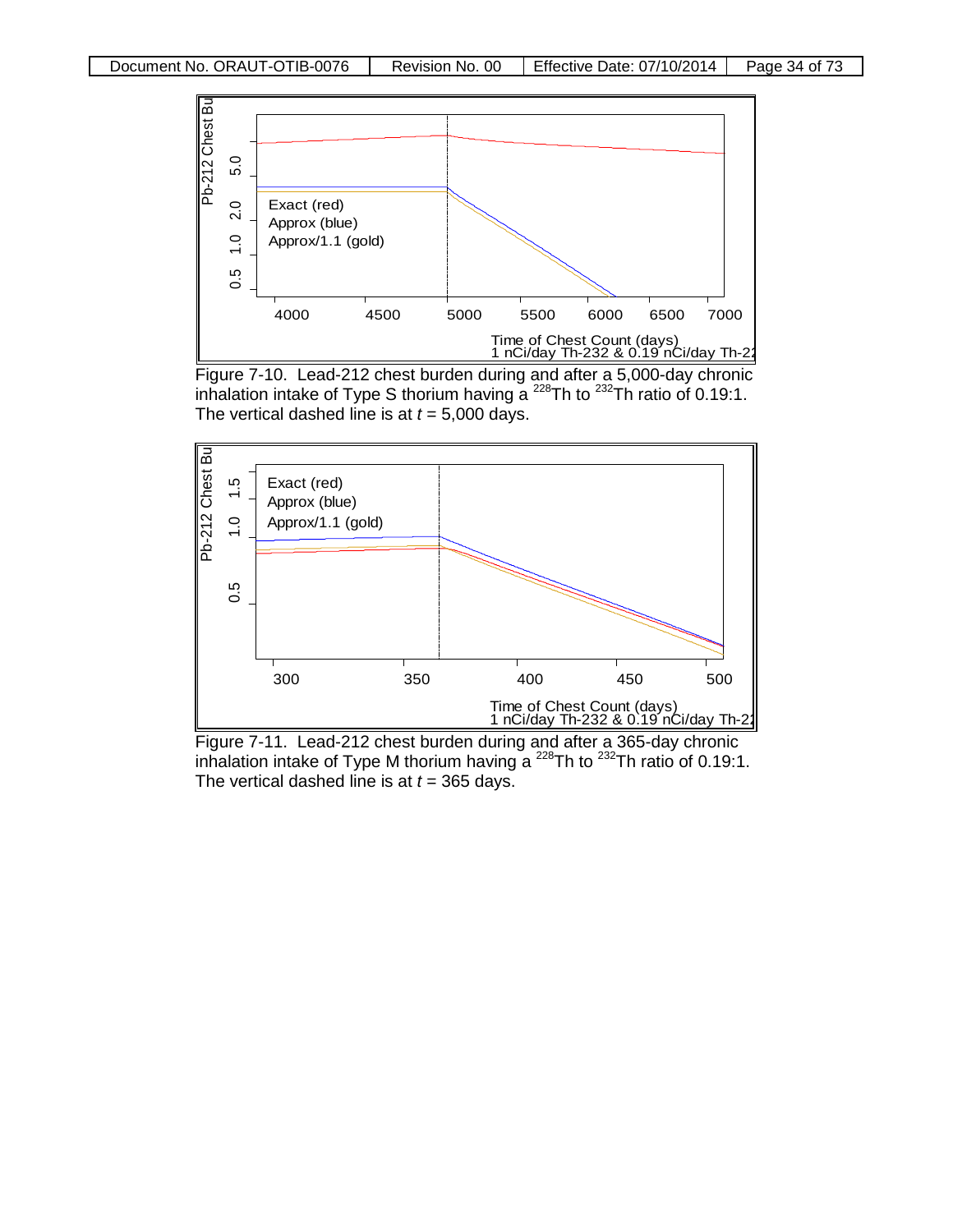

Figure 7-12. Lead-212 chest burden during and after a 1,000-day chronic inhalation intake of Type M thorium having a  $^{228}$ Th to  $^{232}$ Th ratio of 0.19:1. The vertical dashed line is at  $t = 1,000$  days.



Figure 7-13. Lead-212 chest burden during and after a 5,000-day chronic inhalation intake of Type M thorium having a  $^{228}$ Th to  $^{232}$ Th ratio of 0.19:1. The vertical dashed line is at  $t = 5,000$  days.

### **7.2.2 Guidance for Chronic Intakes**

Based on the discussion above, the following guidance is offered on how to use the approximate method to evaluate <sup>212</sup>Pb chest count data after constant chronic inhalation intakes of triple-separated thorium:

*Assume a single measured* 212Pb *chest burden. Evaluate the chest burden with a 228Th biokinetic model in IMBA. Multiply the calculated 228Th intake rate by a factor of 1.1 and assign it as the intake rate of 228Th. Divide this estimated 228Th intake rate by the 228Th:232Th ratio of 0.19:1 to obtain the 232Th intake rate. For chronic intakes longer than 1 year these approximate intakes will not underestimate the intakes that would be calculated with exact methods.*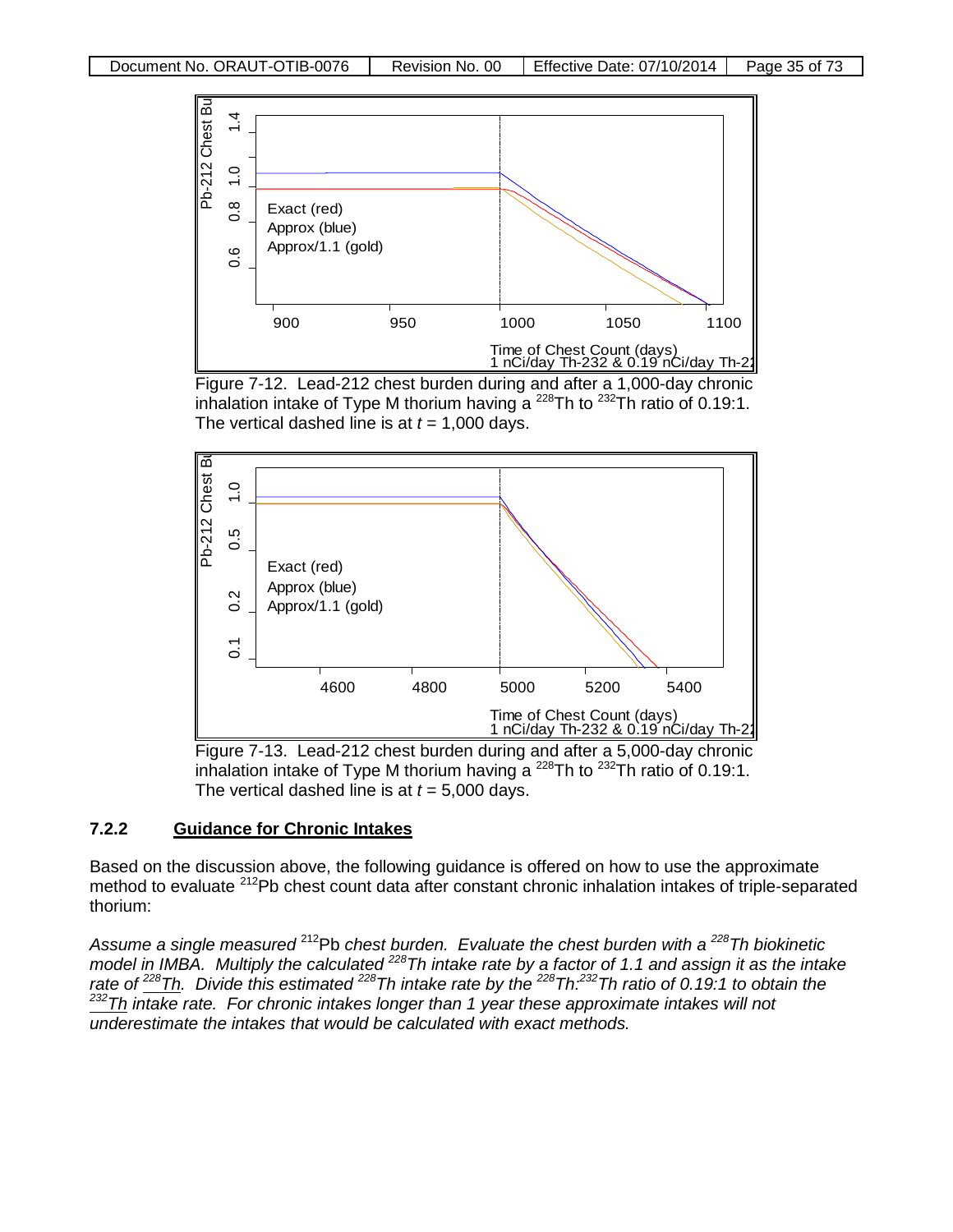| Revision No. 00 | Document No. ORAUT-OTIB-0076 | Effective Date: 07/10/2014<br>Page 36 of 73 |
|-----------------|------------------------------|---------------------------------------------|
|-----------------|------------------------------|---------------------------------------------|

## **8.0 USING IMBA FOR WHOLE-BODY COUNTS**

## **8.1 ACUTE INTAKES**

Assume a mixture of 1 nCi of <sup>232</sup>Th and 1 nCi of <sup>228</sup>Th (both being 5-µm AMAD Type S material) was inhaled. The  $^{212}$ Pb whole-body burden as a function of time after the acute intake is shown in Figure 8-1.



of Type S thorium having a  $^{228}$ Th to  $^{232}$ Th ratio of 1:1.

Analogous to the chest counts, the exact body burden *q* of 212Pb at *t* days after an acute inhalation intake is given by:

$$
q(t) = q_{\text{pbth232}}(t) + q_{\text{pbth228}}(t)
$$
\n(8-1)

where  $q_{\text{pbth232}}$  is the whole-body burden of <sup>212</sup>Pb that grows in from the inhaled <sup>232</sup>Th and  $q_{\text{pbth228}}$  is the whole-body burden of <sup>212</sup>Pb that grows in from the inhaled <sup>228</sup>Th. The relationship expressed in terms of intakes and IRFs is:

$$
q(t) = I_{\text{th232}} m_{\text{pbth232}}(t) + I_{\text{th228}} m_{\text{pbth228}}(t)
$$
 (8-2)

Applying the two approximations from Section 7.1 gives the following approximation to *q*:

$$
q'(t) = I_{\text{th228}} m_{\text{th228}}(t) \tag{8-3}
$$

As seen in the plot above, these approximations provide reasonably accurate estimates of the  $^{212}Pb$ burden between approximately 10 and 1,000 days after the intake.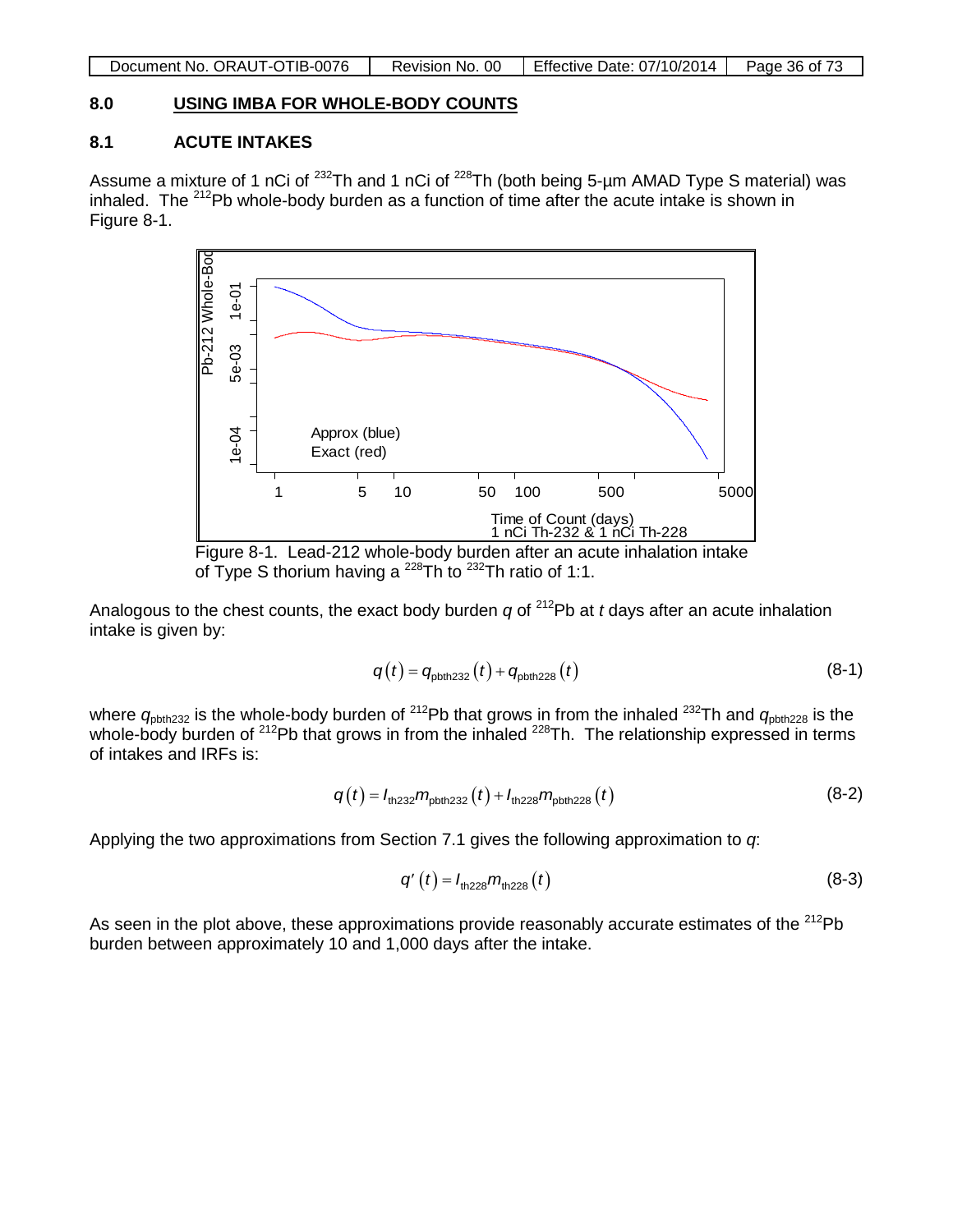| Document No. ORAUT-OTIB-0076 | Revision No. 00 | Effective Date: 07/10/2014 | Page 37 of 73 |
|------------------------------|-----------------|----------------------------|---------------|
|                              |                 |                            |               |

#### Example 8-1

For example, assume that a <sup>212</sup>Pb whole-body burden of 1.5 nCi is observed at 100 days after an acute inhalation intake of this Type S thorium. Given a <sup>228</sup>Th:<sup>232</sup>Th ratio of 1:1, the intake of <sup>232</sup>Th is:

$$
I_{\text{th232}} = \frac{1.5 \text{ nCi}}{m_{\text{pbth232}} (100) + m_{\text{pbth228}} (100)}
$$
  
= 
$$
\frac{1.5 \text{ nCi}}{(4.750 \text{E} \cdot 05) + (3.130 \text{E} \cdot 02)}
$$
  
= 4.785 \text{E} + 01 \text{ nCi} (8-4)

which translates into 47.85 nCi of <sup>228</sup>Th. These intakes can be checked by calculating the expected  $212$ Pb whole-body burden and seeing if it equals the burden from which the intakes were calculated:

$$
1.5 nCi = (4.785E+01nCi)[(4.750E-05)+(3.130E-02)]
$$
 (8-5)

With the approximate method we have a  $^{228}$ Th intake of:

$$
I_{\text{th228}} = \frac{1.5 \text{ nCi}}{m_{\text{th228}} \left(100\right)} = \frac{1.5 \text{ nCi}}{3.420 \text{E} \cdot 0.02} = 4.386 \text{E} + 1 \text{ nCi} \tag{8-6}
$$

which translates into a 43.86 nCi intake of  $^{232}$ Th.

The plot in Figure 8-1 can be interpreted to mean that the approximate method will underestimate intakes at times before ~500 days after the intake (where the curves cross) and overestimate intakes after that day.

#### **8.1.1 Triple-Separated Thorium Mixture**

As noted in Section 3.0, triple-separated thorium has a  $^{228}$ Th: $^{232}$ Th ratio of 0.19:1. Assume a mixture of 1 nCi of <sup>232</sup>Th and 0.19 nCi of <sup>228</sup>Th (both being 5-µm AMAD Type S material) was inhaled. The  $212$ Pb whole-body burden as a function of time after the acute intake is shown in Figure 8-2.



Figure 8-2. Lead-212 whole-body burden after an acute inhalation intake of Type S thorium having a  $^{228}$ Th to  $^{232}$ Th ratio of 0.19:1.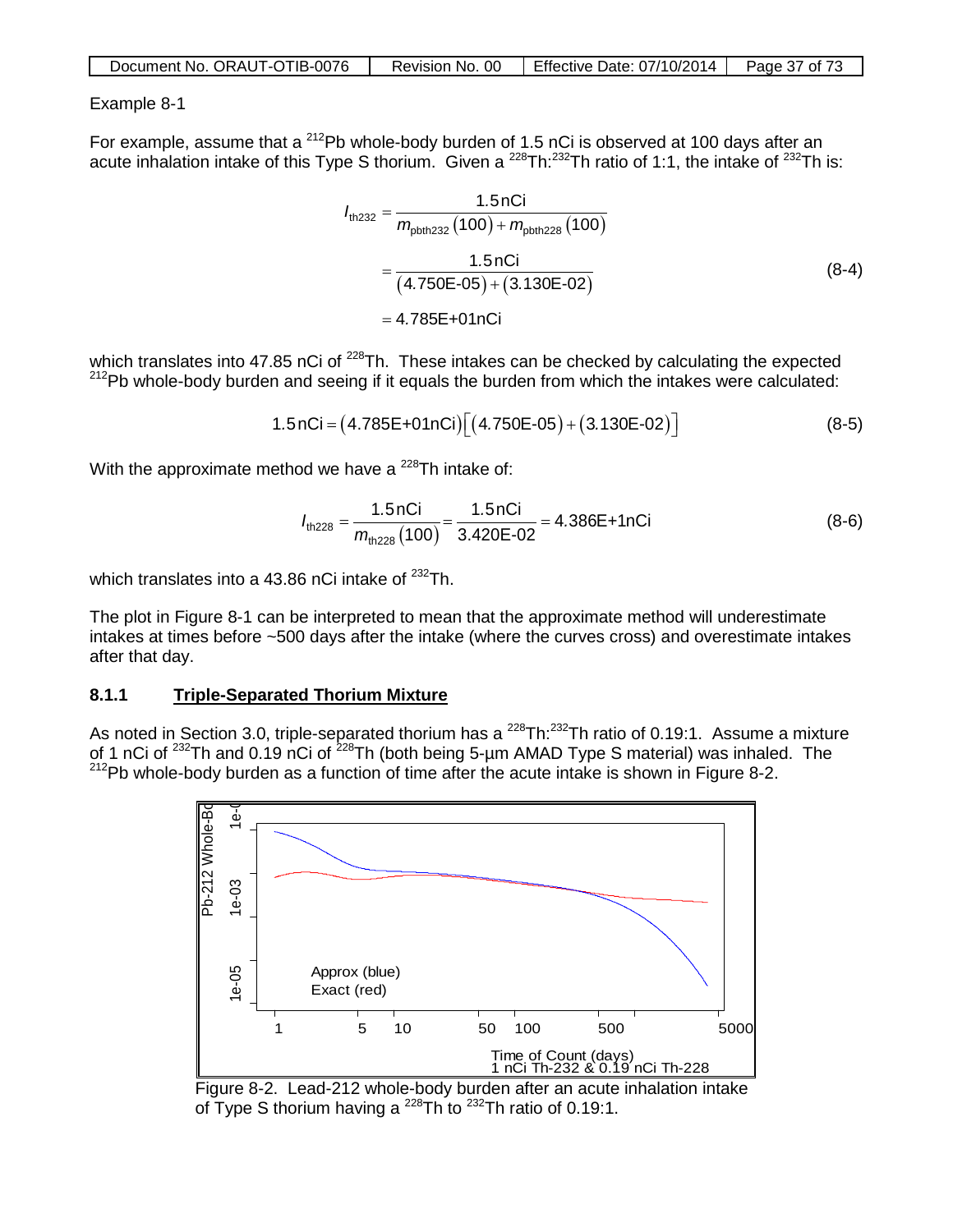| Document No. ORAUT-OTIB-0076 | Revision No. 00 | Effective Date: 07/10/2014 | Page 38 of 73 |
|------------------------------|-----------------|----------------------------|---------------|
|                              |                 |                            |               |

As shown above, the <sup>212</sup>Pb body burden expressed in terms of intakes and IRFs is:

$$
q(t) = I_{\text{th232}} m_{\text{pbth232}}(t) + I_{\text{th228}} m_{\text{pbth228}}(t)
$$
 (8-7)

Applying the two approximations from Section 7.1 gives the following approximation to *q*:

$$
q'(t) = I_{\text{th228}} m_{\text{th228}}(t) \tag{8-8}
$$

Example 8-2

For example, assume that a <sup>212</sup>Pb whole-body burden of 1.5 nCi is observed at 100 days after an acute inhalation intake of this Type S thorium. Given a <sup>228</sup>Th:<sup>232</sup>Th ratio of 0.19:1, the intake of <sup>232</sup>Th is:

$$
I_{\text{th,232}} = \frac{1.5 \text{nCi}}{m_{\text{pbth,232}}(100) + 0.19 m_{\text{pbth,228}}(100)}
$$
  
= 
$$
\frac{1.5 \text{nCi}}{(4.130\text{E} - 05) + (0.19)(3.900\text{E} - 02)}
$$
  
= 2.013\text{E} + 02 \text{nCi} (8-9)

which translates into 0.19  $\times$  201.3 nCi = 38.25 nCi of <sup>228</sup>Th. As a conceptual check, it is useful to show that:

$$
1.5nCi = (201.3nCi)(4.130E-05) + (38.25)(3.900E-02)
$$
 (8-10)

With the approximate method the intake of  $228$ Th is:

$$
I_{\text{th228}} = \frac{1.5 \text{ nCi}}{m_{\text{th228}}(100)} = \frac{1.5 \text{ nCi}}{3.420 \text{E} \cdot 0.02} = 4.386 \text{E} + 0.1 \text{ nCi}
$$
(8-11)

which translates into 43.86 nCi  $\div$  0.19 = 230.8 nCi of <sup>232</sup>Th.

The plot for Type M triple-separated thorium is shown in Figure 8-3. Other than the fact that there is faster clearance of the thorium from the chest, all of the discussion above is directly applicable to Type M material.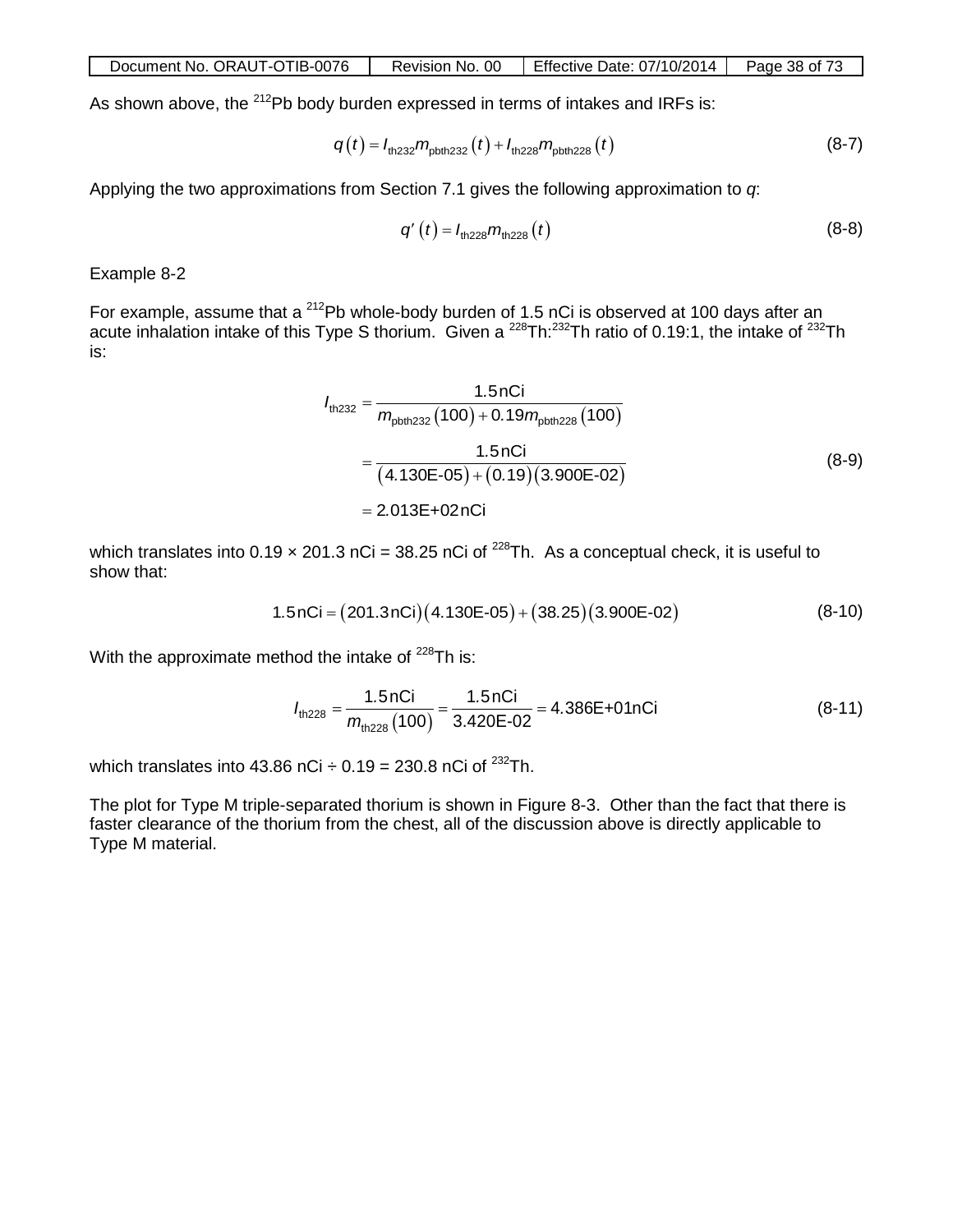



#### **8.1.2 Adjustment of Thorium Intakes**

As shown in Figures 8-1 to 8-3, for a given thorium intake, the approximate method will overestimate the <sup>212</sup>Pb whole-body burden for a length of time after the intake  $\left(-2\right)$  years for Type S material). Therefore, for a given <sup>212</sup>Pb whole-body burden, the approximate method will underestimate the thorium intake for the same length of time. In Figures 8-4 and 8-5, an adjustment factors of 1/1.2 (Type S) and 1/1.5 (Type M) are applied to the approximate  $^{212}$ Pb whole-body burdens to ensure that they do not overestimate the exact <sup>212</sup>Pb whole-body burdens at times greater than 30 days after intake.



Figure 8-4. Lead-212 whole-body burden after an acute inhalation intake of Type S thorium having a  $^{228}$ Th to  $^{232}$ Th ratio of 0.19:1 with vertical dashed line at  $t = 30$  days after intake.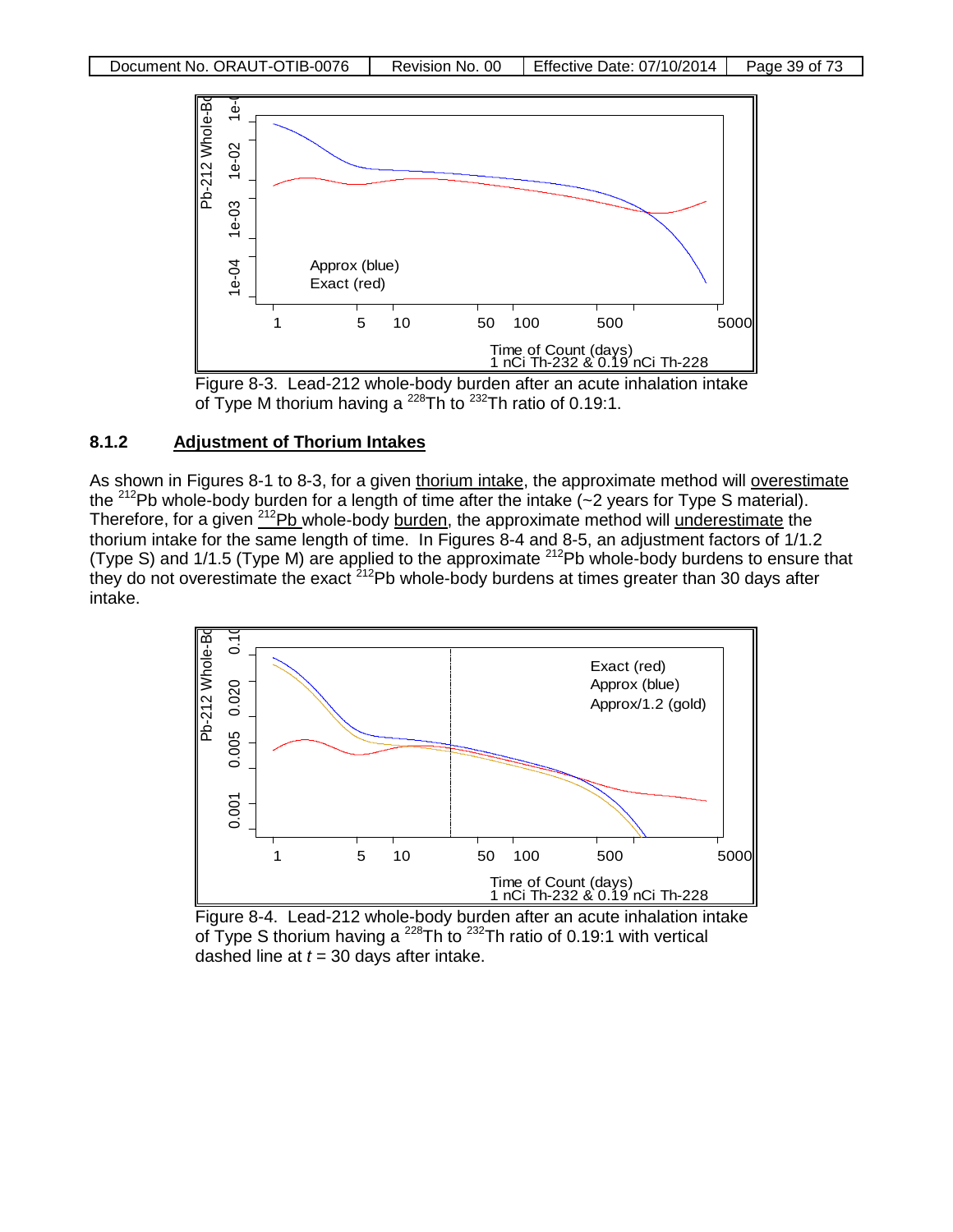

Figure 8-5. Lead-212 whole-body burden after an acute inhalation intake of Type M thorium having a  $^{228}$ Th to  $^{232}$ Th ratio of 0.19:1 with vertical dashed line at *t* = 30 days after intake.

When using the approximate method to calculate thorium intakes from  $212Pb$  whole-body burdens, the intake is multiplied by the appropriate adjustment factor to achieve the desired end of not underestimating the intake that would have been calculated using the exact method.

## **8.1.3 Guidance for Acute Intakes**

Based on the discussion above, the following guidance is offered on how to use the approximate method to evaluate <sup>212</sup>Pb whole-body count data after acute inhalation intakes of Type M or S thorium:

*Assume a single measured* 212Pb *whole-body burden. Evaluate the whole-body burden with a Type M*  228Th *biokinetic model in IMBA. Multiply the calculated* 228Th *intake by a factor of 1.5 and assign it as the intake of* 228Th*. Divide this estimated* 228Th *intake by the* 228Th*: 232Th ratio of 0.19:1 to obtain the 232Th intake. For* 212Pb *whole-body burdens that were measured more than 30 days after an acute intake, these approximate intakes will not underestimate the Type M intakes that would be calculated with exact methods. For Type S thorium use a factor of 1.2 instead of 1.5.*

## **8.2 CHRONIC INTAKES**

The plot in Figure 8-6 shows the  $^{212}Pb$  whole-body burden as a function of time after a chronic intake of 1 nCi/d of 232Th and 0.19 nCi/d of 228Th (both being 5-µm AMAD Type S material). In other words, the time on the abscissa is the length of the time after the start of the chronic intake and the time that the whole-body burden is determined.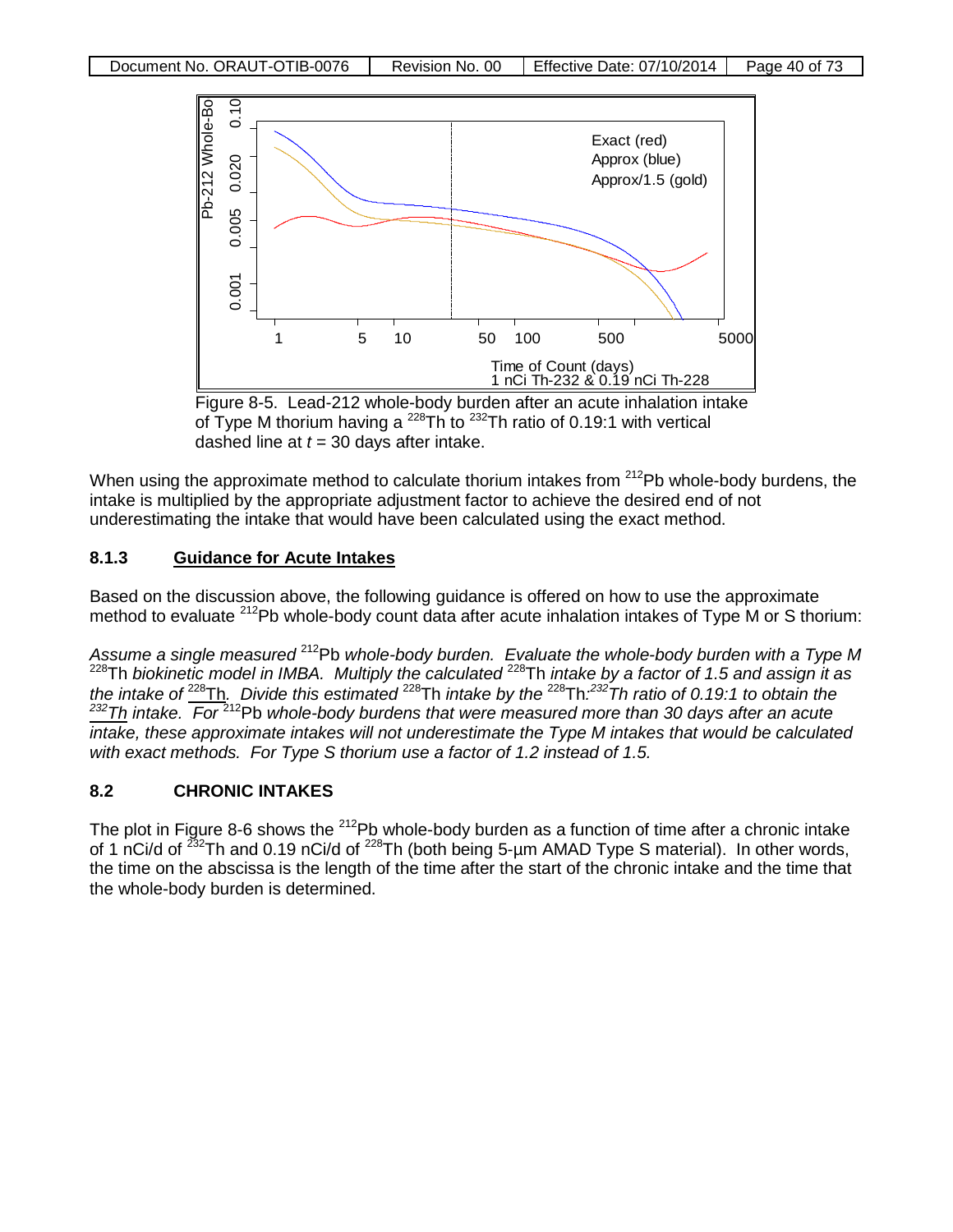



The equations for chronic intakes are essentially the same as in the case of acute intakes except that the functions have an argument for the length of the constant chronic intake period. The exact wholebody burden  $q$  of <sup>212</sup>Pb at *t* days after the start of a chronic inhalation intake over  $t_c$  days is given by:

$$
q(t,t_c) = q_{\text{pbth}232}(t,t_c) + 0.19q_{\text{pbth}228}(t,t_c) \qquad t \ge t_c
$$
 (8-12)

Applying the two approximations from Section 7.1 gives the following approximation to *q*:

$$
q'(t,t_c) = q_{\text{th228}}(t,t_c)
$$
 (8-13)

Example 8-3

For example, assume that a <sup>212</sup>Pb whole-body burden of 1.5 nCi is observed at the end of a 365-day chronic inhalation intake of Type S triple-separated thorium. The exact total intake of  $^{232}$ Th is:

$$
I_{\text{th232}} = \frac{1.5 \text{ nCi}}{\tilde{m}_{\text{pbth232}} (365,365) + 0.19 \tilde{m}_{\text{pbth228}} (365,365)}
$$
  
= 
$$
\frac{1.5 \text{ nCi}}{(1.681\text{E} - 04) + (0.19)(2.767\text{E} - 02)}
$$
  
= 2.765\text{E} + 02 nCi (8-12 n)

which translates into 0.19  $\times$  276.7 nCi = 52.53 nCi of <sup>228</sup>Th. This can be seen by rearranging the above equation:

$$
1.5 nCi = (276.7 nCi)(1.681E-04) + (52.53 nCi)(2.767E-02)
$$
 (8-15)

The intake rates are obtained by dividing the intakes by  $t_c$  = 365 days. With the approximate method the intake of  $^{228}$ Th is:

$$
I_{\text{th228}} = \frac{1.5 \text{ nCi}}{\tilde{m}_{\text{th228}} (365,365)} = \frac{1.5 \text{ nCi}}{(3.378 \text{E} - 02)} = 4.440 \text{E} + 01 \text{ nCi}
$$
(8-16)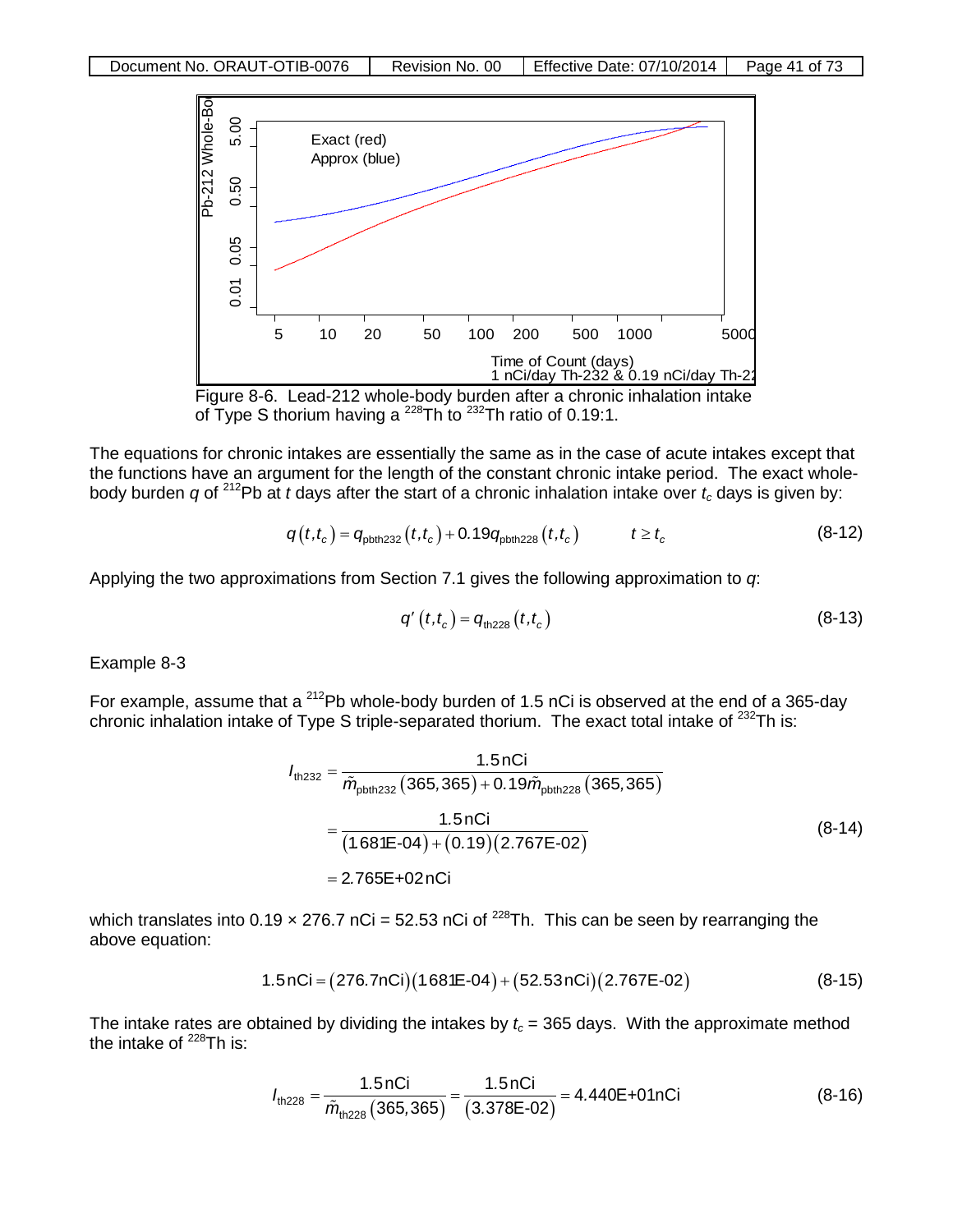| Document No. ORAUT-OTIB-0076 | Revision No. 00 | Effective Date: 07/10/2014 | Page 42 of 73 |
|------------------------------|-----------------|----------------------------|---------------|
|                              |                 |                            |               |

which gives 44.40 nCi  $\div$  0.19 = 233.7 nCi of <sup>232</sup>Th. The plot for Type M triple-separated thorium is shown in Figure 8-7.



Figure 8-7. Lead-212 whole-body burden after a chronic inhalation intake of Type M thorium having a <sup>228</sup>Th to <sup>232</sup>Th ratio of 0.19:1.

## **8.2.1 Adjustment of Chronic Thorium Intakes**

In Figures 8-8 to 8-13, the <sup>212</sup>Pb whole-body burdens at various times during and after 365-, 1,000-, and 5,000-day constant chronic intakes are presented. As with the acute intakes, the approximate  $^{212}$ Pb whole-body burdens are adjusted by a factor of 1/1.2 for Type S and 1/1.5 for Type M. This illustrates that intake rates that are calculated from 212Pb whole-body counts with the approximate method can be adjusted by the appropriate factor to ensure that the intake rates do not underestimate the intake rates that would be calculated with the exact method.



Figure 8-8. Lead-212 whole-body burden during and after a 365-day chronic inhalation intake of Type S thorium having a <sup>228</sup>Th to <sup>232</sup>Th ratio of 0.19:1. The vertical dashed line is at  $t = 365$  days.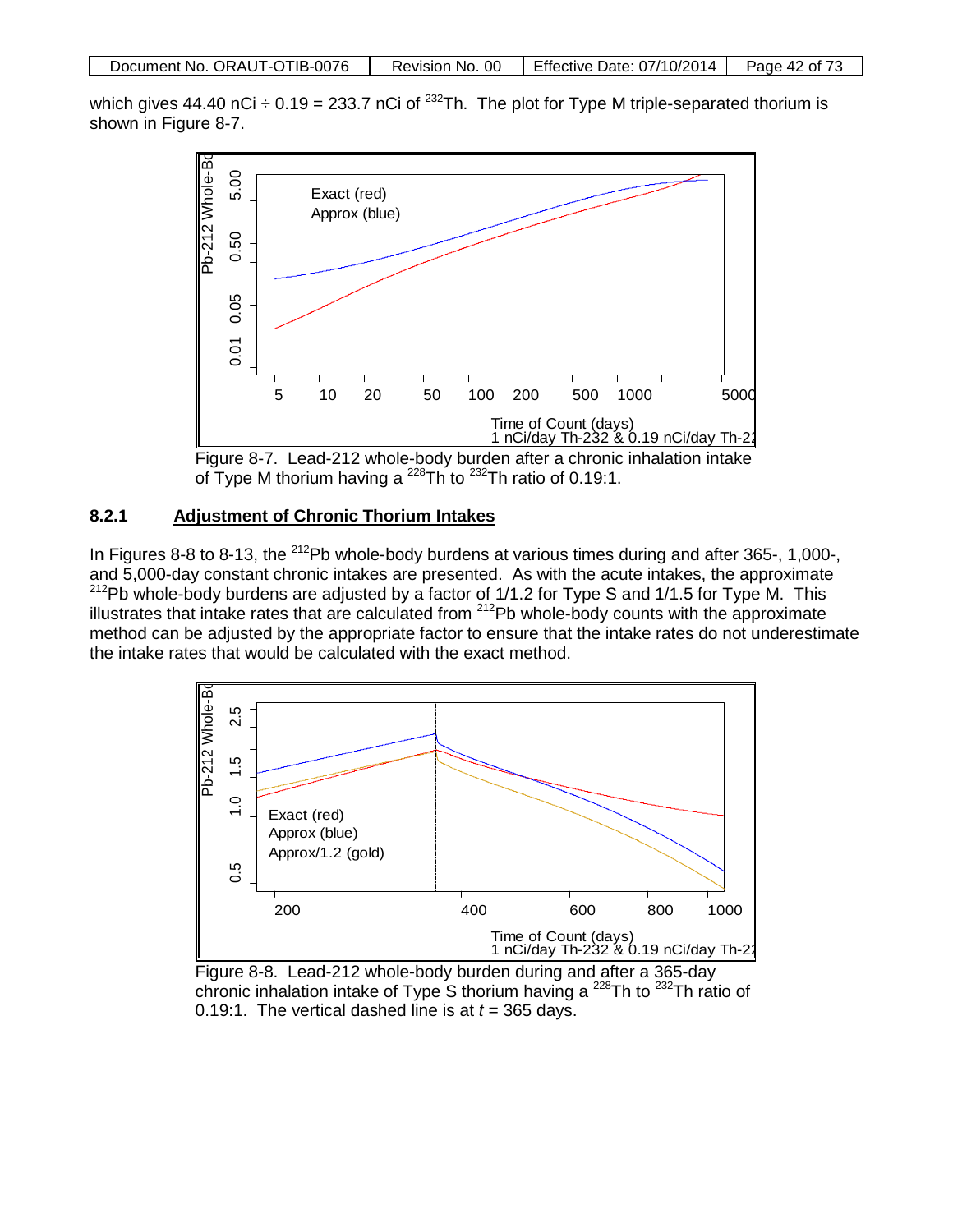





Figure 8-10. Lead-212 whole-body burden during and after a 5,000-day chronic inhalation intake of Type S thorium having a  $^{228}$ Th to  $^{232}$ Th ratio of 0.19:1. The vertical dashed line is at  $t = 5,000$  days.

#### **8.2.2 Guidance for Chronic Intakes**

Based on the discussion above, the following guidance is offered on how to use the approximate method to evaluate <sup>212</sup>Pb whole-body count data after constant chronic inhalation intakes of tripleseparated thorium:

*Assume a single measured* 212Pb *whole-body burden. Evaluate the whole-body burden with a Type M 228Th biokinetic model in IMBA. Multiply the calculated 228Th intake rate by a factor of 1.5 and assign it as the intake rate of 228Th. Divide this estimated 228Th intake rate by the 228Th:232Th ratio of 0.19:1 to obtain the 232Th intake rate. For chronic intakes longer than 1 year these approximate intakes will not underestimate the Type M intakes that would be calculated with exact methods. For Type S thorium use a factor of 1.2 instead of 1.5.*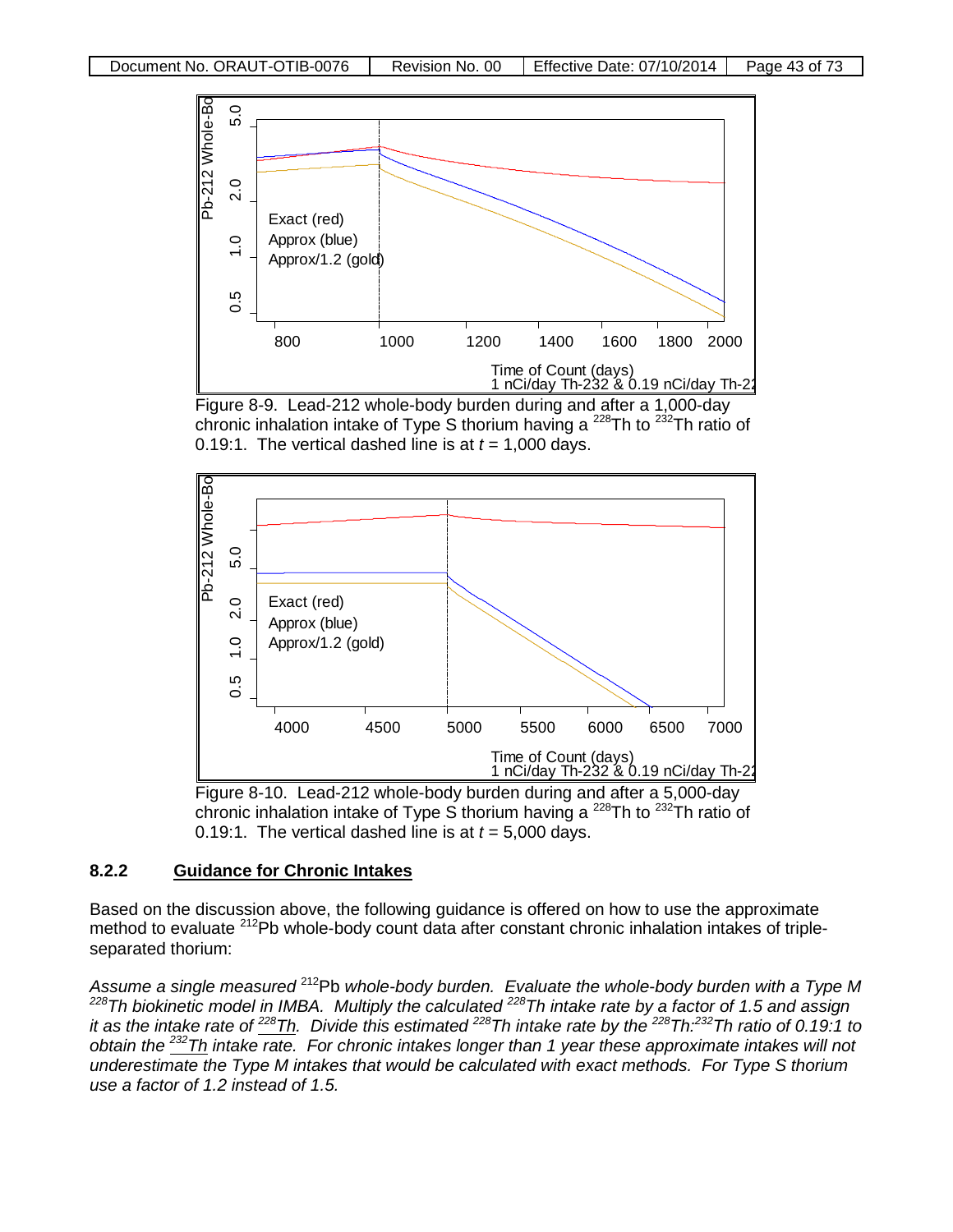

Figure 8-11. Lead-212 whole-body burden during and after a 365-day chronic inhalation intake of Type M thorium having a  $^{228}$ Th to  $^{232}$ Th ratio of 0.19:1. The vertical dashed line is at  $t = 365$  days.



Figure 8-12. Lead-212 whole-body burden during and after a 1,000-day chronic inhalation intake of Type M thorium having a  $^{228}$ Th to  $^{232}$ Th ratio of 0.19:1. The vertical dashed line is at  $t = 1,000$  days.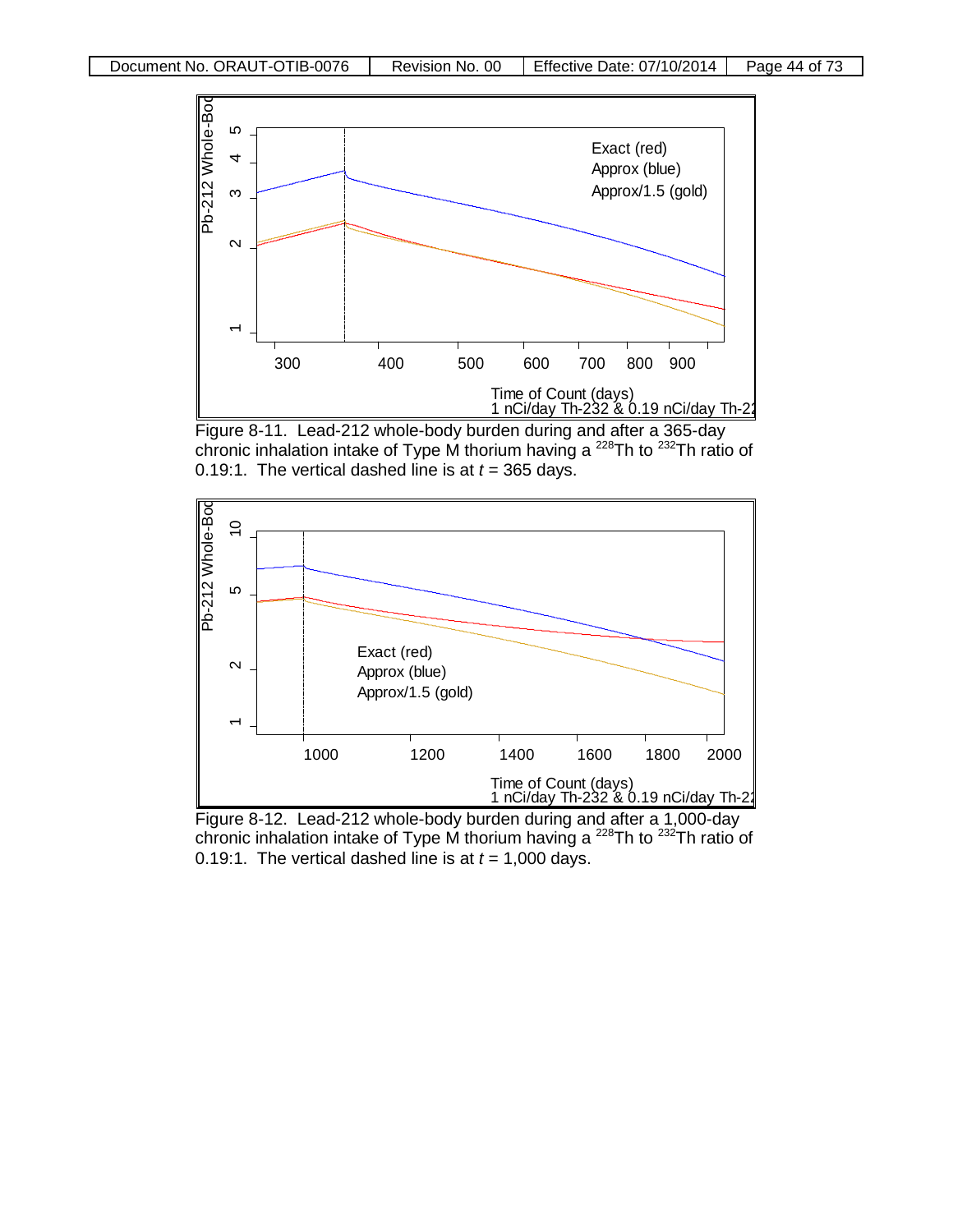



#### **9.0 USING IMBA FOR TOTAL THORIUM IN URINE**

This section discusses methods for adjustment of intakes and intake rates of <sup>232</sup>Th and <sup>228</sup>Th that are calculated with IMBA from total thorium ( $^{232}$ Th +  $^{228}$ Th) measurements of urine samples so that the intakes and intake rates will not underestimate those that would be calculated with exact methods (i.e., using DCAL). These adjustments can be used when an overestimate of dose is appropriate. Best estimates of dose require the use of DCAL.

## **9.1 ACUTE INTAKES**

Assume a mixture of 1 nCi of <sup>232</sup>Th and 1 nCi of <sup>228</sup>Th (both being 5-µm AMAD Type S material) was inhaled. The total thorium (henceforth referred to simply as "thorium") in 24-hour incremental urine samples as a function of time after the acute intake is shown in Figure 9-1.



Figure 9-1. Thorium in 24-hour incremental urine samples after an acute inhalation intake of Type S thorium having a  $^{228}$ Th to  $^{232}$ Th ratio of 1:1.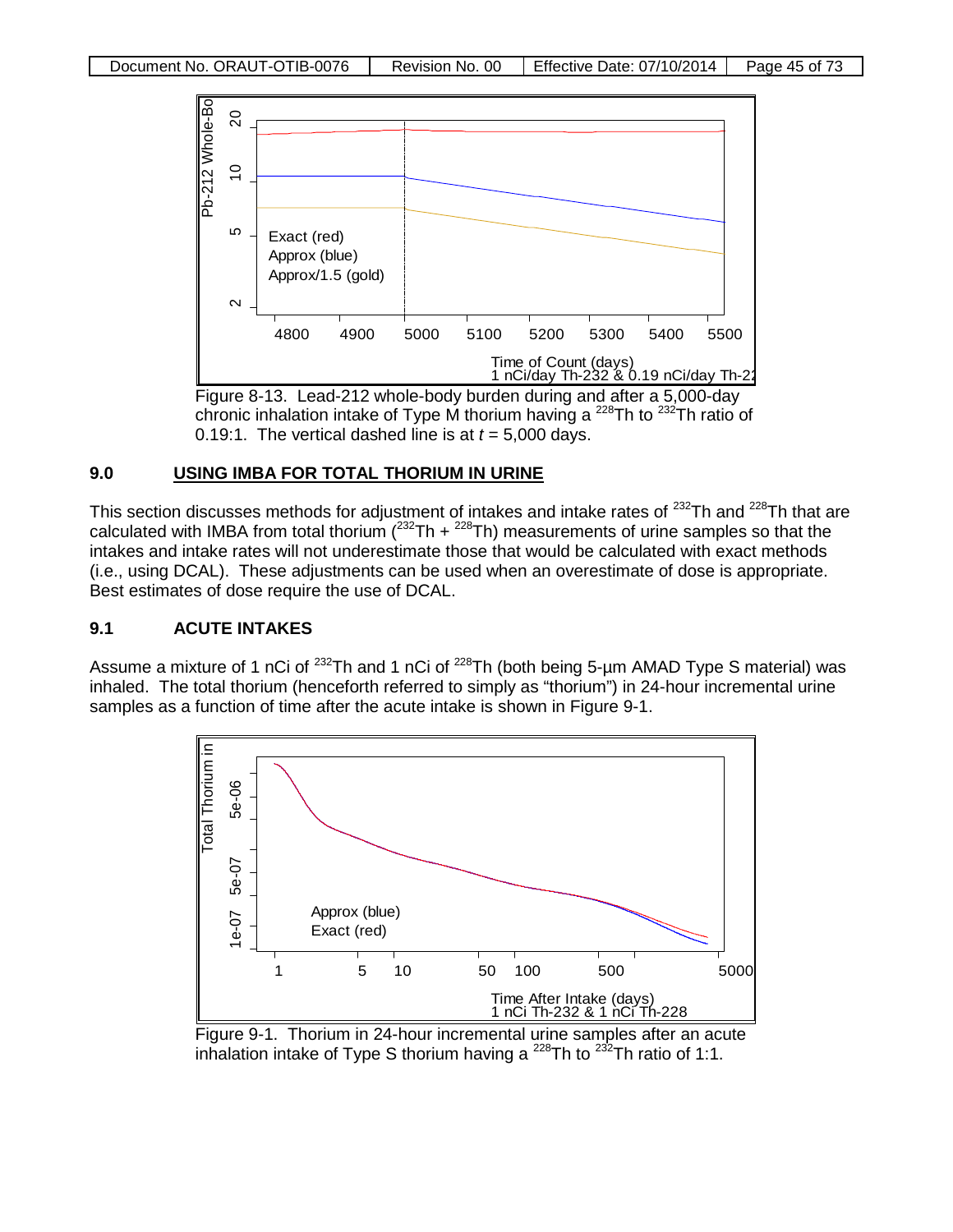| Document No. ORAUT-OTIB-0076 | Revision No. 00 | Effective Date: $07/10/2014$ | Page 46 of 73 |
|------------------------------|-----------------|------------------------------|---------------|
|------------------------------|-----------------|------------------------------|---------------|

The exact content *q* of thorium in the urine at *t* days after an acute inhalation intake is given by:

$$
q(t) = q_{\text{th232}}(t) + q_{\text{thth232}}(t) + q_{\text{th228}}(t)
$$
 (9-1)

where  $q_{\text{th232}}$  is the amount of <sup>232</sup>Th in the sample,  $q_{\text{thth232}}$  is the amount of <sup>228</sup>Th in the sample that grows in from the inhaled <sup>232</sup>Th, and  $q_{th228}$  is the amount of <sup>228</sup>Th in the sample from the inhaled <sup>228</sup>Th. These exact contents are calculated with DCAL, which accounts for independent kinetics of the thorium decay chain. The red excretion curve in Figure 9-1 was calculated using the exact method. An approximation that can be made here is that there is negligible ingrowth of  $^{228}$ Th from the  $^{232}$ Th component of the intake. That is:

$$
q_{\text{thth 232}}(t) = 0 \qquad \{ \text{Approximation A} \} \tag{9-2}
$$

This gives the following approximation to *q*:

$$
q'(t) = q_{\text{th232}}(t) + q_{\text{th228}}(t)
$$
 (9-3)

where  $q_{th232}$  is the <sup>232</sup>Th urine content and  $q_{th228}$  is the <sup>228</sup>Th urine contents at time *t*, both of which can be calculated with IMBA. The blue excretion curve in Figure 9-1 was calculated using the approximate method. As seen in Figure 9-1, this approximation provides reasonably accurate estimates of the thorium urine content for a couple of years after the intake. At later times the approximate method underestimates the urinary excretion rate.

#### Example 9-1

For example, assume that 0.0015 nCi of thorium is observed in a 24-hour urine sample completed at 100 days after an acute inhalation intake of this Type S thorium. Given a  $^{228}$ Th: $^{232}$ Th ratio of 1:1, the intake of  $^{232}$ Th is:

$$
I_{\text{th232}} = \frac{0.0015 \text{ nCi}}{m_{\text{th232}}(100) + m_{\text{th1232}}(100) + m_{\text{th228}}(100)}
$$
  
= 
$$
\frac{0.0015 \text{ nCi}}{3.65\text{E} \cdot 07 + 4.64\text{E} \cdot 10 + 3.31\text{E} \cdot 07}
$$
  
= 2,154 nCi (9-4)

which translates into 2,154 nCi of  $^{228}$ Th. These intakes can be checked by calculating the expected thorium urine content and determining if it equals the content from which the intakes were calculated:

$$
0.0015nCi = I_{th232}m_{th232}(100) + I_{th232}m_{th232}(100) + I_{th228}m_{th228}(100)
$$
 (9-5)

$$
0.0015nCi = (2,154nCi)(3.65E-07) + (2,154nCi)(4.64E-10) + (2,154nCi)(3.31E-07)
$$
 (9-6)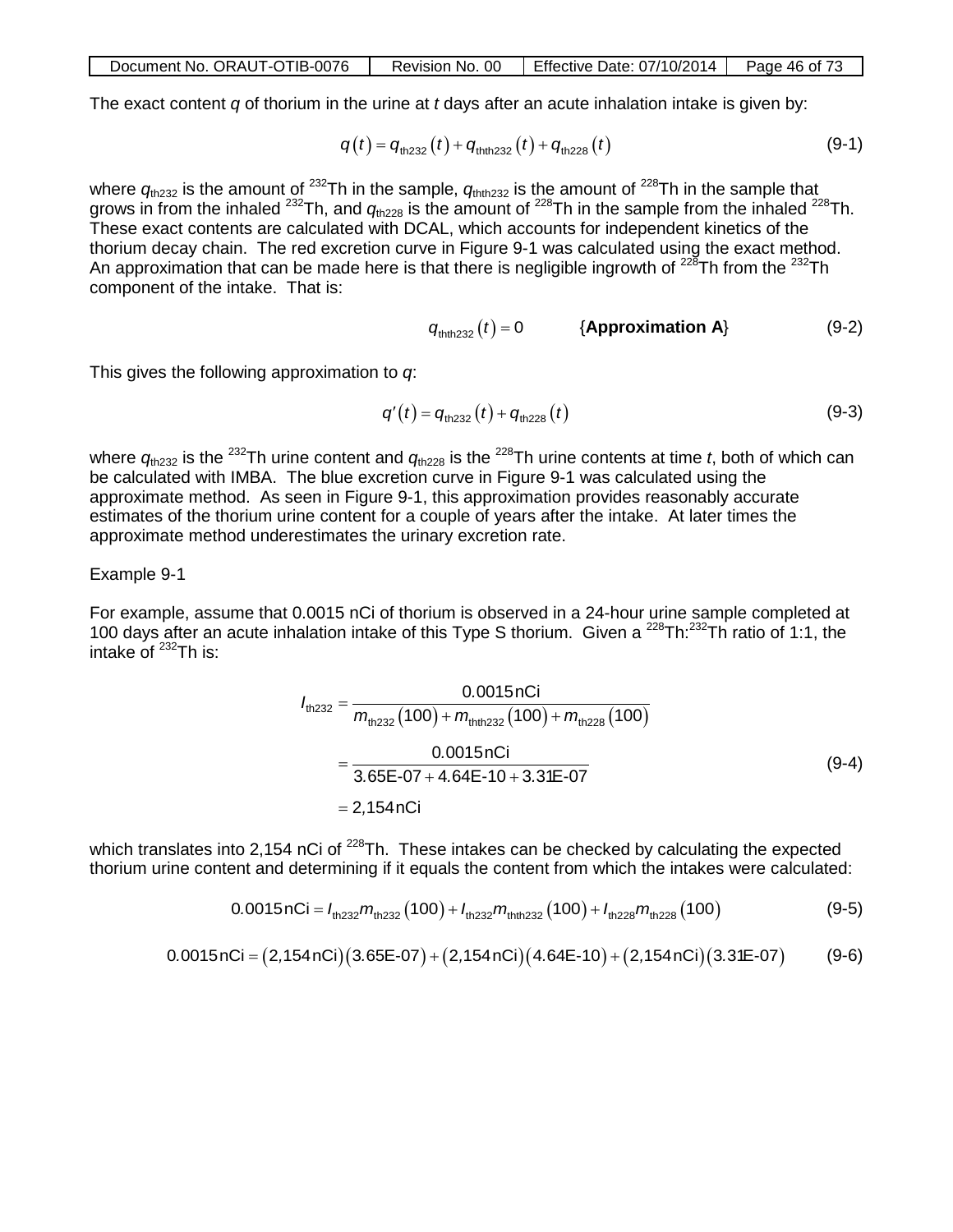With the approximate method we have a  $232$ Th intake of:

$$
I_{\text{th232}} = \frac{0.0015 \text{ nCi}}{m_{\text{th232}}(100) + m_{\text{th228}}(100)}
$$
  
= 
$$
\frac{0.0015 \text{ nCi}}{3.65\text{E} \cdot 07 + 3.31\text{E} \cdot 07}
$$
  
= 2,155 nCi (9-7)

which translates into a 2,155 nCi intake of  $^{228}$ Th. From the equations above it should be evident that, for a given quantity of thorium in the urine, the approximate method will always give an intake that is greater than or equal to the intake from the exact method (this is reflected in Figure 9-1). Further, this is true regardless of the <sup>228</sup>Th:<sup>232</sup>Th ratio, dissolution type (M or S), or exposure pattern (acute or chronic).

#### **9.1.1 Triple-Separated Thorium Mixture**

As noted in Section 3.0, triple-separated thorium has a <sup>228</sup>Th:<sup>232</sup>Th ratio of 0.19:1. Assume a mixture of 1 nCi of 232Th and 0.19 nCi of 228Th (both being 5-µm AMAD Type S material) was inhaled. The thorium urine content as a function of time after the acute intake is shown in Figure 9-2.



Figure 9-2. Thorium urine content after an acute inhalation intake of Type S thorium having a  $^{228}$ Th to  $^{232}$ Th ratio of 0.19:1.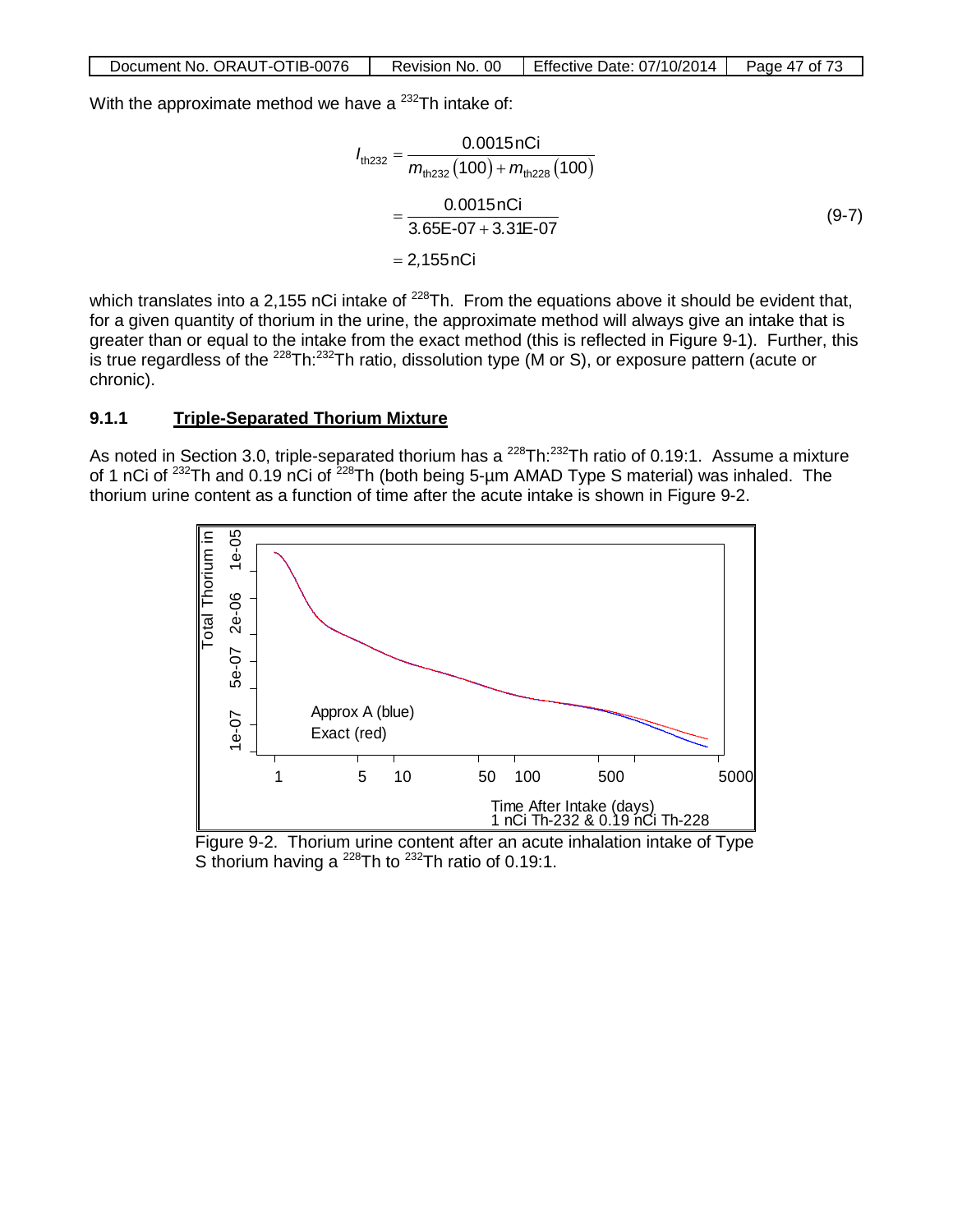| Document No. ORAUT-OTIB-0076 | Revision No. 00 | Effective Date: 07/10/2014 | Page 48 of 73 |
|------------------------------|-----------------|----------------------------|---------------|
|------------------------------|-----------------|----------------------------|---------------|

#### Example 9-2

For example, assume that 0.0015 nCi of thorium is observed in a 24-hour urine sample completed at 100 days after an acute inhalation intake of this Type S thorium. Given a 228Th:232Th ratio of 0.19:1, the intake of  $^{232}$ Th is:

$$
I_{\text{th232}} = \frac{0.0015 \text{ nCi}}{m_{\text{th232}}(100) + m_{\text{thth232}}(100) + 0.19 m_{\text{th228}}(100)}
$$
  
= 
$$
\frac{0.0015 \text{ nCi}}{3.65\text{E} \cdot 07 + 4.64\text{E} \cdot 10 + (0.19)(3.31\text{E} \cdot 07)}
$$
 (9-8)  
= 3,502 nCi

which translates into 665 nCi of <sup>228</sup>Th. These intakes can be checked by calculating the expected thorium urine content and seeing if it equals the content from which the intakes were calculated:

$$
0.0015nCi = (3,502nCi)(3.65E-07) + (3,502nCi)(4.64E-10) + (0.19)(3,502nCi)(3.31E-07)
$$
 (9-9)

With the approximate method we have a  $^{232}$ Th intake of:

$$
I_{\text{th,232}} = \frac{0.0015 \text{ nCi}}{m_{\text{th,232}}(100) + 0.19 m_{\text{th,228}}(100)}
$$
  
= 
$$
\frac{0.0015 \text{ nCi}}{3.65\text{E} \cdot 07 + (0.19)(3.31\text{E} \cdot 07)}
$$
  
= 3,506 nCi (9-10)

which translates into a 666 nCi intake of  $^{228}$ Th.

#### **9.1.2 An Additional Approximation**

The approximation above will provide an estimate of the intake that will not be less than the intake that would be calculated with the exact method regardless of the dissolution type or exposure pattern. However, in practice this approximation is cumbersome to use in IMBA because it requires calculation of intakes of two different radionuclides ( $232$ Th and  $228$ Th), a task that requires two computational runs. An additional simplifying approximation that can be used with triple-separated thorium is to use the  $232$ Th urinary excretion function in place of the  $228$ Th function:

$$
q_{\text{th228}}(t) = q_{\text{th232}}(t) \qquad \text{{\{Approximation B\}} \qquad (9-11)}
$$

which gives:

$$
q''(t) = q_{\text{th232}}(t) + 0.19q_{\text{th232}}(t)
$$
 (9-12)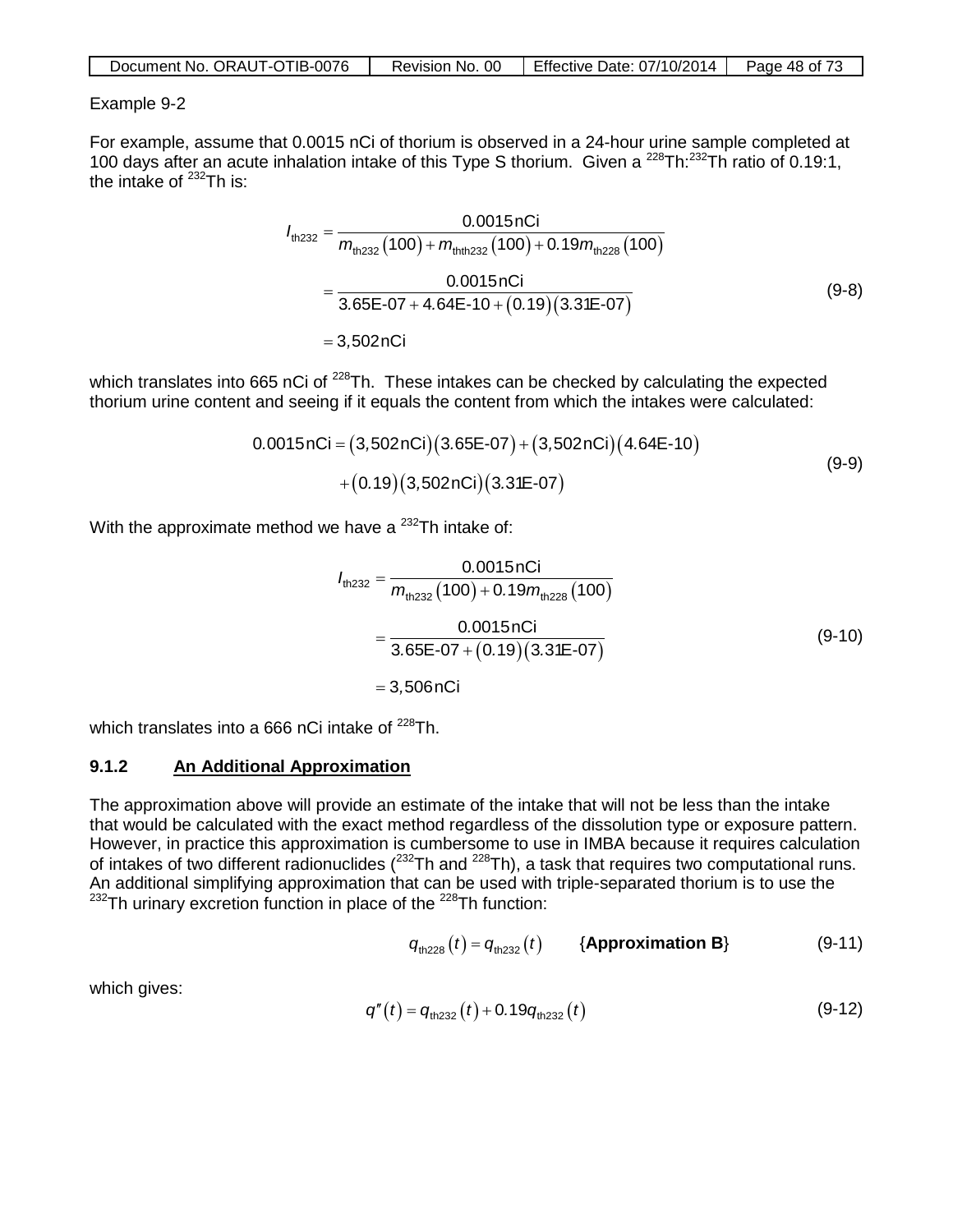| Document No. ORAUT-OTIB-0076 | Revision No. 00 | Effective Date: $07/10/2014$   Page 49 of 73 |  |
|------------------------------|-----------------|----------------------------------------------|--|
|------------------------------|-----------------|----------------------------------------------|--|

This approximation is shown in Figure 9-3 as the gold curve, which partially obscures the exact (red) curve. Applying Approximations A and B gives a  $^{232}$ Th intake of:

$$
I_{\text{th232}} = \frac{0.0015 \text{ nCi}}{m_{\text{th232}}(100) + 0.19 m_{\text{th232}}(100)} = \frac{0.0015 \text{ nCi}}{1.19 m_{\text{th232}}(100)}\tag{9-13}
$$

$$
I_{th232} = \frac{0.0015 \text{ nCi}}{3.65 \text{E} \cdot 07 + (0.19)(3.65 \text{E} \cdot 07)} = \frac{0.0015 \text{ nCi}}{(1.19)(3.65 \text{E} \cdot 07)} = 3,453 \text{ nCi}
$$
(9-14)

which translates into a 656-nCi intake of  $^{228}$ Th. These approximations provide intake estimates for Type S material that are within ±5% of the exact intake for the periods studied here (i.e., less than 4,000 days).

As shown in Figure 9-4, there is a maximum nonconservative discrepancy on the order of 12% when Approximations A and B are applied to Type M thorium. To adjust for these underestimates,  $^{232}$ Th intakes that are calculated with Approximations A and B are multiplied by a factor of 1.15. However, the ratio of 1.15:1.19 can be rounded up to 1, a conservative approximation that allows us to simplify the guidance even further:

$$
\left(\frac{1.15}{1.19}\right)l_{\text{th232}} = l_{\text{th232}} \qquad \{\text{Approximation C}\}\tag{9-15}
$$

#### **9.1.3 Guidance for Acute Intakes**

Based on the discussion above, the following guidance could be offered on how to use the approximate method to evaluate thorium urine bioassay measurements after acute inhalation intakes of Type M or S thorium:

*Assume a single measured thorium urine bioassay result. Evaluate the result with a 232Th biokinetic model in IMBA to obtain an estimate of the 232Th intake. Multiply this estimate of the 232Th intake by the 228Th:232Th ratio of 0.19:1 to obtain the estimate of the 228Th intake. These approximate intakes will not underestimate the intakes that would be calculated with exact methods.*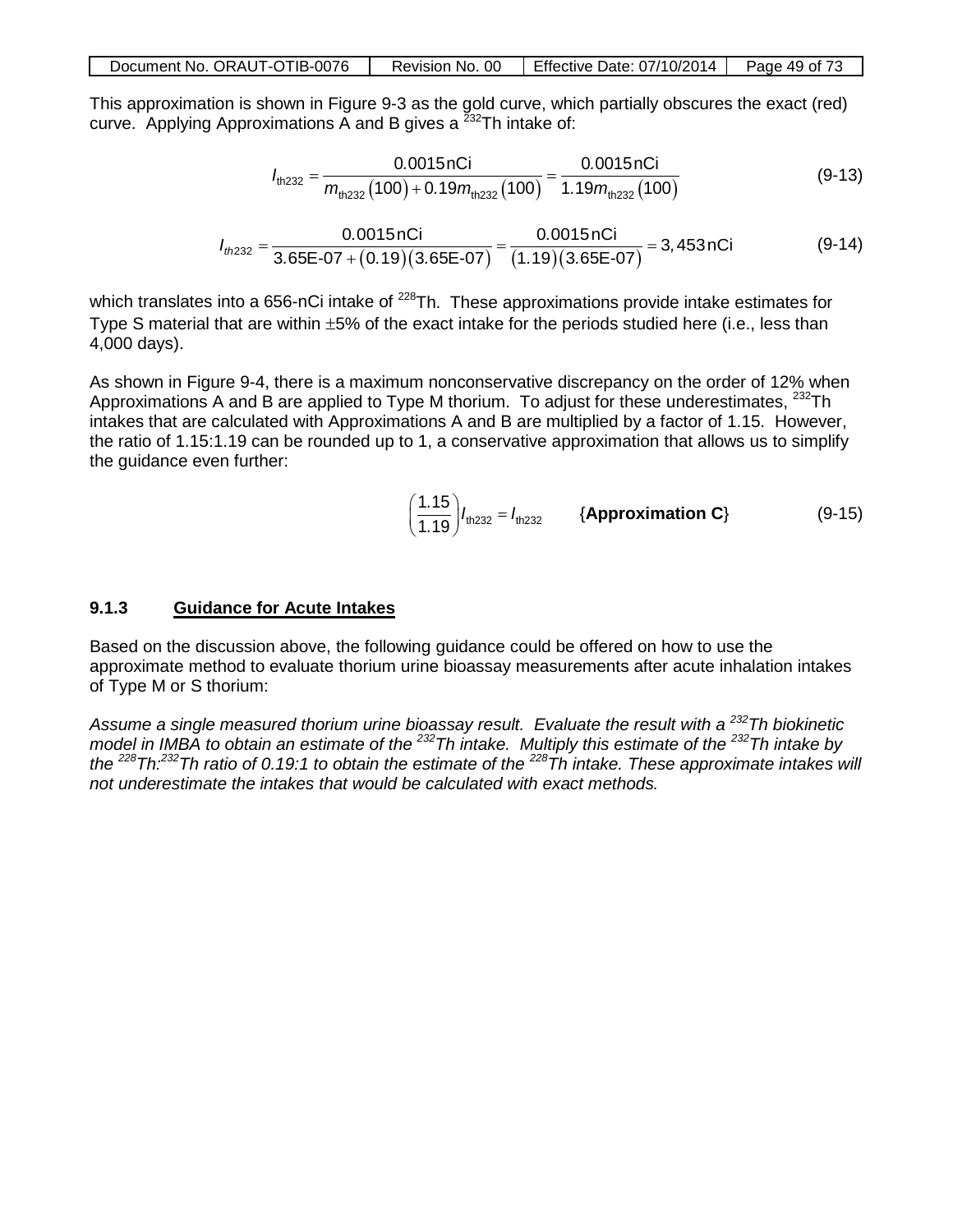







## **9.2 CHRONIC INTAKES**

The plot in Figure 9-5 shows the thorium content of a 24-hour incremental urine sample as a function of time after a chronic intake of 1 nCi/d of  $^{232}$ Th and 0.19 nCi/d of  $^{228}$ Th (both being 5-µm AMAD Type S material). The time on the abscissa is the length of time after the start of the chronic intake that the urine sample was completed. The actual length of the chronic intake is 1 day less than the day the urine sample was completed (i.e., urine samples are not collected while the individual is being exposed).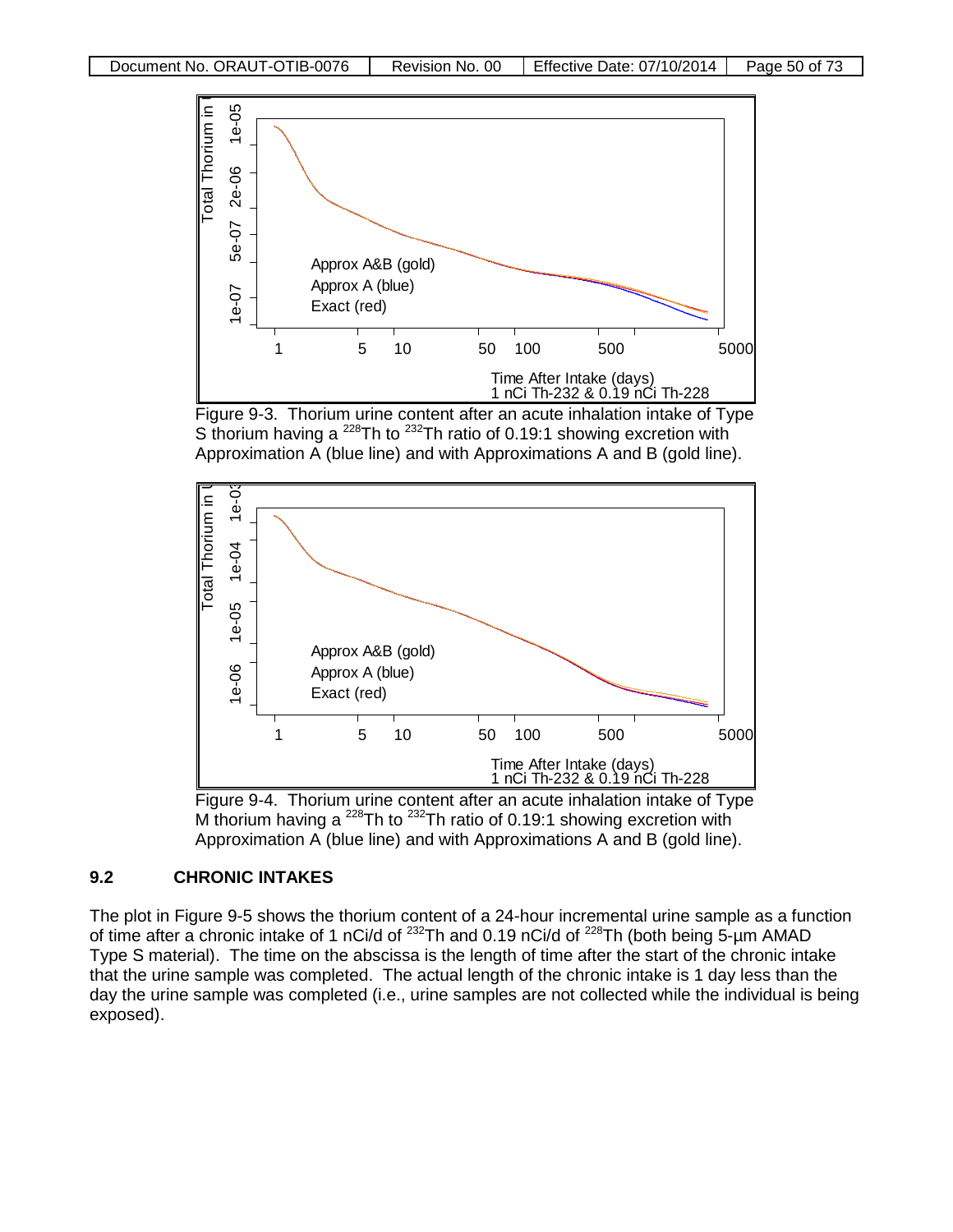



The equations for chronic intakes are essentially the same as in the case of acute intakes except that the functions have an argument for the length of the constant chronic intake period. The exact thorium content *q* of a 24-hour urine sample completed at *t* days after the start of a chronic inhalation intake over  $t_c$  days is given by:

$$
q(t,t_c) = q_{\text{th232}}(t,t_c) + q_{\text{thth232}}(t,t_c) + q_{\text{th228}}(t,t_c) \qquad \{t \ge t_c + 1\} \tag{9-16}
$$

Applying Approximation A gives the following:

$$
q(t,t_c) = q_{\text{th232}}(t,t_c) + q_{\text{th228}}(t,t_c) \qquad \{t \ge t_c + 1\} \tag{9-17}
$$

In terms of intakes and IRFs:

$$
q(t,t_c) = I_{\text{th232}}\tilde{m}_{\text{th232}}(t,t_c) + I_{\text{th232}}\tilde{m}_{\text{th232}}(t,t_c) + I_{\text{th228}}\tilde{m}_{\text{th228}}(t,t_c) \qquad \{t \ge t_c + 1\} \tag{9-18}
$$

and:

$$
q(t,t_c) = I_{\text{th232}} \tilde{m}_{\text{th232}}(t,t_c) + I_{\text{th228}} \tilde{m}_{\text{th228}}(t,t_c) \qquad \{t \ge t_c + 1\} \tag{9-19}
$$

Example 9-3

For example, assume that 0.0015 nCi of thorium is observed in a 24-hour urine sample completed on day 366 after a 365-day chronic inhalation intake of Type S triple-separated thorium. Given a <sup>228</sup>Th:  $232$ Th intake ratio of 0.19:1, the total intake of  $232$ Th is:

$$
I_{\text{th232}} = \frac{0.0015 \text{ nC}}{\tilde{m}_{\text{th232}} \left( 366,365 \right) + \tilde{m}_{\text{th232}} \left( 366,365 \right) + 0.19 \tilde{m}_{\text{th228}} \left( 366,365 \right)}
$$
\n
$$
= \frac{0.0015 \text{ nC}}{4.006 \text{E} \cdot 07 + 1.657 \text{E} \cdot 09 + \left( 0.19 \right) \left( 3.500 \text{E} \cdot 07 \right)}
$$
\n
$$
= 3,200 \text{ nC}
$$
\n(9-20)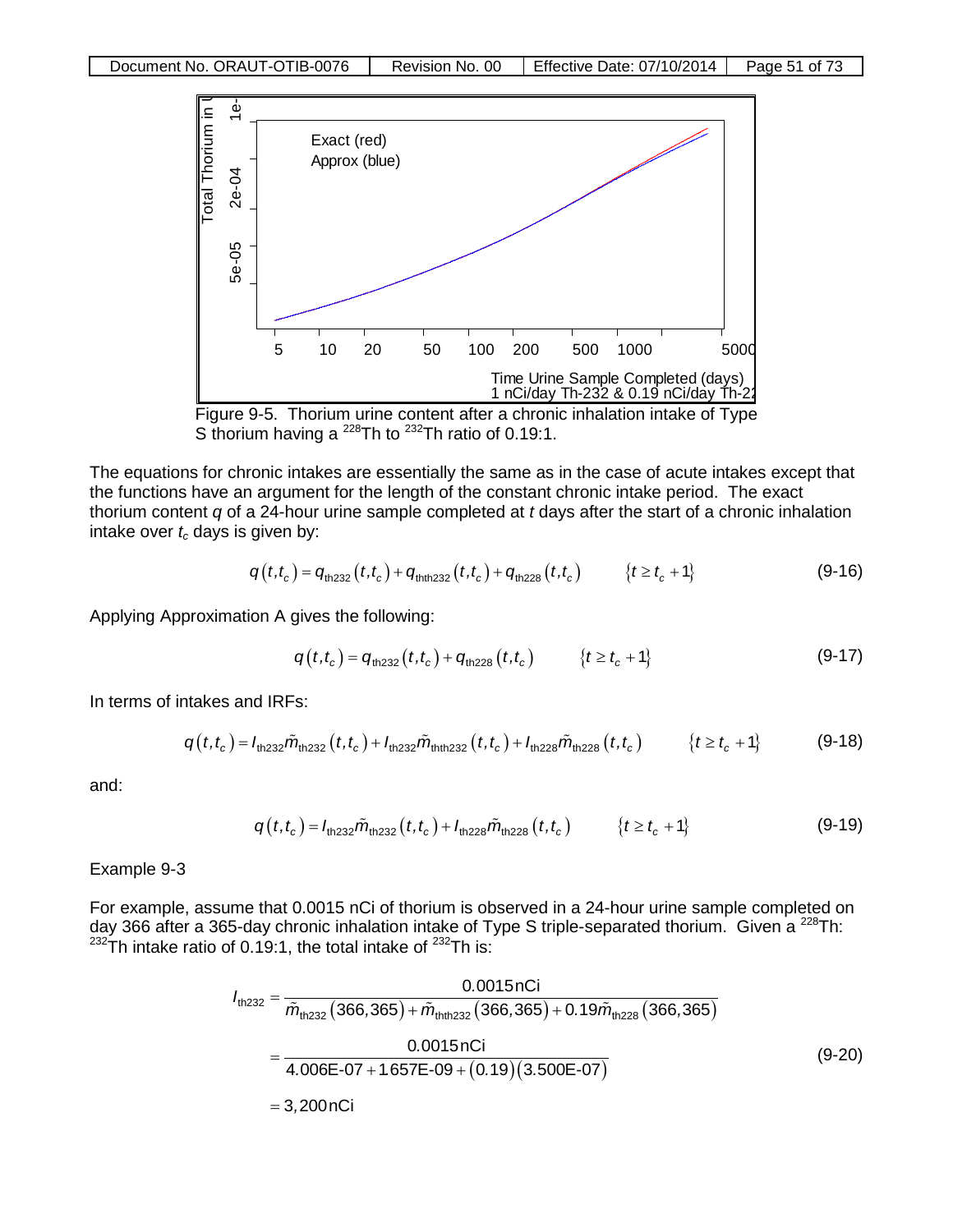| Document No. ORAUT-OTIB-0076 | Revision No. 00 | Effective Date: 07/10/2014 | Page 52 of 73 |
|------------------------------|-----------------|----------------------------|---------------|
|------------------------------|-----------------|----------------------------|---------------|

which translates into  $0.19 \times 3{,}200$  nCi = 608 nCi of <sup>228</sup>Th. This can be verified as accomplished before by using the intakes to calculate the <sup>228</sup>Th content of the urine sample:

$$
0.0015nCi = (3,200nCi)(4.006E-07) + (3200nCi)(1.657E-09) + (608nCi)(3.500E-07) \quad (9-21)
$$

The intake rates are obtained by dividing the intakes by  $t_c$  = 365 days. With the application of Approximation A the intake of  $232$ Th is:

$$
I_{\text{th232}} = \frac{0.0015 \text{ nCi}}{\tilde{m}_{\text{th232}} (366,365) + 0.19 \tilde{m}_{\text{th228}} (366,365)}
$$
  
= 
$$
\frac{0.0015 \text{ nCi}}{4.006E - 07 + (0.19)(3.500E - 07)}
$$
  
= 3,212 nCi (9-22)

which translates into a 610 nCi intake of  $^{228}$ Th.

Figures 9-6 to 9-9 show the thorium urinary excretion curves for chronic intakes of Type M and S triple-separated thorium. The 15% intake adjustment applied in the acute intake case above is adequate to make chronic intake rates that are estimated with Approximations A and B not underestimate the intake rates that would be calculated with the exact method. For example, the  $232$ Th intake that was calculated with Approximations A, B, and C is:

$$
I_{\text{th232}} = \frac{0.0015 \text{ nCi}}{\tilde{m}_{\text{th232}}(365,365)} = \frac{0.0015 \text{ nCi}}{4.006 \text{E} \cdot 07} = 3{,}745 \text{ nCi}
$$
(9-23)

The <sup>228</sup>Th intake is 712 nCi.



Figure 9-6. Thorium urine content after a 365-day chronic inhalation intake of Type S thorium having a  $^{228}$ Th to  $^{232}$ Th ratio of 0.19:1. The blue line is the excretion with Approximation A and the gold line is the excretion with Approximations A and B.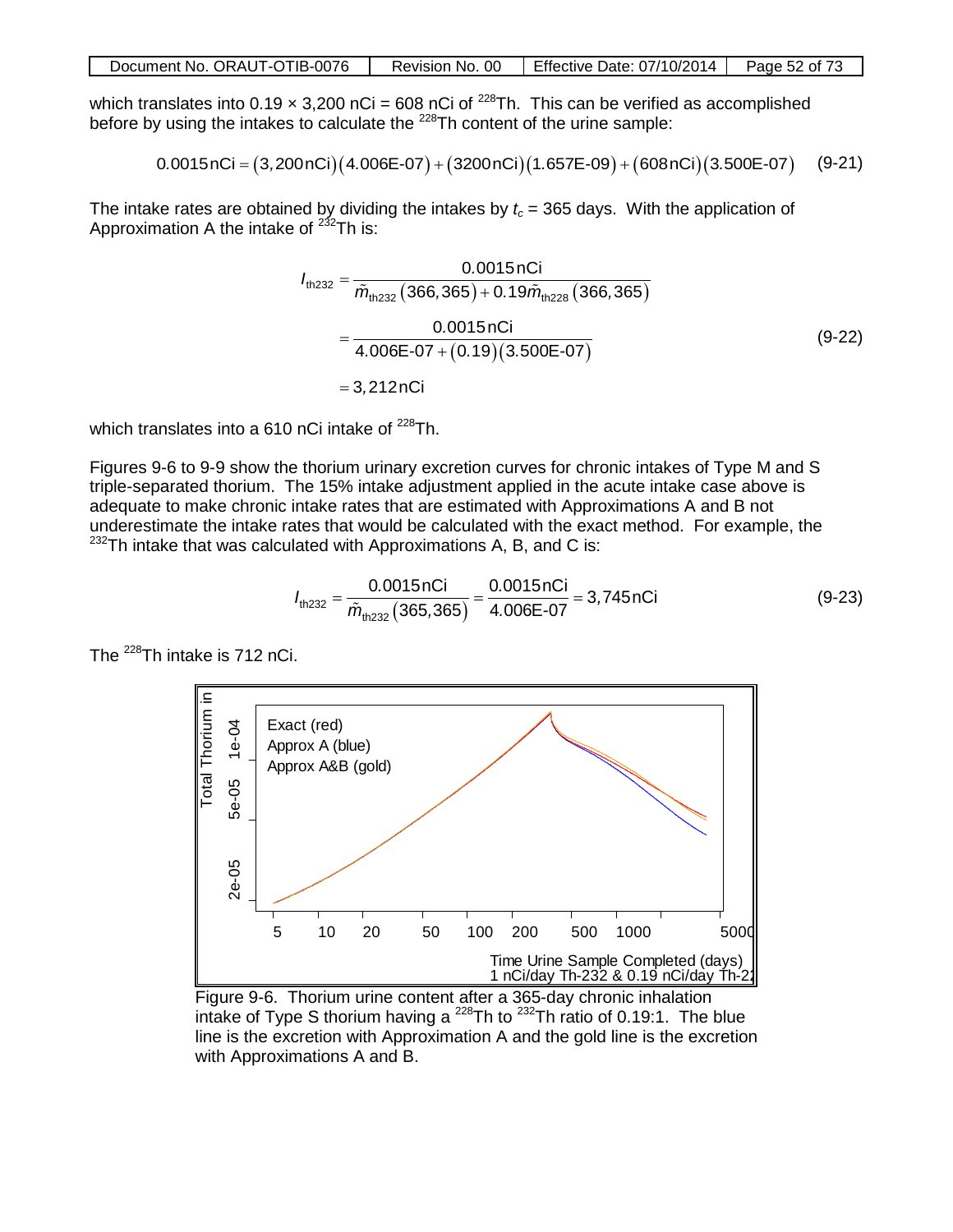

intake of Type S thorium having a  $^{228}$ Th to  $^{232}$ Th ratio of 0.19:1. The blue line is the excretion with Approximation A and the gold line is the excretion with Approximations A and B.

#### **9.2.1 Guidance for Chronic Intakes**

Based on the discussion above, the following guidance is offered on how to use the approximate method to evaluate thorium urine bioassay measurements after constant chronic inhalation intakes of Type M or S thorium:

*Assume a single measured thorium urine bioassay result. Evaluate the result with a 232Th biokinetic model in IMBA to obtain an estimate of the 232Th intake rate. Multiply this estimate of the 232Th intake rate by the* 228Th*: 232Th ratio of 0.19:1 to obtain the estimate of the* 228Th *intake rate. These approximate intake rates will not underestimate the intake rates that would be calculated with exact methods.*



Figure 9-8. Thorium urine content after a 365-day chronic inhalation intake of Type M thorium having a  $^{228}$ Th to  $^{232}$ Th ratio of 0.19:1. The blue line is the excretion with Approximation A and the gold line is the excretion with Approximations A and B.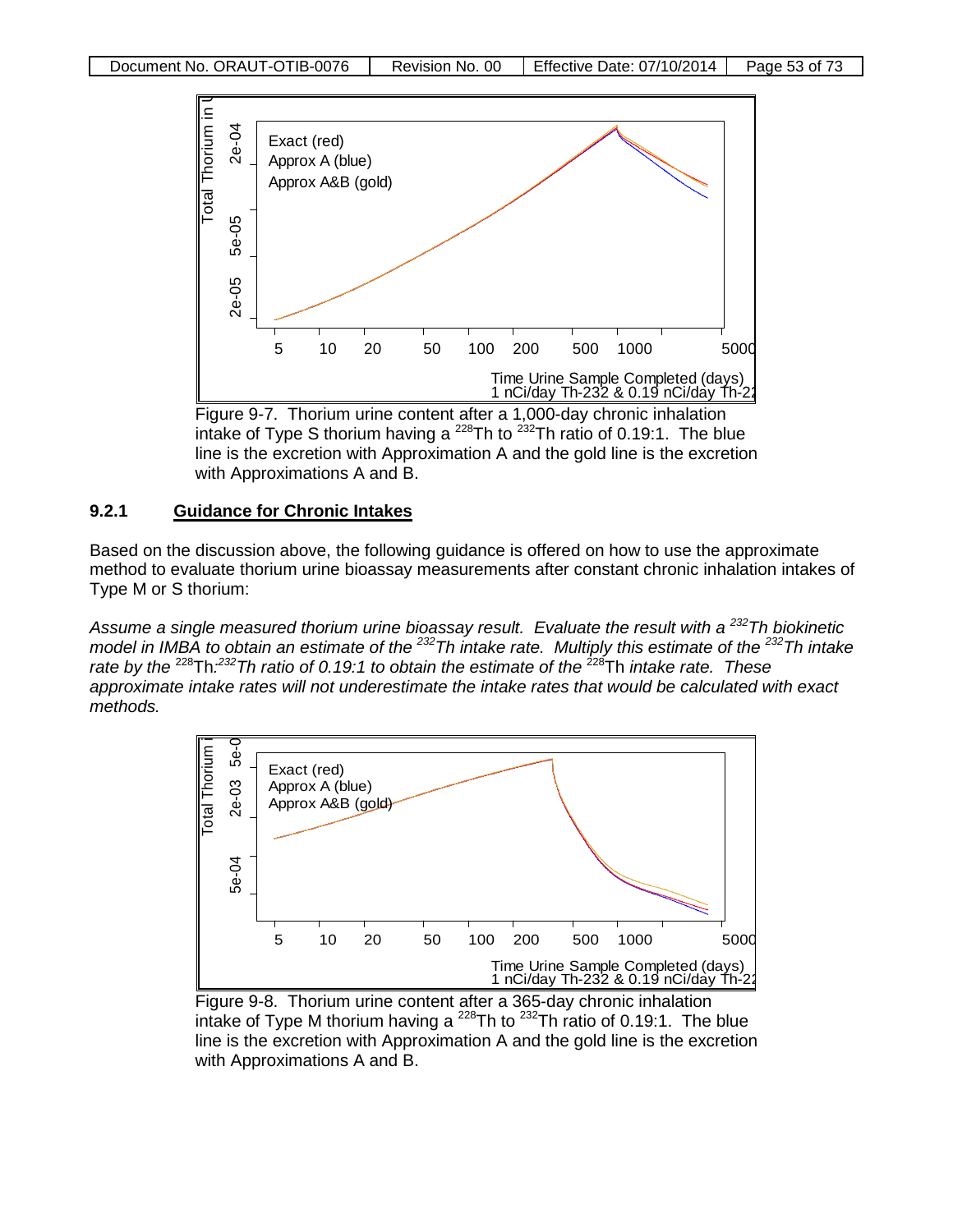

intake of Type M thorium having a  $^{228}$ Th to  $^{232}$ Th ratio of 0.19:1. The blue line is the excretion with Approximation A and the gold line is the excretion with Approximations A and B.

## **10.0 USING IMBA FOR THORIUM-228 IN URINE**

This section discusses adjustments to intakes and intake rates of <sup>232</sup>Th and <sup>228</sup>Th that are calculated with IMBA from <sup>228</sup>Th that is measured in urine samples so that the intakes and intake rates will not underestimate those that would be calculated with exact methods (DCAL). These adjustments may be used when an overestimate of dose is appropriate. Best estimates of dose require the use of DCAL.

## **10.1 ACUTE INTAKES**

Assume a mixture of 1 nCi of <sup>232</sup>Th and 1 nCi of <sup>228</sup>Th (both being 5-µm AMAD Type S material) was inhaled. The <sup>228</sup>Th in 24-hour incremental urine samples as a function of time after the acute intake is shown in Figure 10-1.



Figure 10-1. Thorium-228 in 24-hour incremental urine samples after an acute inhalation intake of Type S thorium having a  $^{228}$ Th to  $^{232}$ Th ratio of 1:1.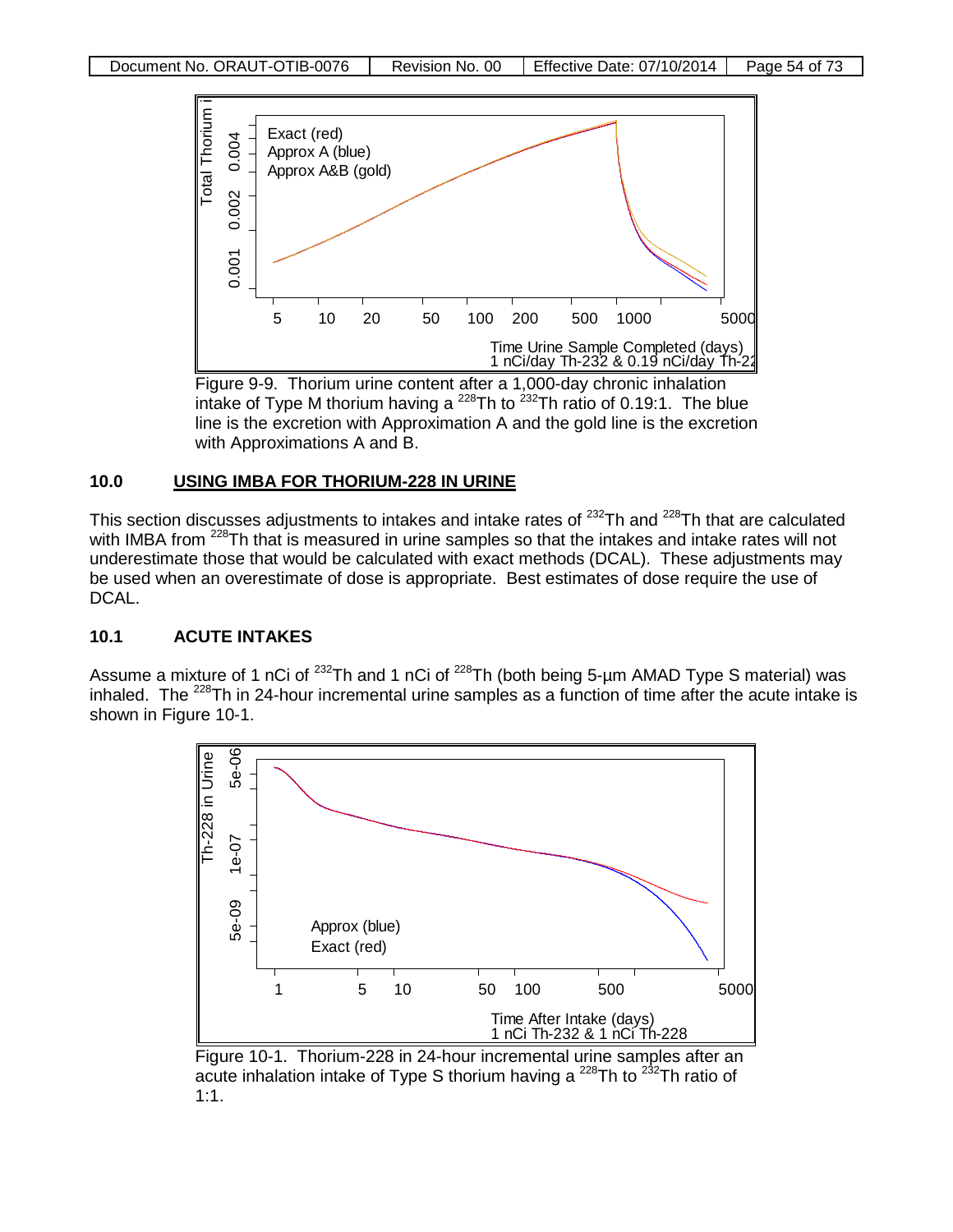| Document No. ORAUT-OTIB-0076 |  | Revision No. 00 Fffective Date: $07/10/2014$ Page 55 of 73 |  |
|------------------------------|--|------------------------------------------------------------|--|
|------------------------------|--|------------------------------------------------------------|--|

The exact content *q* of 228Th in the urine at *t* days after an acute inhalation intake is given by:

$$
q(t) = q_{\text{thth 232}}(t) + q_{\text{th 228}}(t)
$$
  
=  $I_{\text{th 232}} m_{\text{thth 232}}(t) + I_{\text{th 228}} m_{\text{th 228}}(t)$  (10-1)

where  $q_{\text{thth232}}$  is the amount of <sup>228</sup>Th in the sample that grows in from the inhaled <sup>232</sup>Th and  $q_{\text{th228}}$  is the amount of  $228$ Th in the sample from the inhaled  $228$ Th. These exact contents are calculated with DCAL, which accounts for independent kinetics of the thorium decay chain and the loss of <sup>220</sup>Rn. The red excretion curve in Figure 10-1 was calculated using the exact method. An approximation that can be made here is that there is negligible ingrowth of <sup>228</sup>Th from the <sup>232</sup>Th component of the intake. That is:

$$
q_{\text{thth 232}}(t) = 0 \tag{10-2}
$$

This gives the following approximation to *q*:

$$
q'(t) = q_{\text{th228}}(t) \tag{10-3}
$$

where  $q_{th228}$  is the <sup>228</sup>Th urine content at time *t* (which can be calculated with IMBA). The blue excretion curve in Figure 10-1 was calculated using the approximate method. As seen in the plot above, this approximation provides reasonably accurate estimates of the <sup>228</sup>Th urine content for a couple of years after the intake. At later times the approximate method underestimates the urinary excretion rate.

#### Example 10-1

For example, assume that 0.0015 nCi of <sup>228</sup>Th is observed in a 24-hour urine sample completed at 100 days after an acute inhalation intake of this Type S thorium. Given a  $^{228}$ Th: $^{232}$ Th ratio of 1: 1, the intake of  $^{232}$ Th is:

$$
I_{\text{th232}} = \frac{0.0015 \text{ nCi}}{m_{\text{thth232}} (100) + m_{\text{th228}} (100)}
$$
  
= 
$$
\frac{0.0015 \text{ nCi}}{4.64 \text{E} - 10 + 3.31 \text{E} - 07}
$$
 (10-4)  
= 4,525 nCi

which translates into 4,525 nCi of  $^{228}$ Th. These intakes can be checked by calculating the expected  $228$ Th urine content and determining if it equals the content from which the intakes were calculated:

$$
0.0015 nCi = (4.525 nCi)(4.64E-10) + (4.525 nCi)(3.31E-07)
$$
 (10-5)

With the approximate method we have a  $^{228}$ Th intake of:

$$
I_{\text{th228}} = \frac{0.0015 \text{nCi}}{m_{\text{th228}}(100)} = \frac{0.0015 \text{nCi}}{3.31 \text{E} \cdot 07} = 4,532 \text{nCi}
$$
 (10-6)

which translates into a 4,532-nCi intake of <sup>232</sup>Th. From the equations given above it should be evident that, for a given quantity of  $^{228}$ Th in the urine, the approximate method will always give an intake that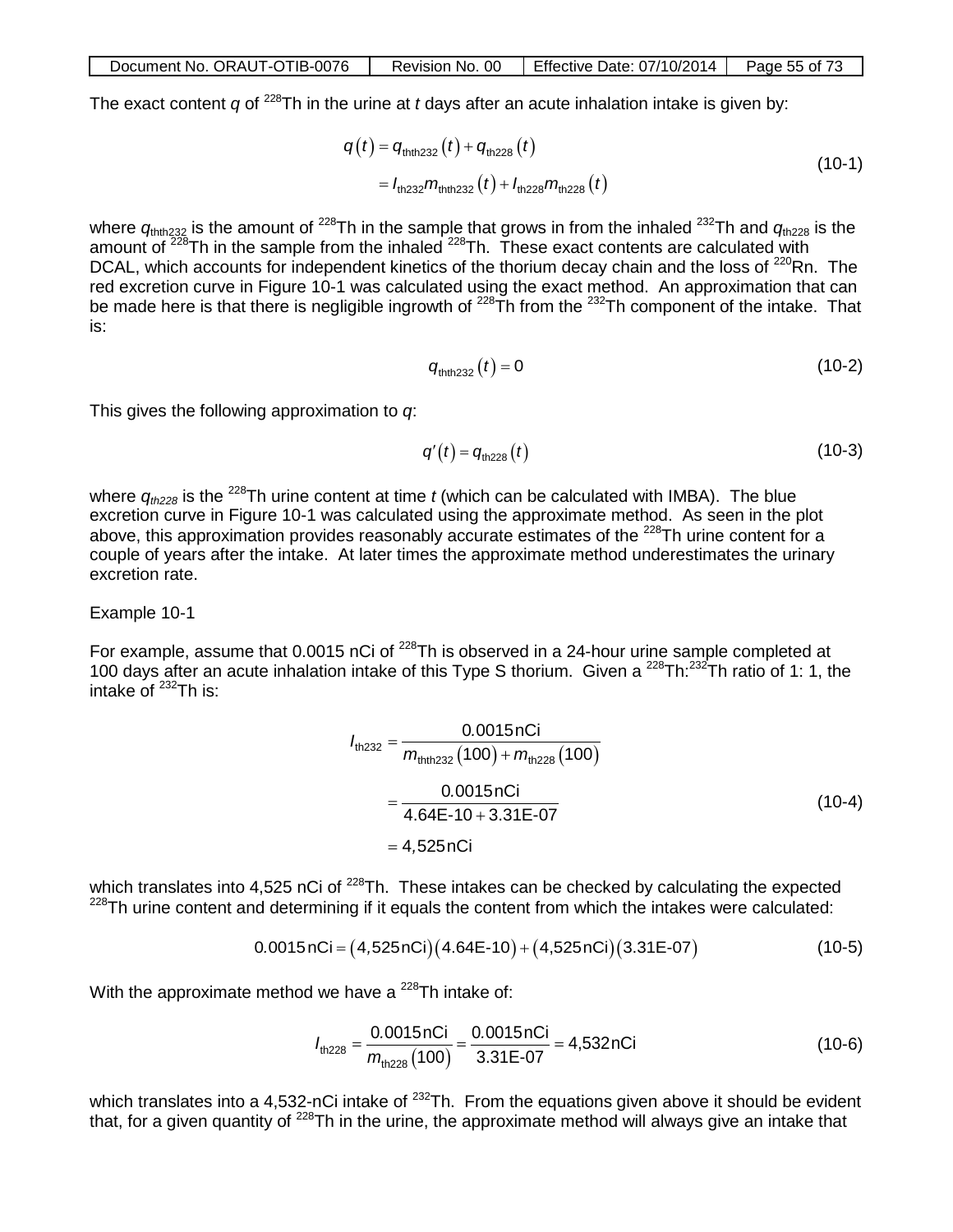| Document No. ORAUT-OTIB-0076 | Revision No. 00 | Effective Date: 07/10/2014 | Page 56 of 73 |
|------------------------------|-----------------|----------------------------|---------------|
|------------------------------|-----------------|----------------------------|---------------|

is greater than or equal to the intake from the exact method (this is reflected in Figure 10-1). Further, this is true regardless of the <sup>228</sup>Th:<sup>232</sup>Th ratio, dissolution type (M or S), or exposure pattern (acute or chronic).

#### **10.1.1 Triple-Separated Thorium Mixture**

Assume a mixture of 1 nCi of <sup>232</sup>Th and 0.19 nCi of <sup>228</sup>Th (both being 5-µm AMAD Type S material) was inhaled. The <sup>228</sup>Th urine content as a function of time after the acute intake is shown in Figure 10-2.



Type S thorium having a  $^{228}$ Th to  $^{232}$ Th ratio of 0.19:1.

The exact content *q* of <sup>228</sup>Th in the urine at *t* days after an acute inhalation intake is given by:

$$
q(t) = q_{\text{thth 232}}(t) + q_{\text{th 228}}(t)
$$
 (10-7)

The approximation to *q* is:

$$
q'(t) = q_{\text{th228}}(t) \tag{10-8}
$$

In terms of intakes and IRFs:

$$
q(t) = I_{\text{th232}} m_{\text{th232}}(t) + I_{\text{th228}} m_{\text{th228}}(t)
$$
 (10-9)

$$
q'(t) = I_{\text{th228}} m_{\text{th228}}(t) \tag{10-10}
$$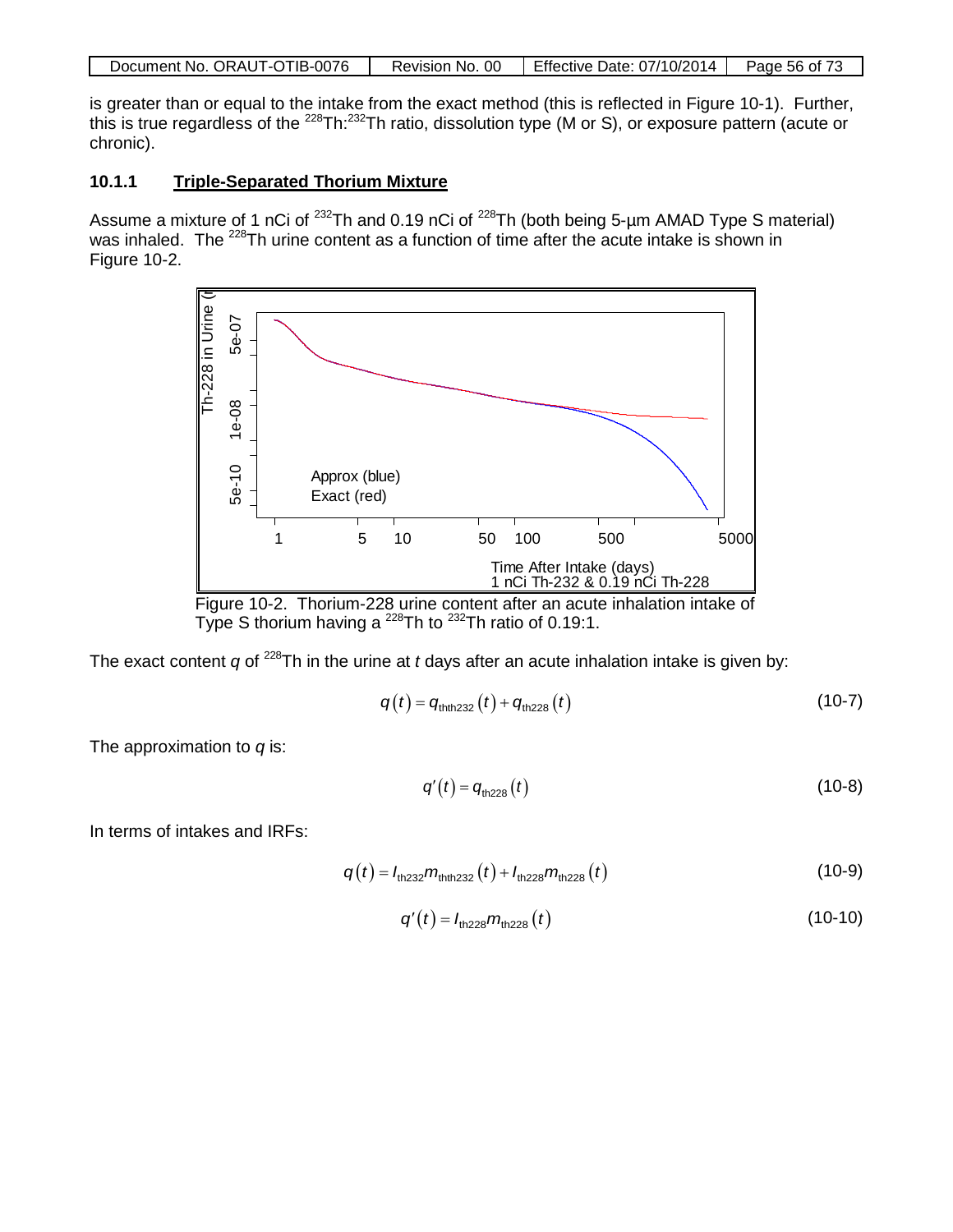| Document No. ORAUT-OTIB-0076 | Revision No. 00 | Effective Date: 07/10/2014 | Page 57 of 73 |
|------------------------------|-----------------|----------------------------|---------------|
|------------------------------|-----------------|----------------------------|---------------|

#### Example 10-2

For example, assume that 0.0015 nCi of <sup>228</sup>Th is observed in a 24-hour urine sample completed at 100 days after an acute inhalation intake of this Type S thorium. Given a 228Th:232Th ratio of 0.19:1, the intake of  $^{232}$ Th is:

$$
I_{\text{th232}} = \frac{0.0015 \text{ nCi}}{m_{\text{th1232}}(100) + 0.19 m_{\text{th228}}(100)}
$$
  
= 
$$
\frac{0.0015 \text{ nCi}}{4.64 \text{E} \cdot 10 + (0.19)(3.31 \text{E} \cdot 07)}
$$
  
= 23,676 nCi (10-11)

which translates into 4,499 nCi of <sup>228</sup>Th. These intakes can be checked by calculating the expected  $228$ Th urine content and determining if it equals the content from which the intakes were calculated:

$$
0.0015nCi = (23,676nCi)(4.64E-10) + (4,499nCi)(3.31E-07)
$$
 (10-12)

With the approximate method we have a  $^{228}$ Th intake of:

$$
I_{\text{th228}} = \frac{0.0015 \text{ nCi}}{m_{\text{th228}}(100)} = \frac{0.0015 \text{ nCi}}{3.31 \text{ E} \cdot 07} = 4,532 \text{ nCi}
$$
 (10-13)

which translates into 4,532 nCi  $\div$  0.19 = 23,851 nCi of <sup>232</sup>Th intake.

#### **10.1.2 Guidance for Acute Intakes**

Based on discussion given above, the following guidance is offered on how to use the approximate method to evaluate <sup>228</sup>Th urine bioassay measurements after acute inhalation intakes of Type M or S thorium:

*Assume a single measured* 228Th *urine bioassay result. Evaluate the result with a* 228Th *biokinetic model in IMBA and assign it as the intake of*  $\frac{228}{h}$ . *Divide this estimated* <sup>228</sup>Th *intake by the* 228Th*: 232Th ratio of 0.19:1 to obtain the 232Th intake. These approximate intakes will not underestimate the intakes that would be calculated with exact methods.*

## **10.2 CHRONIC INTAKES**

The plot in Figure 10-3 shows the <sup>228</sup>Th content of a 24-hour incremental urine sample as a function of time after a chronic intake of 1 nCi/d of  $^{232}$ Th and 0.19 nCi/d of  $^{228}$ Th (both being 5-um AMAD Type S material). The time on the abscissa is the length of time after the start of the chronic intake that the urine sample was completed. The actual length of the chronic intake is 1 day less than the day the urine sample was completed (i.e., urine samples are not collected while the individual is being exposed).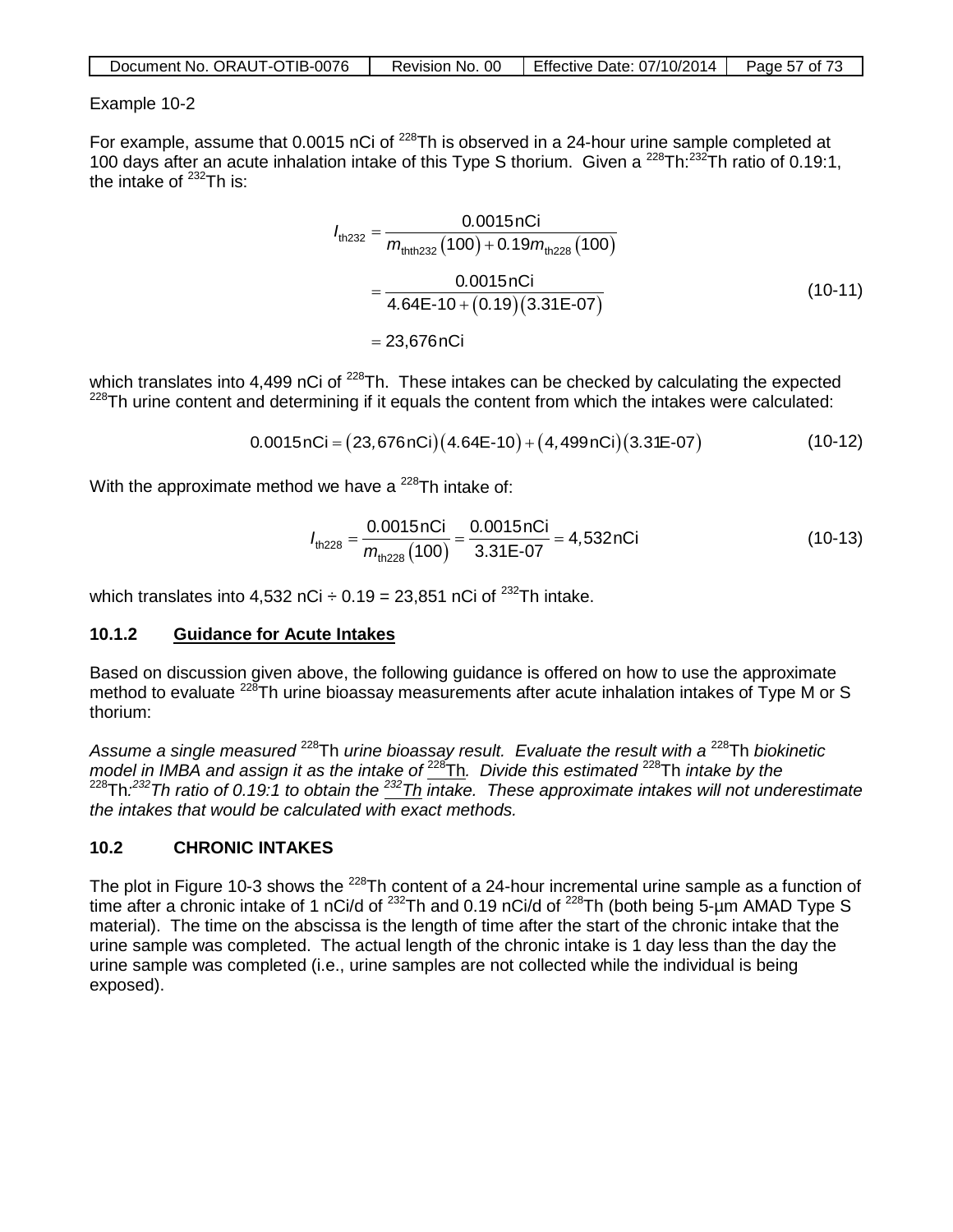



The equations for chronic intakes are essentially the same as in the case of acute intakes except that the functions have an argument for the length of the constant chronic intake period. The exact  $^{228}$ Th content *q* of a 24-hour urine sample completed at *t* days after the start of a chronic inhalation intake over  $t_c$  days is given by:

$$
q(t,t_c) = q_{\text{thth232}}(t,t_c) + q_{\text{th228}}(t,t_c) \qquad \{t \ge t_c + 1\} \tag{10-14}
$$

Applying the approximation gives the following:

$$
q'(t,t_c) = q_{\text{th228}}(t,t_c)
$$
 (10-15)

In terms of intakes and IRFs:

$$
q(t,t_c) = I_{\text{th232}} \tilde{m}_{\text{th232}}(t,t_c) + I_{\text{th228}} \tilde{m}_{\text{th228}}(t,t_c)
$$
 (10-16)

$$
q'(t) = I_{\text{th228}} m_{\text{th228}}(t) \tag{10-17}
$$

Example 10-3

For example, assume that 0.0015 nCi of <sup>228</sup>Th is observed in a 24-hour urine sample completed on day 366 after a 365-day chronic inhalation intake of Type S triple-separated thorium. Given a  $^{228}$ Th: $^{232}$ Th ratio of 0.19:1, the total intake of  $^{232}$ Th is:

$$
I_{\text{th232}} = \frac{0.0015 \text{ nCi}}{\tilde{m}_{\text{th1232}} \left( 366,365 \right) + 0.19 \tilde{m}_{\text{th228}} \left( 366,365 \right)}
$$
\n
$$
= \frac{0.0015 \text{ nCi}}{1.657 \text{E} \cdot 09 + (0.19) \left( 3.500 \text{E} \cdot 07 \right)} \tag{10-18}
$$
\n
$$
= 22,007 \text{ nCi}
$$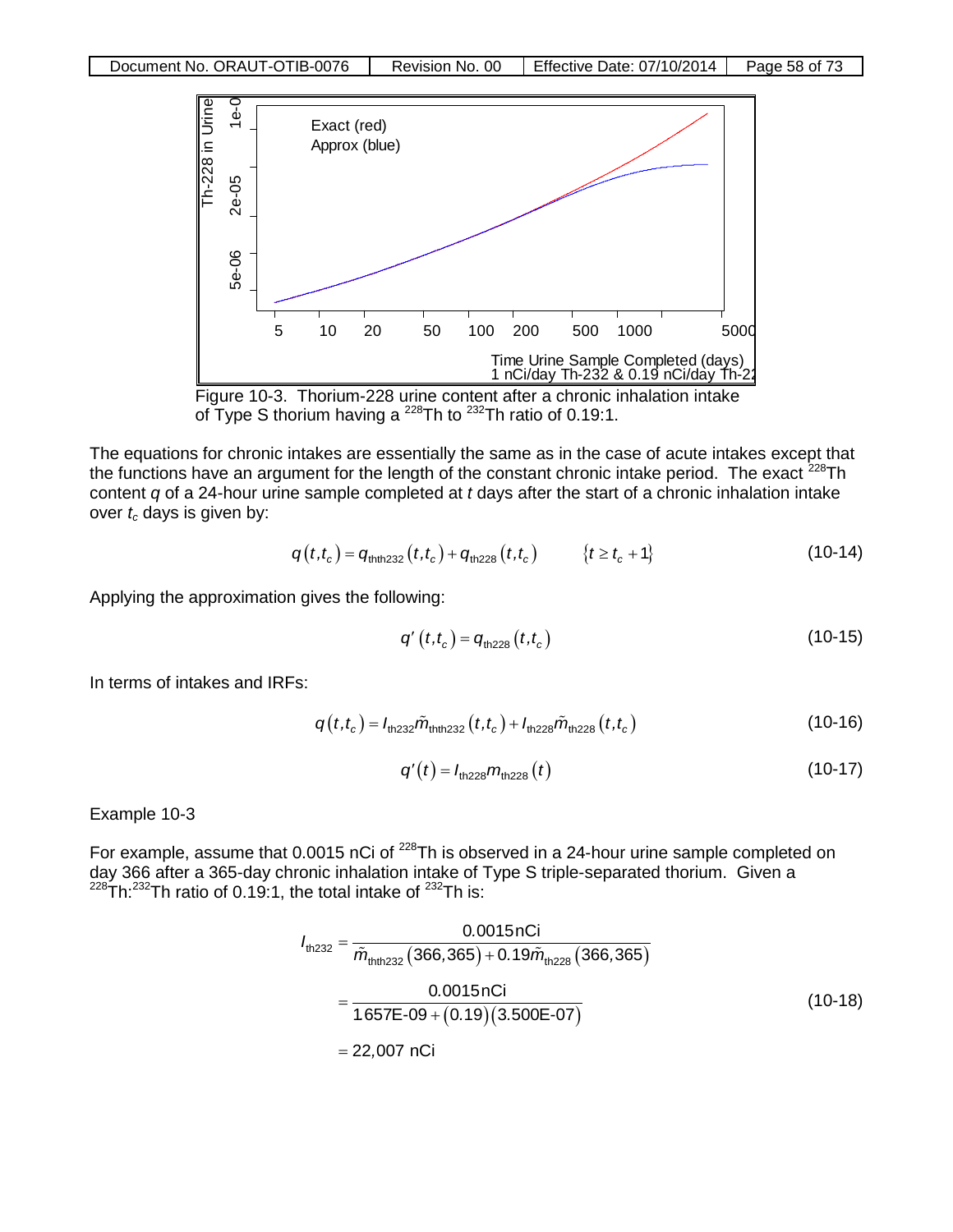| Document No. ORAUT-OTIB-0076 | Revision No. 00 | Effective Date: 07/10/2014 | Page 59 of 73 |
|------------------------------|-----------------|----------------------------|---------------|

which translates into 0.19  $\times$  22,007 nCi = 4,181 nCi of <sup>228</sup>Th. This can be verified as accomplished before by using the intakes to calculate the <sup>228</sup>Th content of the urine sample:

$$
0.0015 nCi = (22,007 nCi)(1.657E-09) + (4,181 nCi)(3.500E-07)
$$
 (10-19)

The intake rates are obtained by dividing the intakes by  $t_c = 365$  days. With the approximate method the intake of  $^{228}$ Th is:

$$
I_{\text{th228}} = \frac{0.0015 \text{ nCi}}{\tilde{m}_{\text{th228}} (365,365)}
$$
  
= 
$$
\frac{0.0015 \text{ nCi}}{(3.500E - 07)}
$$
 (10-20)  
= 4,286 nCi

which gives 4,286 nCi  $\div$  0.19 = 22,556 nCi of <sup>232</sup>Th.

#### **10.2.1 Guidance for Chronic Intakes**

Based on discussion above, the following guidance is offered on how to use the approximate method to evaluate <sup>228</sup>Th urine bioassay measurements after constant chronic inhalation intakes of Type M or S thorium:

*Assume a single measured* 228Th *urine bioassay result. Evaluate the result with a* 228Th *biokinetic model in IMBA and assign it as the intake rate of* 228Th*. Divide this estimated* 228Th *intake rate by the*  228Th*: 232Th ratio of 0.19:1 to obtain the 232Th intake rate. These approximate intake rates will not underestimate the intake rates that would be calculated with exact methods.*

#### **11.0 ATTRIBUTIONS AND ANNOTATIONS**

All information requiring identification was addressed via references integrated into the reference section of this document.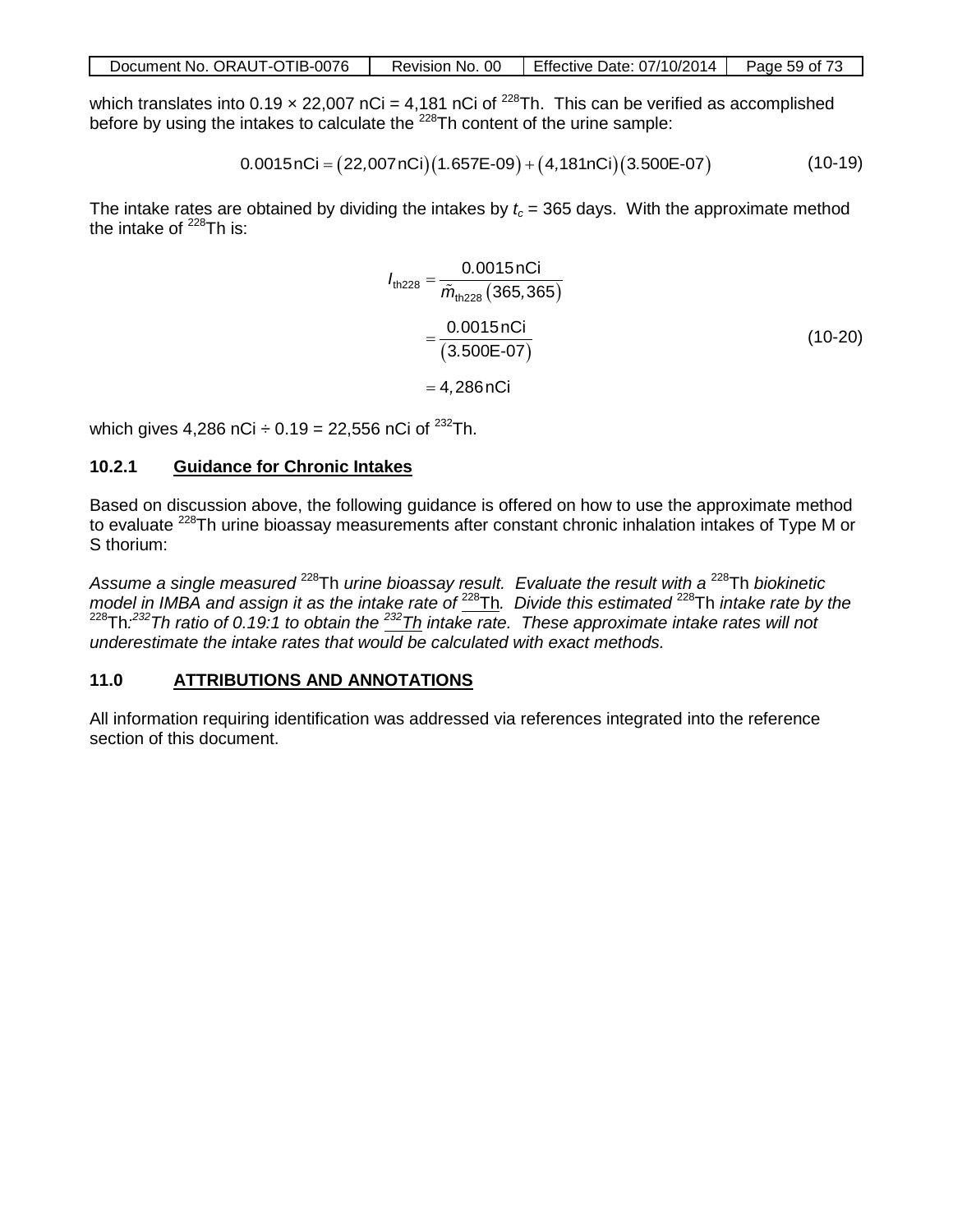| Document No. ORAUT-OTIB-0076 | Revision No. 00 $\parallel$ Effective Date: 07/10/2014 $\parallel$ Page 60 of 73 |  |
|------------------------------|----------------------------------------------------------------------------------|--|

#### **REFERENCES**

- ICRP (International Commission on Radiological Protection, 1979–1988, *Limits for Intakes of Radionuclides by Workers*, Publication 30, Parts 1–4 and Supplements, Pergamon Press, Oxford England. [SRDB Ref ID: 22733]
- ICRP (International Commission on Radiological Protection, 1995, *Dose Coefficients for Intakes of Radionuclides by Workers*, Publication 68, Pergamon Press, Oxford England. [SRDB Ref ID: 22731]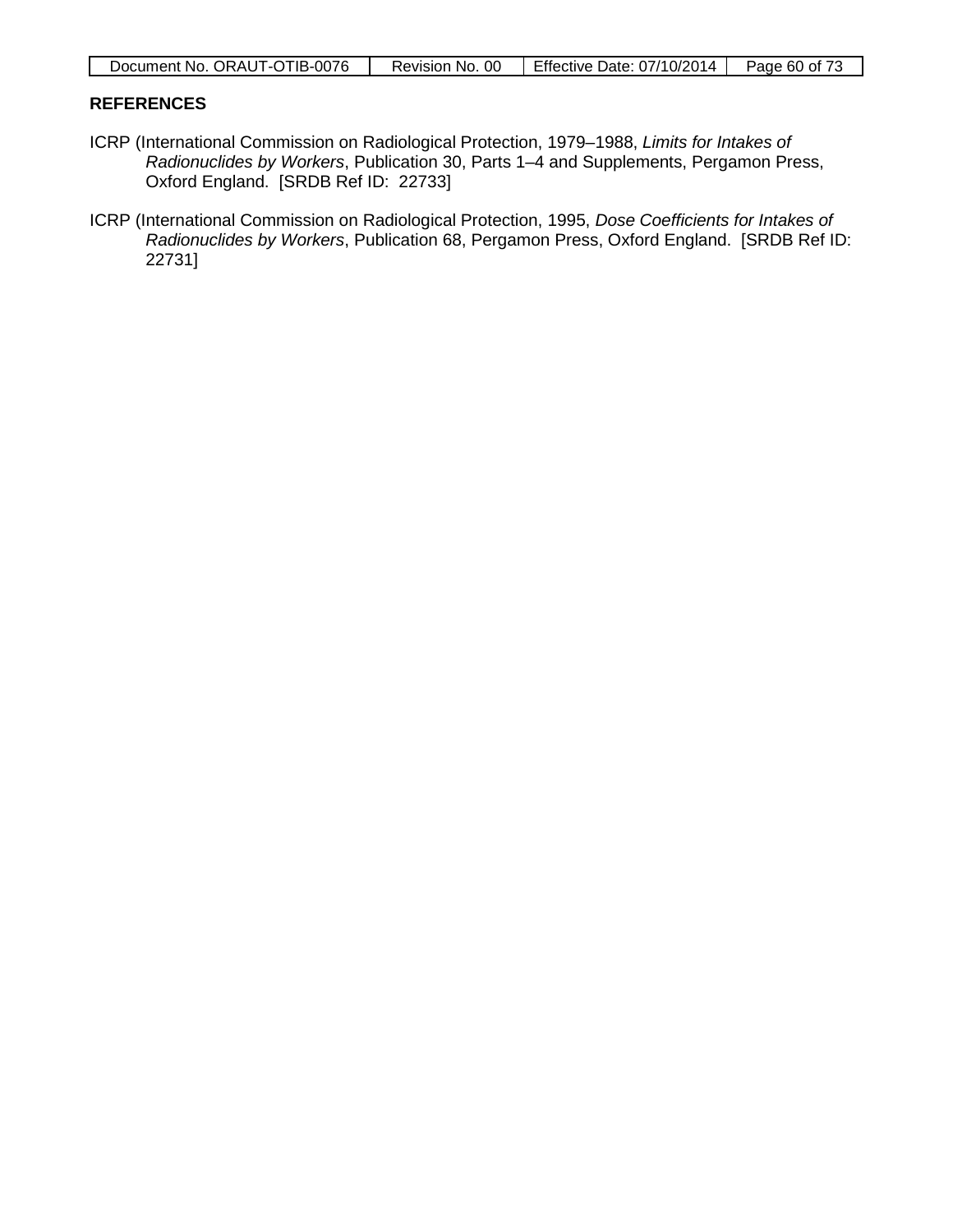#### **ATTACHMENT A STANDARD THORIUM MIXTURES**

#### **LIST OF TABLES**

#### **TABLE TITLE PAGE**

| $A-1$ | Ratios of <sup>228</sup> Th to <sup>232</sup> Th activities for secular equilibrium and after one, two, and three |  |
|-------|-------------------------------------------------------------------------------------------------------------------|--|
|       |                                                                                                                   |  |
| $A-2$ | Relative amounts of $^{232}$ Th, $^{228}$ Ra, and $^{228}$ Th in single separated thorium as a function of        |  |
|       |                                                                                                                   |  |
|       |                                                                                                                   |  |

#### **LIST OF FIGURES**

# **FIGURES TITLE PAGE**

| $A-1$   | Thorium- <sup>232</sup> and <sup>228</sup> Th present as a function of time after separation of thorium from    |  |
|---------|-----------------------------------------------------------------------------------------------------------------|--|
|         |                                                                                                                 |  |
| $A-2$   | Thorium-232, <sup>228</sup> Ra, and <sup>224</sup> Ra present after separation of thorium from other elements   |  |
|         |                                                                                                                 |  |
| $A-3$   | Thorium-232 and <sup>228</sup> Th present as a function of time after a second separation of                    |  |
|         |                                                                                                                 |  |
| $A - 4$ | Thorium-232, <sup>228</sup> Ra, and <sup>224</sup> Ra present as a function of time after a second separation   |  |
|         |                                                                                                                 |  |
| $A-5$   | Thorium- <sup>232</sup> and <sup>228</sup> Th present as a function of time after a third separation of thorium |  |
|         |                                                                                                                 |  |
| $A-6$   | Thorium-232, $^{228}$ Ra, and $^{224}$ Ra present as a function of time after a third separation of             |  |
|         |                                                                                                                 |  |
|         |                                                                                                                 |  |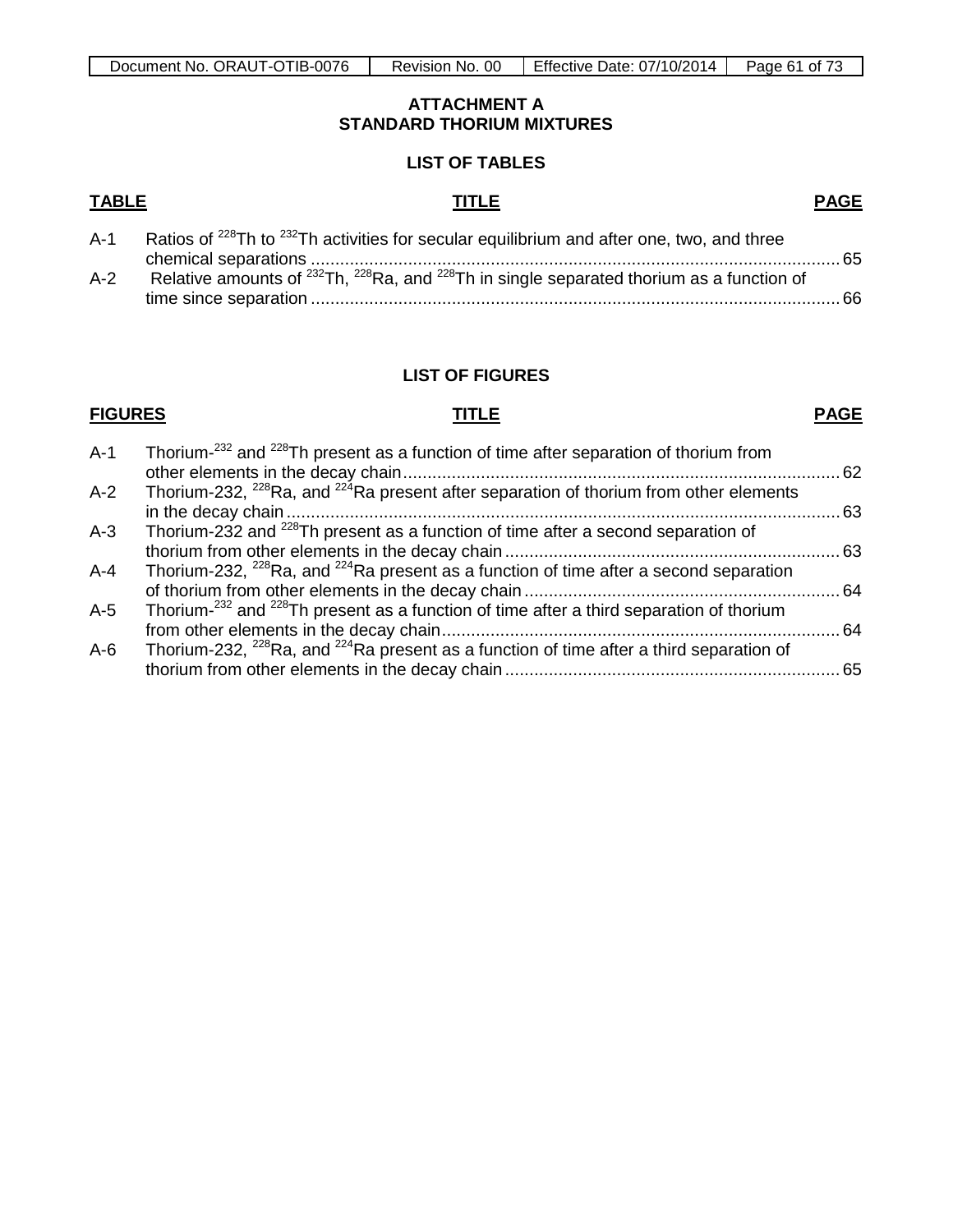### **ATTACHMENT A STANDARD THORIUM MIXTURES (continued)**

To accurately evaluate a  $212Pb$  or  $228Ac$  chest count in terms of an intake of thorium, the relative amounts of <sup>232</sup>Th, <sup>228</sup>Ra, and <sup>228</sup>Th in the inhaled material have to be known. In certain cases a mixture of radionuclides can be specified that will provide a conservative estimate of the intake. These *standard thorium mixtures* are defined in this attachment.

Assume 1 Bq of <sup>232</sup>Th in equilibrium with all of its progeny chemically stripped of everything except for the <sup>232</sup>Th and <sup>228</sup>Th. The time at which this occurs is referred to as  $t = 0$  years. The activity of <sup>228</sup>Th that is present in the source at various times after  $t = 0$  years is shown in Figure A-1 (the activity of  $232$ Th is constant at 1 Bq). The  $228$ Th activity hits a minimum of 0.42 Bq at 4.55 years.



Figure A-1. Thorium-232 and <sup>228</sup>Th present as a function of time after separation of thorium from other elements in the decay chain. At the time of separation all members of the decay chain were in equilibrium with the  $232Th.$ 

For all practical applications  $^{224}$ Ra, with a half-life of 3.66 days, is always in secular equilibrium with  $228$ Th. However,  $228$ Ra, with its half-life of 5.75 years is depleted and takes years to grow back to any significant degree. These progeny are important because <sup>212</sup>Pb (which can be measured in vivo) is in secular equilibrium with the  $^{224}$ Ra (which cannot be measured in vivo) and  $^{228}$ Ac (which can be measured in vivo) is in secular equilibrium with the <sup>228</sup>Ra (which cannot be measured in vivo). The ingrowth curves for  $224$ Ra and  $228$ Ra are shown in Figure A-2. The minimum in the  $224$ Ra curve coincides with the minimum in the <sup>228</sup>Th curve.

If there is a second separation at 4.55 years after the first, the thorium will have the  $^{228}$ Th ingrowth curve shown in Figure A-3, which has a minimum of 0.26 Bq at 2.54 years after the second separation (or  $2.54 + 4.55 = 7.09$  years after the first separation).

The corresponding  $^{224}$ Ra and  $^{228}$ Ra curves after the second separation are shown in Figure A-4.

If there is a third separation at 7.09 years after the first, the thorium will have the  $^{228}$ Th ingrowth curve shown in Figure A-5, which has a minimum of 0.19 Bq at 1.75 years after the third separation (or 1.75  $+ 2.54 + 4.55 = 8.84$  years after the first separation).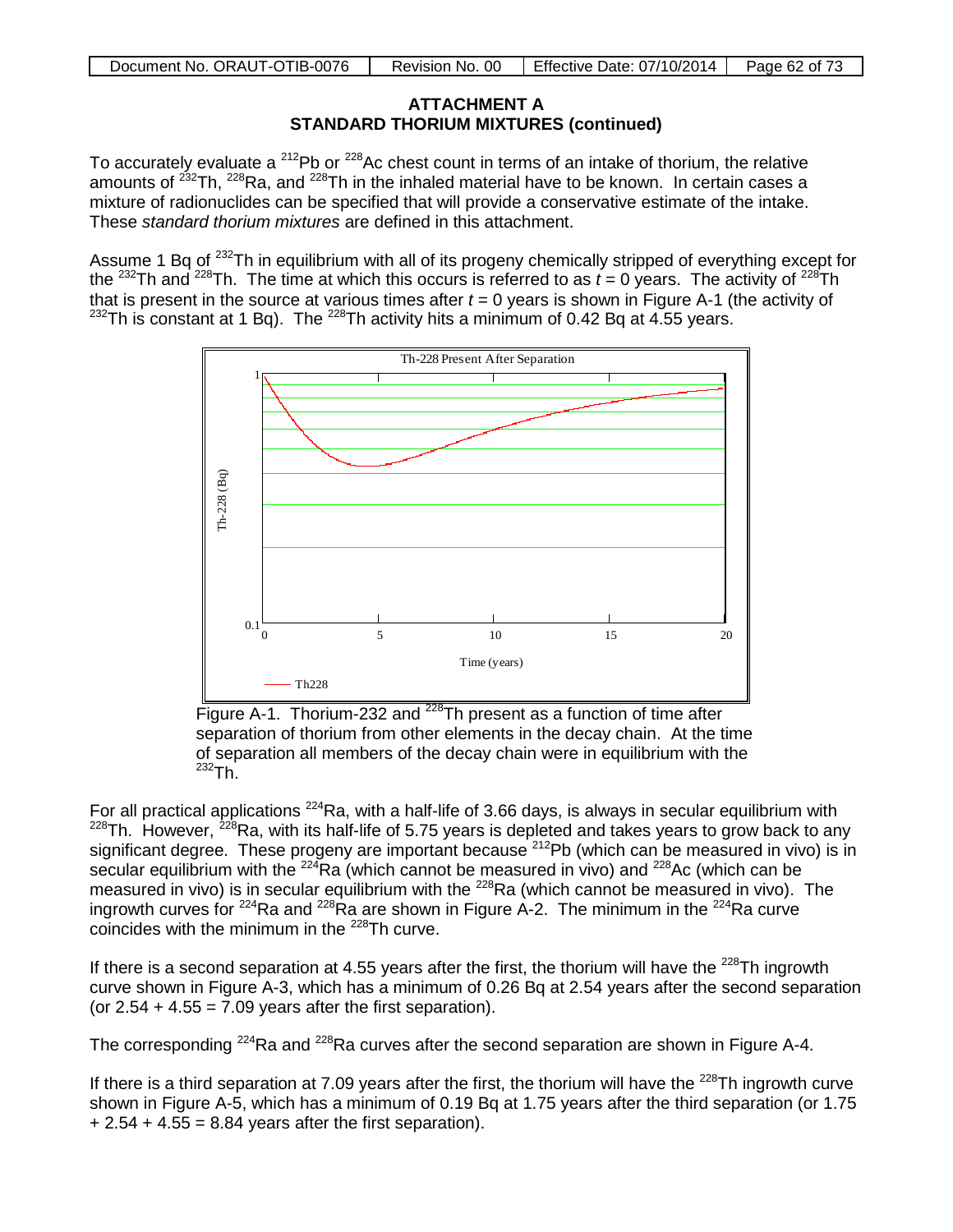## **ATTACHMENT A STANDARD THORIUM MIXTURES (continued)**

The corresponding  $224$ Ra and  $228$ Ra curves after the third separation are shown in Figure A-6.



Figure A-2. Thorium-232, <sup>228</sup>Ra, and <sup>224</sup>Ra present after separation of thorium from other elements in the decay chain. At the time of separation all members of the decay chain were in equilibrium with the <sup>232</sup>Th.



Figure A-3. Thorium-232 and <sup>228</sup>Th present as a function of time after a second separation of thorium from other elements in the decay chain. At the time of separation 4.55 years had elapsed since the first separation.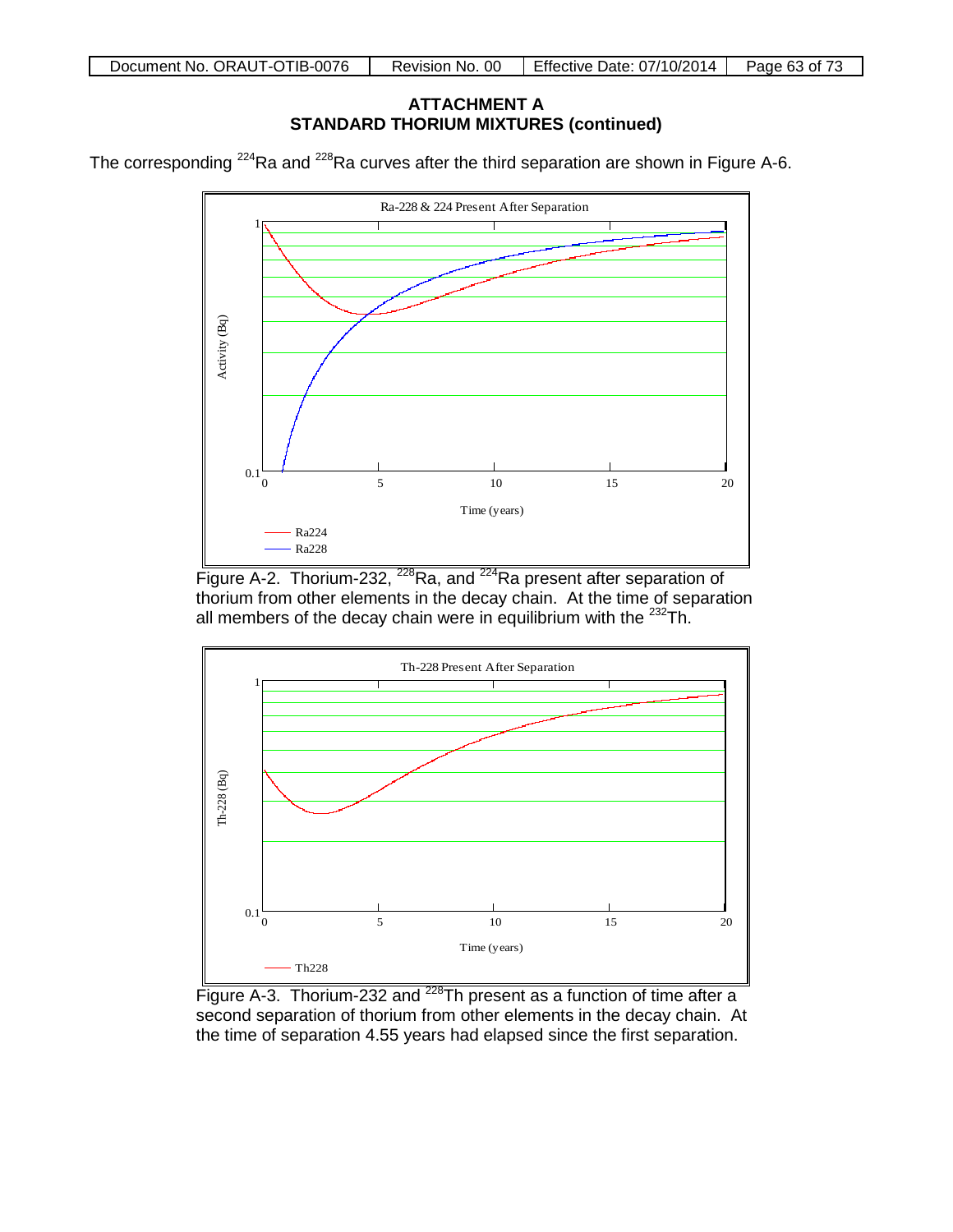**ATTACHMENT A STANDARD THORIUM MIXTURES (continued)**



Figure A-4. Thorium-232,  $^{228}$ Ra, and  $^{224}$ Ra present as a function of time after a second separation of thorium from other elements in the decay chain. At the time of separation 4.55 years had elapsed since the first separation.



Figure A-5. Thorium-232 and <sup>228</sup>Th present as a function of time after a third separation of thorium from other elements in the decay chain. At the time of separation 7.086 years had elapsed since the first separation.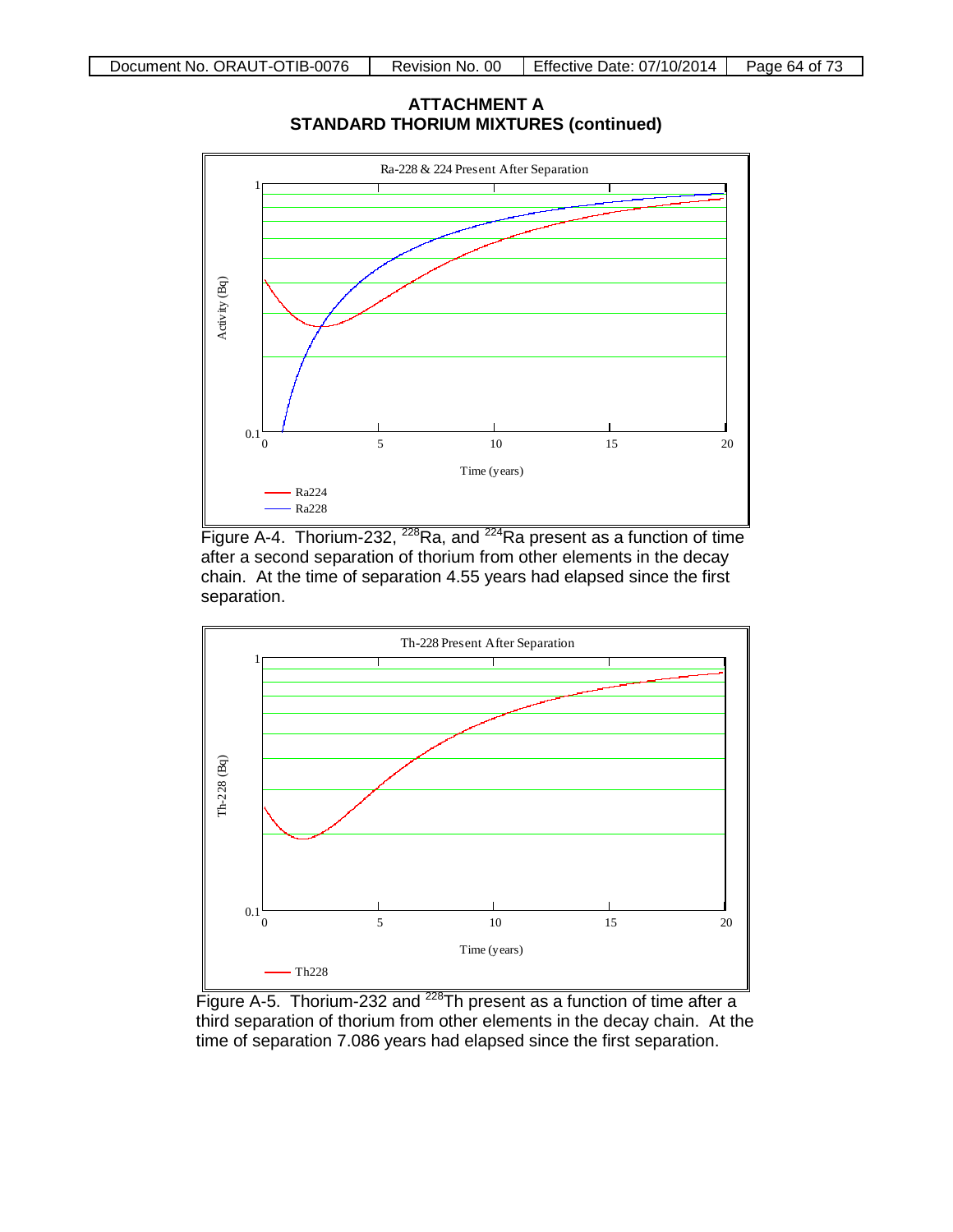**ATTACHMENT A STANDARD THORIUM MIXTURES (continued)**



Figure A-6. Thorium-232, <sup>228</sup>Ra, and <sup>224</sup>Ra present as a function of time after a third separation of thorium from other elements in the decay chain. At the time of separation 7.086 years had elapsed since the first separation.

These data are summarized in Table A-1. The ratio of  $^{228}$ Th activity to  $^{232}$ Th activity is shown for the cases of secular equilibrium (no chemical separation), a single chemical separation at *t* = 0 years, a second chemical separation at *t* = 4.550 years, and a third chemical separation at *t* = 7.086 years. Note that these chemical separations are timed to produce the greatest possible reduction of the  $228$ Th/ $232$ Th ratio.

| Time<br>(yr) | No separations<br><b>Th-228</b> | One<br>separation<br><b>Th-228</b><br>(nCi/nCi $^{232}$ Th) (nCi/nCi $^{232}$ Th) | Two<br>separations<br><b>Th-228</b><br>( $nCi/nCi$ <sup>232</sup> Th) | <b>Three</b><br>separations<br><b>Th-228</b><br>(nCi/nCi $^{232}$ Th) |
|--------------|---------------------------------|-----------------------------------------------------------------------------------|-----------------------------------------------------------------------|-----------------------------------------------------------------------|
| 0.000        | 1.000                           | 1.0000                                                                            | 1.0000                                                                | 1.0000                                                                |
| 4.550        | 1.000                           | 0.4221                                                                            | 0.4221                                                                | 0.4221                                                                |
| 7.086        | 1.000                           | 0.4771                                                                            | 0.2633                                                                | 0.2633                                                                |
| 8.840        | 1.000                           | 0.5446                                                                            | 0.3010                                                                | 0.1905                                                                |

Table A-1. Ratios of  $^{228}$ Th to  $^{232}$ Th activities for secular equilibrium and after one, two, and three chemical separations.

Therefore, the standard thorium mixtures are:

- Unseparated (equilibrium) thorium, which has a 1:1  $^{228}$ Th to  $^{232}$ Th ratio;
- Single-separated thorium, which has a 0.42:1  $^{228}$ Th to  $^{232}$ Th ratio;
- Double-separated thorium, which has a 0.26:1  $^{228}$ Th to  $^{232}$ Th ratio; and
- Triple-separated thorium, which has a 0.19:1<sup>228</sup>Th to  $^{232}$ Th ratio.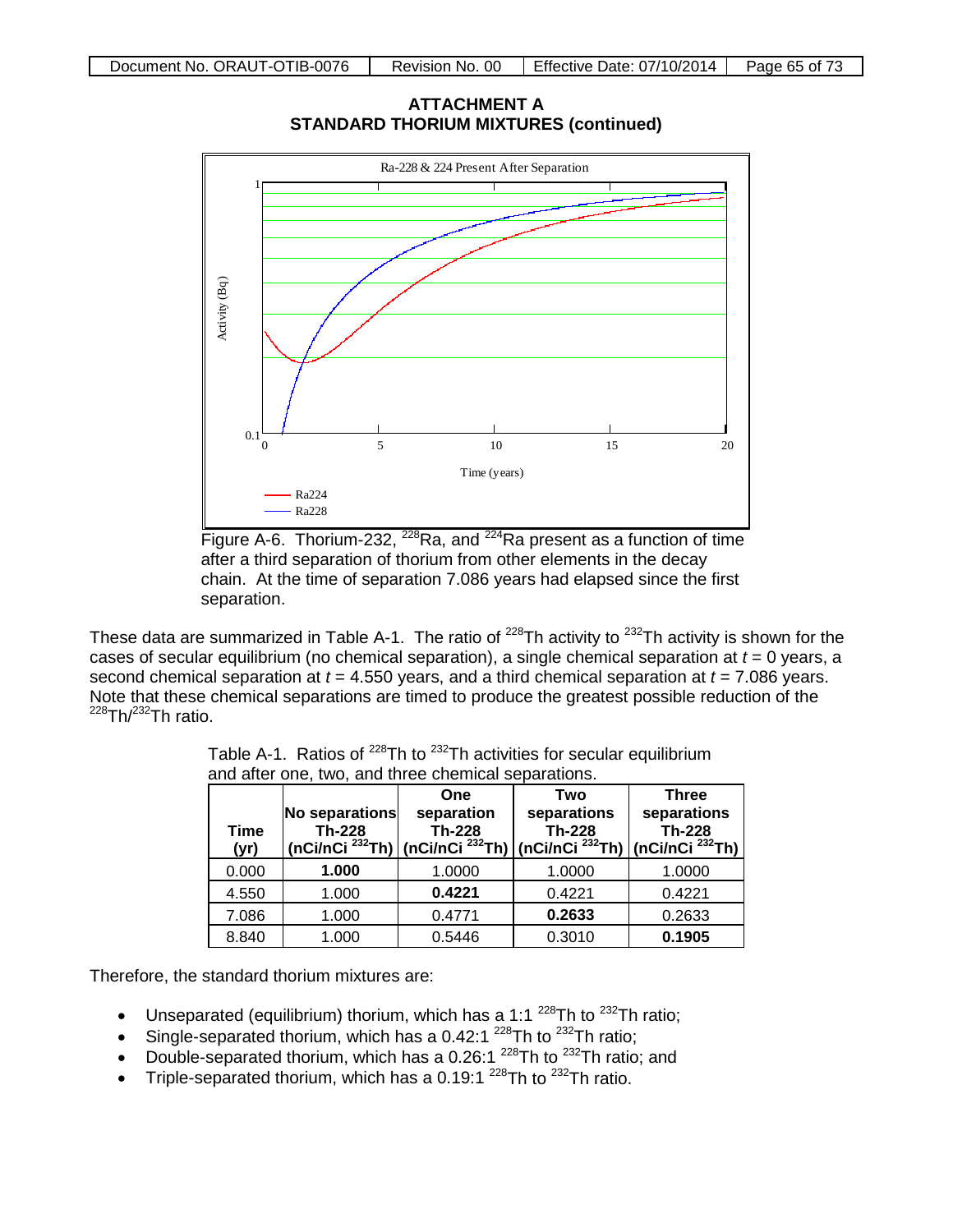## **ATTACHMENT A STANDARD THORIUM MIXTURES (continued)**

Note that there is no  $228$ Ra in these standard mixtures and that once a mixture is selected for a particular application it is assumed to be a constant and does not change as a function of time. For example, if triple-separated thorium is chosen for a facility during 1980 then the same mixture applies in 1995; that is, there is no ingrowth of  $^{228}$ Th during the 15 years.

The standard thorium mixtures give conservative <sup>228</sup>Th to <sup>232</sup>Th ratios that are independent of the age of the thorium. This means that to evaluate a  $^{212}$ Pb chest count we have to specify the number of separations the material has gone through but not the time since separation (i.e., the age of the thorium). To evaluate an <sup>228</sup>Ac chest count the age of the standard thorium mixture has to be specified because the quantity of parent <sup>228</sup>Ra present is a strong function of the age of the thorium and an age that results in useful, conservative intake estimates cannot be specified. Relative quantities of <sup>232</sup>Th, <sup>228</sup>Ra, and <sup>228</sup>Th present in single separated thorium (which is the most conservative mixture for evaluating  $228$ Ac chest counts) as a function of time since separation are presented in Table A-2. In practice, one would specify the date that thorium separation activities ended at a given site and the minimum elapsed time between this date and the dates of the chest counts. The activity ratios for that elapsed time would be used to evaluate all  $^{228}$ Ac chest counts.

| Table A-2. Relative amounts of <sup>232</sup> Th. <sup>228</sup> |
|------------------------------------------------------------------|
| Ra, and <sup>228</sup> Th in single separated thorium            |
| as a function of time since separation.                          |

| Years | Th-232 | Ra228 | <b>Th228</b> |
|-------|--------|-------|--------------|
| 0.5   | 1.000  | 0.058 | 0.839        |
| 1.0   | 1.000  | 0.114 | 0.715        |
| 2.0   | 1.000  | 0.214 | 0.548        |
| 3.0   | 1.000  | 0.303 | 0.461        |
| 4.0   | 1.000  | 0.383 | 0.426        |
| 5.0   | 1.000  | 0.453 | 0.425        |
| 6.0   | 1.000  | 0.515 | 0.443        |
| 7.0   | 1.000  | 0.570 | 0.474        |
| 8.0   | 1.000  | 0.619 | 0.511        |
| 9.0   | 1.000  | 0.662 | 0.551        |
| 10.0  | 1.000  | 0.700 | 0.591        |
| 11.0  | 1.000  | 0.734 | 0.630        |
| 12.0  | 1.000  | 0.765 | 0.667        |
| 13.0  | 1.000  | 0.791 | 0.701        |
| 14.0  | 1.000  | 0.815 | 0.732        |
| 15.0  | 1.000  | 0.836 | 0.761        |
| 16.0  | 1.000  | 0.855 | 0.787        |
| 17.0  | 1.000  | 0.871 | 0.810        |
| 18.0  | 1.000  | 0.886 | 0.831        |
| 19.0  | 1.000  | 0.899 | 0.850        |
| 20.0  | 1.000  | 0.910 | 0.867        |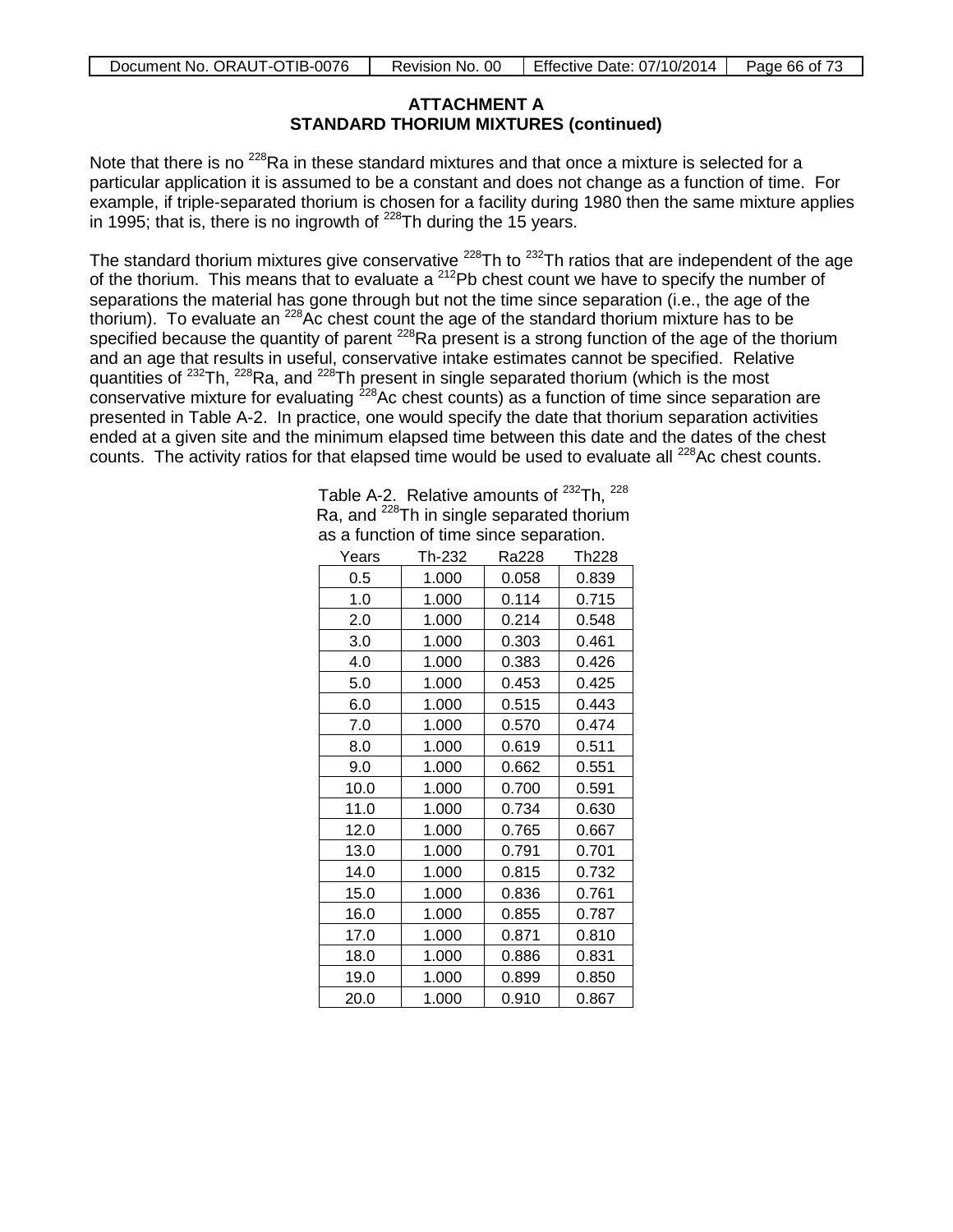#### **ATTACHMENT B OBTAINING CHRONIC INTAKE IRFs FROM ACUTE INTAKE IRFs**

#### **LIST OF FIGURES**

# **FIGURES TITLE PAGE**

| $B-1$ | Plot of whole-body retention versus time after an acute uptake of the hypothetical |  |
|-------|------------------------------------------------------------------------------------|--|
|       |                                                                                    |  |
| $B-2$ |                                                                                    |  |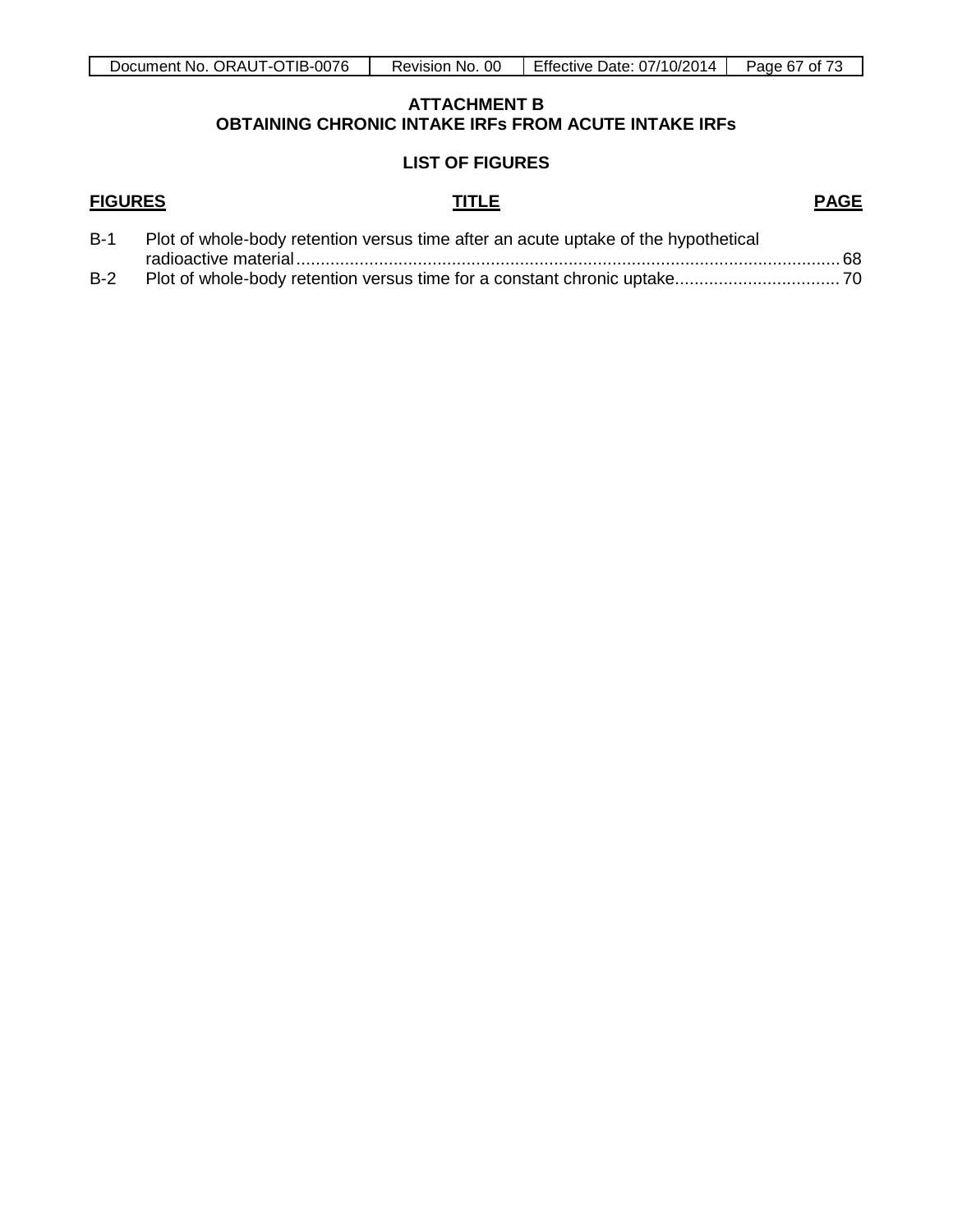| Document No. ORAUT-OTIB-0076 | Revision No. 00 | Effective Date: 07/10/2014   Page 68 of 73 |  |
|------------------------------|-----------------|--------------------------------------------|--|

#### **ATTACHMENT B OBTAINING CHRONIC INTAKE IRFs FROM ACUTE INTAKE IRFs (continued)**

DCAL can provide acute intake IRFs but not chronic intake IRFs. However, this is not a major problem because a convolution integral can be used to calculate chronic intake IRFs from values of the acute intake IRFs.

To illustrate the technique, assume that the fractional retention of the hypothetical radioactive material<sup>[6](#page-67-0)</sup> in the whole body (the intake retention function or IRF) after an acute instantaneous uptake to the bloodstream is described by the following equation:

$$
m(t) = \exp\left(-\frac{\ln(2)}{10 d} t\right)
$$
 (B-1)

A plot of the whole-body retention after a unit uptake is shown in Figure B-1, where *q*(*t*) is the content of the whole body at *t* days after the uptake.



Figure B-1. Plot of whole-body retention versus time after an acute uptake of the hypothetical radioactive material.

<span id="page-67-0"></span> $6$  A biological half-life of 11.25 days is combined with a radiological half-life of 90 days to produce the effective half-life of 10 days used here.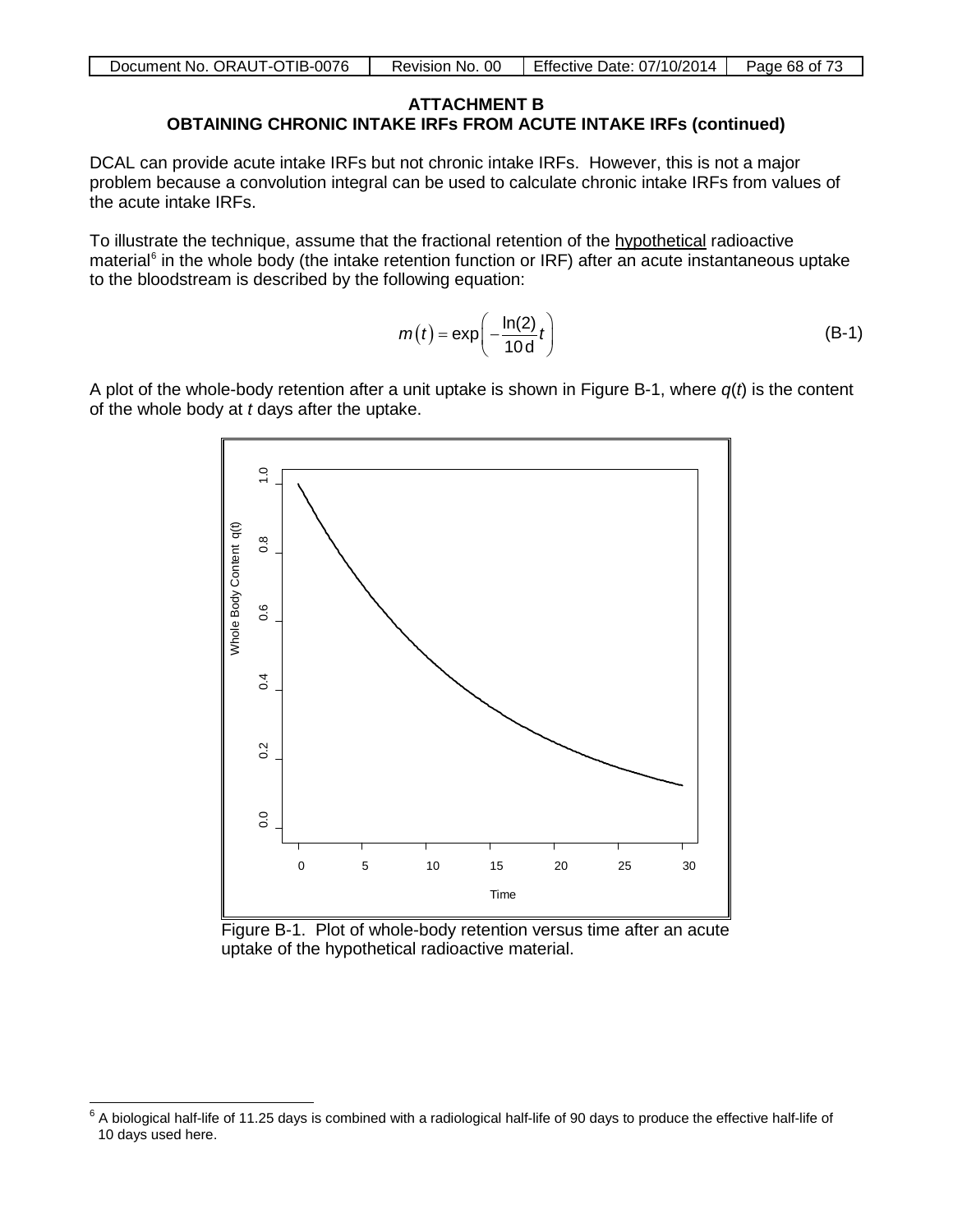| Document No. ORAUT-OTIB-0076 | Revision No. 00 | Effective Date: $07/10/2014$ | Page 69 of 73 |
|------------------------------|-----------------|------------------------------|---------------|
|                              |                 |                              |               |

#### **ATTACHMENT B OBTAINING CHRONIC INTAKE IRFs FROM ACUTE INTAKE IRFs (continued)**

The IRF is typically used to calculate an acute intake *I* from the measured whole-body content (i.e., the bioassay result). For example, if the whole-body content is measured to be 100 Bq at 25 days after the acute intake, the intake is estimated to be:

$$
I = \frac{q(25d)}{m(25d)} = \frac{100Bq}{exp(-\frac{ln(2)}{10d}25d)} = 566Bq
$$
 (B-2)

To do the same sort of calculation for a constant chronic intake, given only the acute intake IRFs and the measured whole-body content, assume the following variables and constants, which are used to construct the plot of the predicted whole-body retention versus time:

- $T =$  length of chronic intake period = 15 days
- $t =$  time that  $q(t)$  is measured relative to start of chronic intake = 25 days
- *τ* = variable time in days
- $d<sub>r</sub>$  = infinitesimally short time increment in days
- *= the unit intake rate = 1 Bq/d*
- $I = I\mathcal{T}$  = the total intake = 15 Bq

The convolution integral<sup>[7](#page-68-0)</sup> for the curve in Figure B-2 is:

$$
q(t) = \int_{r=0}^{r=T} \left[ i d_r \right] \left[ m(t-r) \right]
$$
 (B-3)

Note that *İdτ* is an infinitesimally small intake at time *τ* and that *m*(*t* – *τ*) is the acute retention function for that intake. Summing up all the infinitesimally small intakes from time 0 days to time *T* days gives the content of the whole body at *t* days resulting from the chronic intake.

To solve the integral, first change variables:

$$
x = t - r
$$
  
\n
$$
t = x + r
$$
  
\n
$$
dx = -d_r
$$
\n(B-4)

Then express the lower and upper limits in terms of the new variables:

$$
r = 0 = t - x
$$
 lower limit (B-5)

$$
T = T = t - x
$$
  
 
$$
x = t - T
$$
 upper limit (B-6)

<span id="page-68-0"></span> $<sup>7</sup>$  Note that the IRF must include radiological removal (i.e., the stable element IRF cannot be used here).</sup>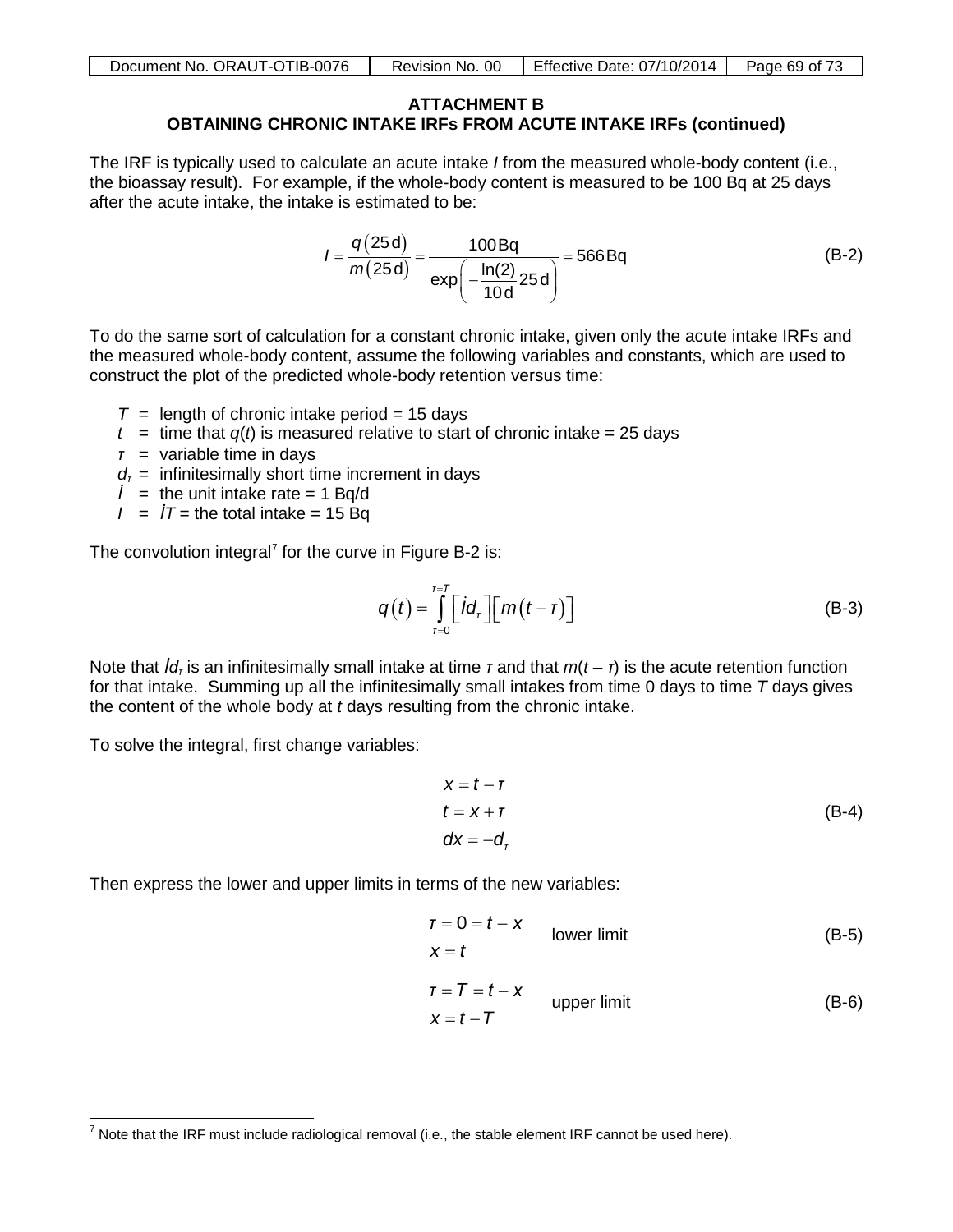



Figure B-2. Plot of whole-body retention versus time for a constant chronic uptake.

This gives the following integral:

$$
q(t) = \int_{x=t}^{x=t-T} \left[ -i dx \right] \left[ m(x) \right]
$$
 (B-7)

Pulling the constant intake rate outside of the integral and reversing the limits puts the integral in a form more suitable for solving:

$$
q(t) = \int_{x=t-T}^{x=t} m(x) dx
$$
 (B-8)

This can in turn be rearranged to give:

$$
I = \frac{q(t)}{\frac{1}{T} \int\limits_{x=t-T}^{x=t} m(x) dx}
$$
 (B-9)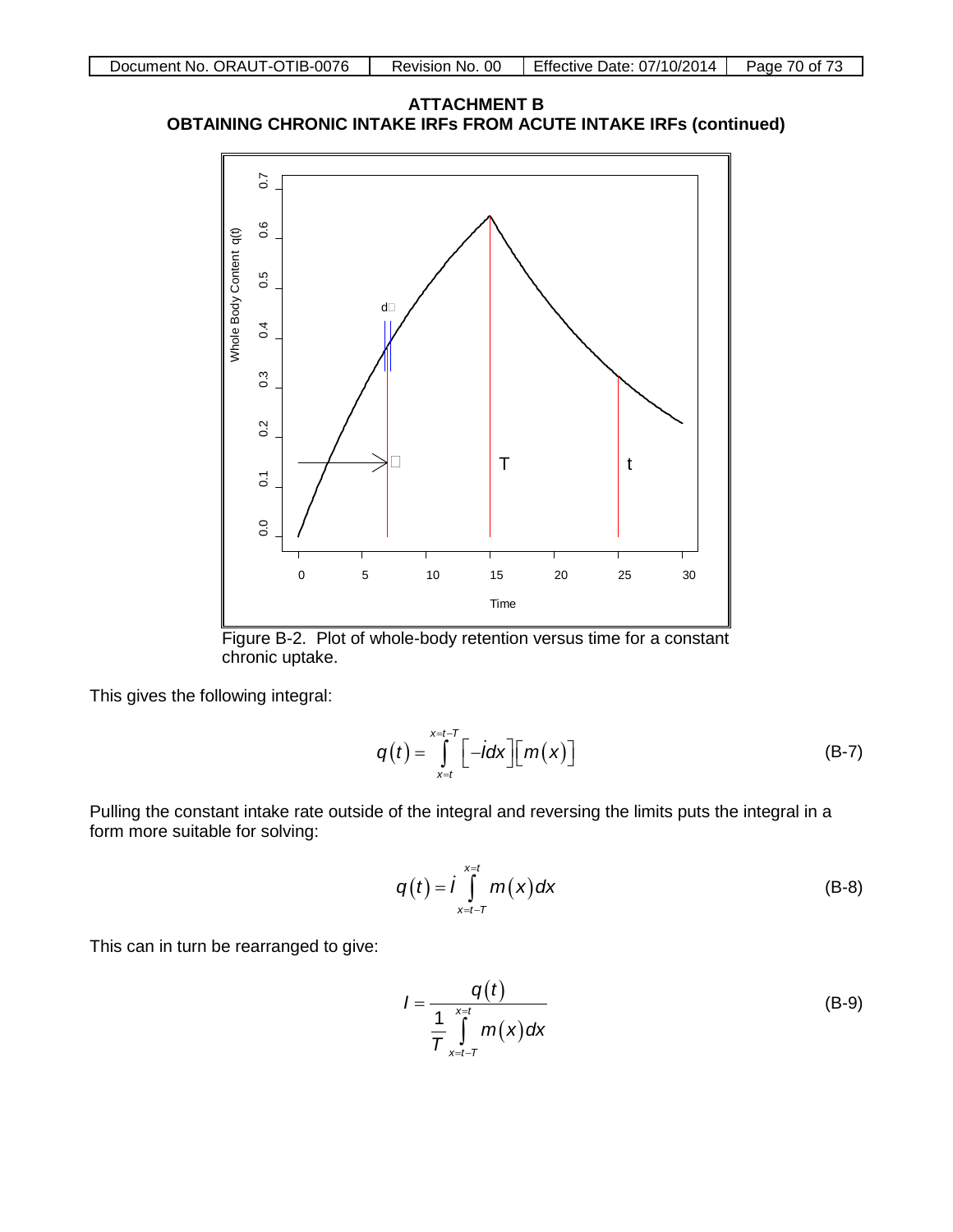#### **ATTACHMENT B OBTAINING CHRONIC INTAKE IRFs FROM ACUTE INTAKE IRFs (continued)**

or:

$$
I = \frac{q(t)}{\tilde{m}(t,T)}
$$
 (B-10)

where:

$$
\tilde{m}(t,T) = \frac{1}{T} \int_{x=t-T}^{x=t} m(x) dx
$$
 (B-11)

is the chronic intake retention function. For the simple example given here the integral can be solved analytically:

$$
\tilde{m}(10\,\mathrm{d},25\,\mathrm{d}) = \left(\frac{1}{15\,\mathrm{d}}\right)_{10\,\mathrm{d}}^{25\,\mathrm{d}} \exp\left(-\frac{\ln(2)}{10\,\mathrm{d}}\,x\right) \mathrm{d}x = 0.3108667\tag{B-12}
$$

Once again assuming  $q(25 d) = 100 Bq$ :

$$
I = \frac{q(t)}{\tilde{m}(t,T)} = \frac{100Bq}{0.3108667} = 322Bq
$$
 (B-13)

DCAL generates tables of acute IRFs for a range of times. These tabulated values are used to create an interpolation function that gives the value of the IRF for any given time. The interpolation function is then numerically integrated to yield a chronic intake IRF as described above. These calculations were performed with a script written in the R programming language.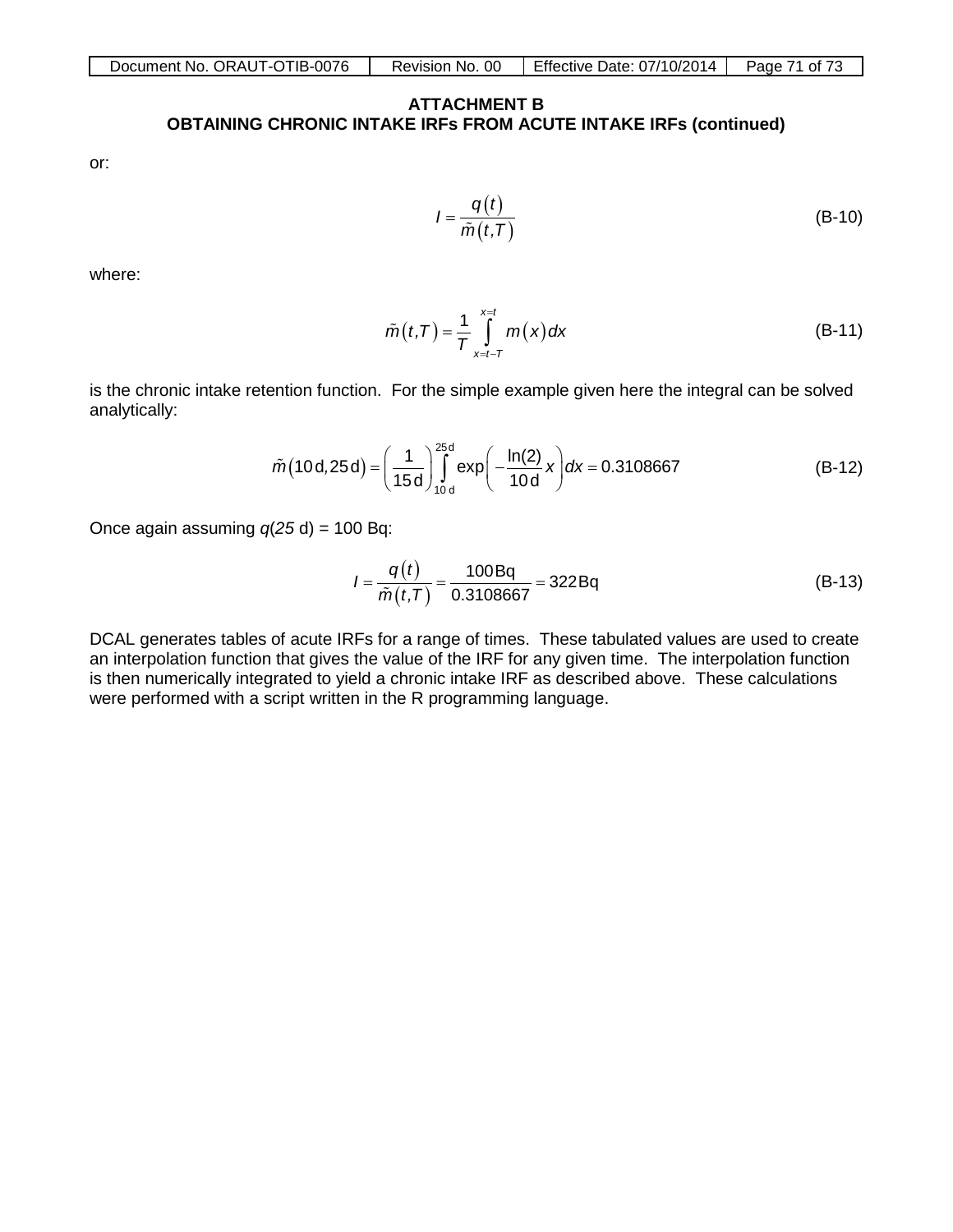| Document No. ORAUT-OTIB-0076 | Revision No. 00 | Effective Date: 07/10/2014   Page 72 of 73 |  |
|------------------------------|-----------------|--------------------------------------------|--|

## **ATTACHMENT C**

# **SUMMARY OF GUIDANCE FOR ASSESSING THORIUM INTAKES FROM BIOASSAY**

Triple-separated thorium is assumed in the guidance given below. This is applied as a favorable to claimant assumption in the absence of more specific information. If the details of processing are known at a site, these should be used. These methods are approximations and result in intakes that will not underestimate the intakes that would be calculated with exact methods. Approximate methods are not available for <sup>228</sup>Ac chest counts, so such cases must be evaluated with exact methods. Contact the Principal Internal Dosimetrist when a best estimate or evaluation of an <sup>228</sup>Ac chest count is needed.

# **Chronic Intakes**

Given a single  $^{212}$ Pb chest count result for a chronic intake longer than 1 year:

- 1. Evaluate the chest burden using the  $228$ Th biokinetic model in IMBA.
- 2. Multiply the intake rate obtained in step 1 by a factor of 1.1 and assign it as the intake rate  $\mathsf{of}$   $^{228}\mathsf{Th}$
- 3. Divide the  $^{228}$ Th intake rate by 0.19 to obtain the  $^{232}$ Th intake rate.

Given a single <sup>212</sup>Pb whole body count result for a chronic intake longer than 1 year:

- 1. Evaluate the whole-body burden using the  $^{228}$ Th biokinetic model in IMBA.
- 2. Multiply the intake rate obtained in step 1 by a factor of
	- a. 1.5 for an intake of Type M material
	- b. 1.2 for an intake of Type S material
- 3. Assign the result from step 2 as the intake rate of  $^{228}$ Th.
- 4. Divide the  $^{228}$ Th intake rate by 0.19 to obtain the  $^{232}$ Th intake rate.

Given a single total thorium urine bioassay result:

- 1. Evaluate the urine result using the  $232$ Th biokinetic model in IMBA to obtain the  $232$ Th intake rate.
- 2. Multiply the  $^{232}$ Th intake rate by 0.19 to obtain the  $^{228}$ Th intake rate.

Given a single <sup>228</sup>Th urine bioassay result:

- 1. Evaluate the urine result using the  $^{228}$ Th biokinetic model in IMBA to obtain the  $^{228}$ Th intake rate.
- 2. Divide the  $^{228}$ Th intake rate by 0.19 to obtain the  $^{232}$ Th intake rate.

## **Acute Intakes**

Given a single <sup>212</sup>Pb chest count result more than 30 days after an acute intake:

- 1. Evaluate the chest count using the <sup>228</sup>Th biokinetic model in IMBA.
- 2. Multiply the intake obtained in step 1 by a factor of 1.1 and assign it as the intake of  $^{228}$ Th.
- 3. Divide the  $^{228}$ Th intake by 0.19 to obtain the  $^{232}$ Th intake.